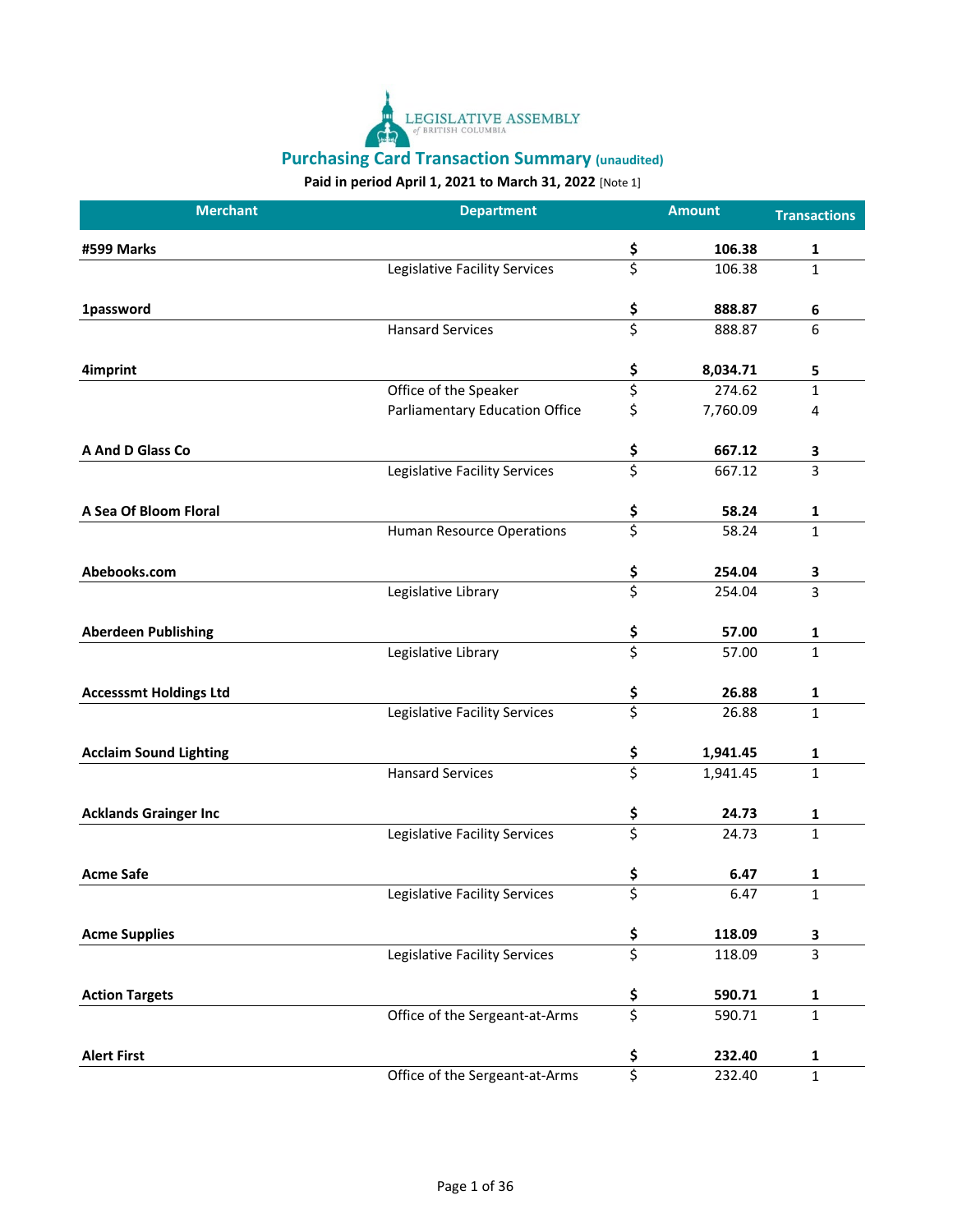

| <b>Merchant</b>                         | <b>Department</b>                      |                         | <b>Amount</b> | <b>Transactions</b> |
|-----------------------------------------|----------------------------------------|-------------------------|---------------|---------------------|
| <b>Algo Communication Pro</b>           |                                        | \$                      | 207.20        | 1                   |
|                                         | <b>Hansard Services</b>                | \$                      | 207.20        | $\mathbf{1}$        |
| <b>Allied Electronics Inc</b>           |                                        | \$                      | 234.68        | 1                   |
|                                         | <b>Hansard Services</b>                | \$                      | 234.68        | $\mathbf{1}$        |
| <b>Altas Online Payment</b>             |                                        | \$                      | 3,747.45      | 1                   |
|                                         | Office of the Sergeant-at-Arms         | \$                      | 3,747.45      | $\mathbf{1}$        |
| <b>Altech Machining And Repairs</b>     |                                        | \$                      | 610.53        | $\overline{2}$      |
|                                         | Legislative Facility Services          | \$                      | 610.53        | $\overline{2}$      |
| <b>Am Pm Service</b>                    |                                        | \$                      | 470.97        | 1                   |
|                                         | Legislative Library                    | \$                      | 470.97        | $\mathbf{1}$        |
| <b>Amazon Downloads</b>                 |                                        | \$                      | 1,905.39      | 108                 |
|                                         | Legislative Library                    | \$                      | 1,905.39      | 108                 |
| Amazon.ca                               |                                        | \$                      | 32,226.43     | 373                 |
|                                         | <b>Financial Services</b>              | \$                      | 13.99         | $\mathbf{1}$        |
|                                         | <b>Hansard Services</b>                | \$                      | 13,979.32     | 106                 |
|                                         | Human Resource Operations              | \$                      | 204.77        | $\overline{2}$      |
|                                         | <b>Information Technology</b>          | \$                      | 599.51        | 8                   |
|                                         | Legislative Facility Services          | \$                      | 2,921.65      | 29                  |
|                                         | Legislative Library                    | \$                      | 9,178.84      | 167                 |
|                                         | Office of the Clerk                    | \$                      | 73.62         | 2                   |
|                                         | Office of the Sergeant-at-Arms         | \$                      | 4,103.42      | 39                  |
|                                         | Office of the Speaker                  | \$                      | (84.38)       | 3                   |
|                                         | <b>Parliamentary Committees Office</b> | \$                      | 1,155.73      | 15                  |
|                                         | Parliamentary Dining Room              | \$                      | 79.96         | $\mathbf{1}$        |
| <b>Amer Soc Civil Eng</b>               |                                        | \$                      | 43.47         | 1                   |
|                                         | Legislative Library                    | Ś                       | 43.47         | $\mathbf{1}$        |
| <b>American Library Association</b>     |                                        | \$                      | 319.95        | 1                   |
|                                         | Legislative Library                    | \$                      | 319.95        | $\mathbf{1}$        |
| <b>American Psychiatric Association</b> |                                        | $rac{5}{5}$             | 45.87         | 1                   |
|                                         | Legislative Library                    |                         | 45.87         | $\mathbf{1}$        |
| <b>American Society For Indexing</b>    |                                        | \$                      | 274.12        | $\mathbf{1}$        |
|                                         | <b>Hansard Services</b>                | $\overline{\mathsf{S}}$ | 274.12        | $\mathbf{1}$        |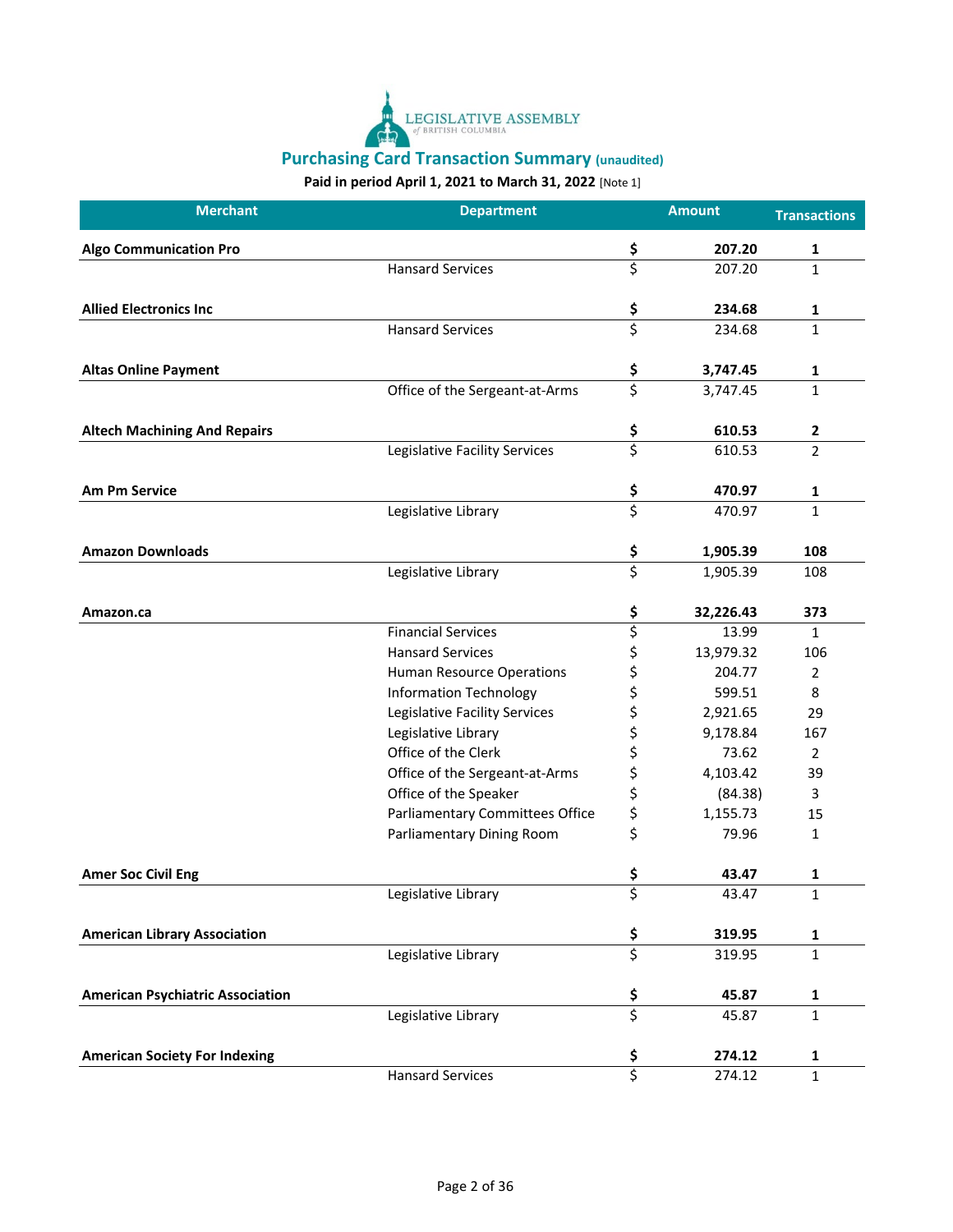

| <b>Merchant</b>               | <b>Department</b>                |                                 | <b>Amount</b> | <b>Transactions</b> |
|-------------------------------|----------------------------------|---------------------------------|---------------|---------------------|
| <b>Amz Smpr Quebec</b>        |                                  | \$                              | (67.18)       | 1                   |
|                               | Office of the Sergeant-at-Arms   | \$                              | (67.18)       | 1                   |
| <b>Andrew Sheret Limited</b>  |                                  | \$                              | 1,106.50      | 6                   |
|                               | Legislative Facility Services    | \$                              | 1,106.50      | 6                   |
| <b>Angelfish Software</b>     |                                  |                                 | 1,677.14      | 1                   |
|                               | <b>Information Technology</b>    | $rac{5}{5}$                     | 1,677.14      | $\mathbf{1}$        |
| <b>Annex Pro</b>              |                                  | \$                              | 246.29        | 1                   |
|                               | <b>Hansard Services</b>          | \$                              | 246.29        | 1                   |
| Apple Store #r601             |                                  | \$                              | 77.28         | 1                   |
|                               | <b>Human Resource Operations</b> | \$                              | 77.28         | 1                   |
| Apple.com/Bill                |                                  | \$                              | 250.82        | 37                  |
|                               | Office of the Clerk              | \$                              | 203.28        | 25                  |
|                               | Office of the Speaker            | \$                              | 47.54         | 12                  |
| Apple.com/Ca                  |                                  | \$<br>\$                        | 260.96        | 5                   |
|                               | <b>Information Technology</b>    |                                 | 260.96        | 5                   |
| <b>Archives Association</b>   |                                  | $rac{5}{5}$                     | 494.00        | 3                   |
|                               | Legislative Library              |                                 | 494.00        | 3                   |
| <b>Arterra Wines Canada</b>   |                                  | \$                              | 4,248.49      | 8                   |
|                               | Parliamentary Dining Room        | \$                              | 4,248.49      | 8                   |
| <b>Article</b>                |                                  | \$                              | 2,281.44      | 3                   |
|                               | Legislative Facility Services    | $\overline{\mathcal{L}}$        | 1,701.28      | $\overline{2}$      |
|                               | Parliamentary Education Office   | \$                              | 580.16        | 1                   |
| <b>Association Of Canadia</b> |                                  | Ś                               | 260.40        | 1                   |
|                               | Legislative Library              | \$                              | 260.40        | $\mathbf{1}$        |
| Audible.ca                    |                                  | \$                              | 566.39        | 17                  |
|                               | Legislative Library              | $\overline{\boldsymbol{\zeta}}$ | 566.39        | $17\,$              |
| Avshop.ca                     |                                  | $rac{5}{5}$                     | 10,626.86     | 9                   |
|                               | <b>Hansard Services</b>          |                                 | 10,626.86     | 9                   |
| <b>Axelos</b>                 |                                  | \$                              | 88.84         | 1                   |
|                               | <b>Information Technology</b>    | \$                              | 88.84         | 1                   |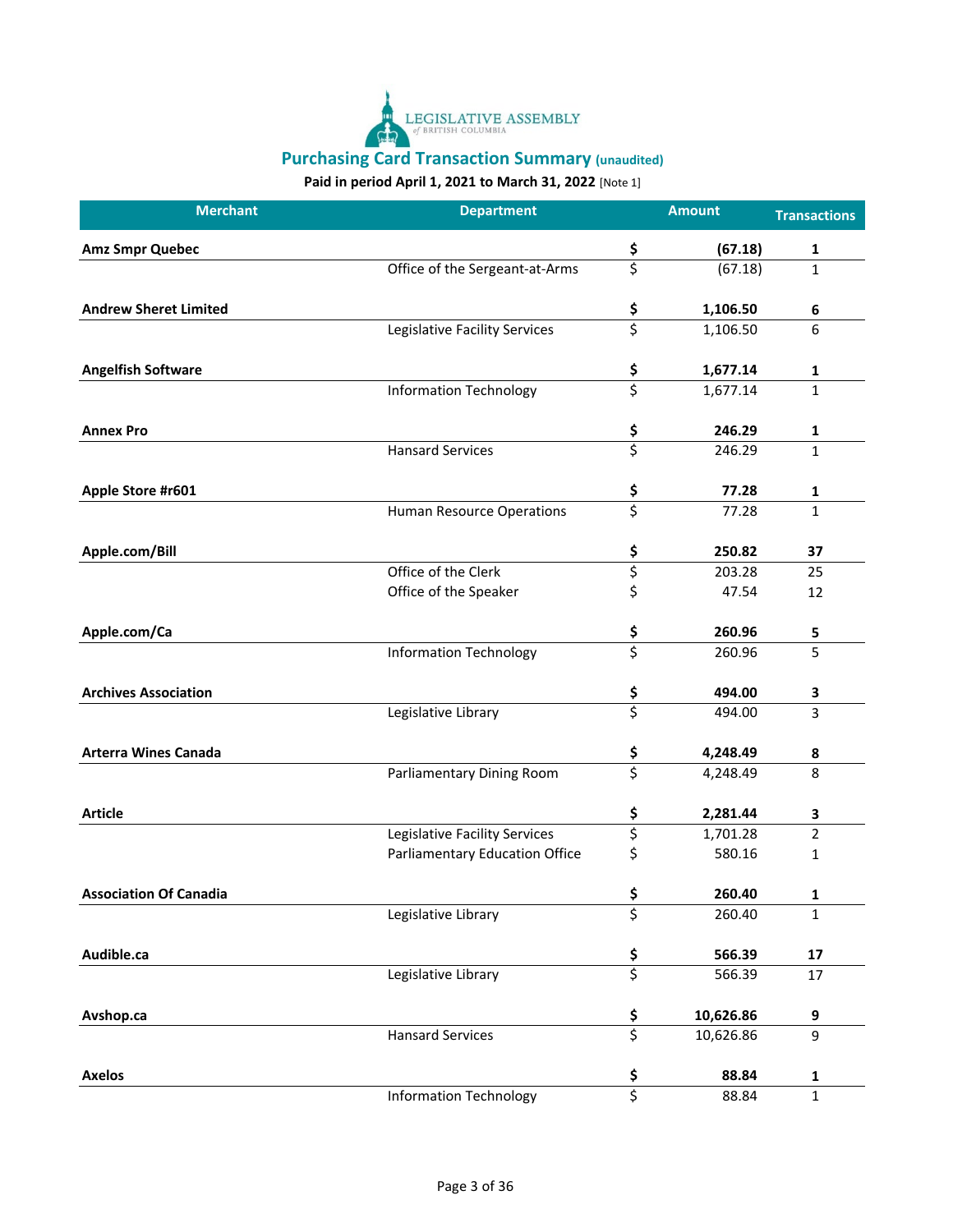

| <b>Merchant</b>                | <b>Department</b>                     |                         | <b>Amount</b> | <b>Transactions</b> |
|--------------------------------|---------------------------------------|-------------------------|---------------|---------------------|
| <b>B&amp;H Photo</b>           |                                       | \$                      | 5,288.95      | 4                   |
|                                | <b>Hansard Services</b>               | \$                      | 5,288.95      | 4                   |
| <b>Bam Russell Books Ltd</b>   |                                       | \$                      | 93.67         | 5                   |
|                                | Legislative Library                   | \$                      | 60.08         | 4                   |
|                                | Office of the Clerk                   | \$                      | 33.59         | $\mathbf{1}$        |
| <b>Bartle &amp; Gibson</b>     |                                       | <u>\$</u>               | 324.80        | $\mathbf{1}$        |
|                                | Legislative Facility Services         | $\overline{\mathsf{S}}$ | 324.80        | $\mathbf{1}$        |
| <b>Bay Street Castle</b>       |                                       | \$                      | 1,340.81      | 16                  |
|                                | Legislative Facility Services         | \$                      | 1,340.81      | 16                  |
| <b>Bbymarketpla Electronic</b> |                                       | \$                      | 380.78        | 1                   |
|                                | <b>Hansard Services</b>               | \$                      | 380.78        | $\mathbf{1}$        |
| <b>BC Library Association</b>  |                                       | \$                      | 855.00        | 8                   |
|                                | <b>Human Resource Operations</b>      | \$                      | 275.00        | 5                   |
|                                | Legislative Library                   | \$                      | 580.00        | 3                   |
| BC Liquor #150                 |                                       | \$                      | 426.34        | 5                   |
|                                | Parliamentary Dining Room             | \$                      | 426.34        | 5                   |
| BC Liquor #161                 |                                       | \$                      | 2,202.42      | 13                  |
|                                | Parliamentary Dining Room             | \$                      | 2,202.42      | 13                  |
| <b>Bcf-Rbi Online Booking</b>  |                                       | \$                      | 69.00         | 1                   |
|                                | <b>Parliamentary Education Office</b> | \$                      | 69.00         | $\mathbf{1}$        |
| <b>BCjobs.ca</b>               |                                       | \$                      | 229.95        | 1                   |
|                                | Human Resource Operations             | \$                      | 229.95        | $\mathbf{1}$        |
| Bed Bath & Beyond #203         |                                       | \$                      | 201.54        | 1                   |
|                                | Parliamentary Dining Room             | \$                      | 201.54        | $\mathbf 1$         |
| <b>Belfor Property Restor</b>  |                                       | \$                      | 100.00        | $\mathbf{1}$        |
|                                | Legislative Library                   | \$                      | 100.00        | $\mathbf 1$         |
| Best Buy #702                  |                                       |                         | 44.79         | $\mathbf{1}$        |
|                                | <b>Information Technology</b>         | $rac{5}{5}$             | 44.79         | $\mathbf{1}$        |
| <b>Best Buy Mobile #239</b>    |                                       | \$                      | 605.58        | $\mathbf 1$         |
|                                | <b>Hansard Services</b>               | $\overline{\mathsf{S}}$ | 605.58        | $\mathbf 1$         |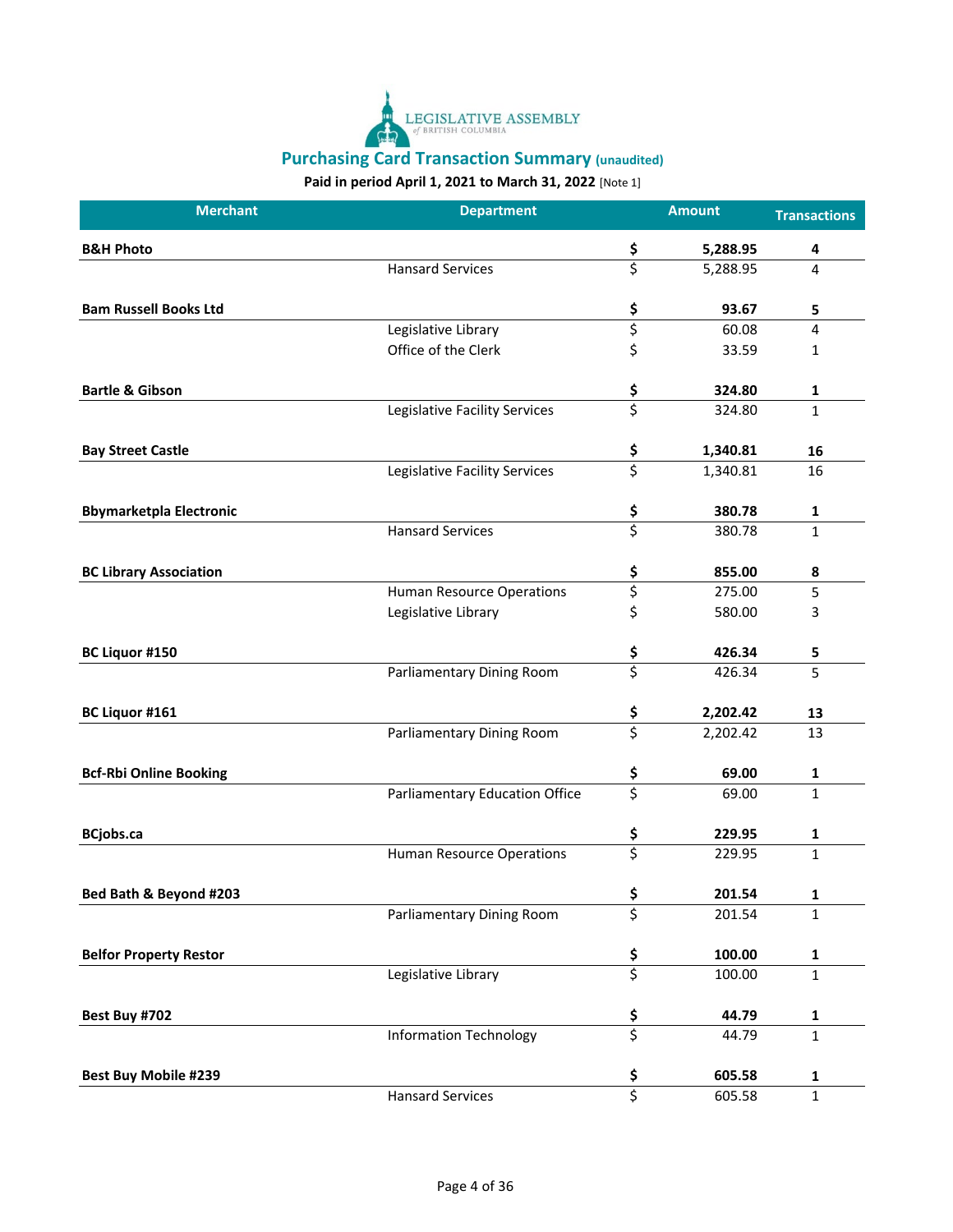

| <b>Merchant</b>               | <b>Department</b>                |                         | <b>Amount</b> | <b>Transactions</b> |
|-------------------------------|----------------------------------|-------------------------|---------------|---------------------|
| Best Buy.ca #899              |                                  | \$                      | 156.78        | 1                   |
|                               | <b>Hansard Services</b>          | \$                      | 156.78        | $\mathbf{1}$        |
| <b>Birdcage Confectionary</b> |                                  | \$                      | 28.59         | $\overline{2}$      |
|                               | <b>Hansard Services</b>          | \$                      | 13.20         | $\mathbf{1}$        |
|                               | Human Resource Operations        | \$                      | 15.39         | $\mathbf{1}$        |
| <b>Blackapple Cellular</b>    |                                  | \$                      | 643.95        | 5                   |
|                               | <b>Human Resource Operations</b> | \$                      | 341.58        | $\overline{2}$      |
|                               | <b>Information Technology</b>    | \$                      | 123.19        | $\mathbf{1}$        |
|                               | Legislative Facility Services    | \$                      | 179.18        | 2                   |
| <b>Blair Shapera Custom</b>   |                                  | \$                      | 2,046.24      | 1                   |
|                               | Office of the Speaker            | \$                      | 2,046.24      | $\mathbf{1}$        |
| Bls Wabe2018                  |                                  | \$                      | 52.50         | 1                   |
|                               | <b>Hansard Services</b>          | \$                      | 52.50         | $\mathbf{1}$        |
| <b>Bolen Books</b>            |                                  | $rac{5}{5}$             | 79.22         | $\overline{2}$      |
|                               | Legislative Library              |                         | 79.22         | $\overline{2}$      |
| <b>Borden Mercantile Co</b>   |                                  | \$                      | 144.51        | $\overline{2}$      |
|                               | Legislative Facility Services    | $\overline{\mathsf{S}}$ | 144.51        | $\overline{2}$      |
| <b>Bose Limited</b>           |                                  | \$                      | 447.61        | 1                   |
|                               | <b>Hansard Services</b>          | \$                      | 447.61        | $\mathbf{1}$        |
| <b>BP Subscriptions</b>       |                                  | \$                      | 1,367.88      | 16                  |
|                               | Legislative Library              | \$                      | 1,367.88      | 16                  |
| <b>British Columbia Resta</b> |                                  | \$                      | 362.25        | 1                   |
|                               | Parliamentary Dining Room        | \$                      | 362.25        | $\mathbf{1}$        |
| <b>Brock White Canada 840</b> |                                  | \$                      | 79.51         | $\overline{2}$      |
|                               | Legislative Facility Services    | \$                      | 79.51         | $\overline{2}$      |
| <b>Brodart Canada Company</b> |                                  | $rac{5}{5}$             | 59.13         | $\mathbf{1}$        |
|                               | Legislative Library              |                         | 59.13         | $\mathbf{1}$        |
| <b>Browns The Florist</b>     |                                  | \$                      | 183.13        | $\mathbf{1}$        |
|                               | Office of the Speaker            | \$                      | 183.13        | $\mathbf{1}$        |
| <b>Brunico Communications</b> |                                  | \$                      | 157.45        | $\mathbf 1$         |
|                               | Legislative Library              | \$                      | 157.45        | $\mathbf{1}$        |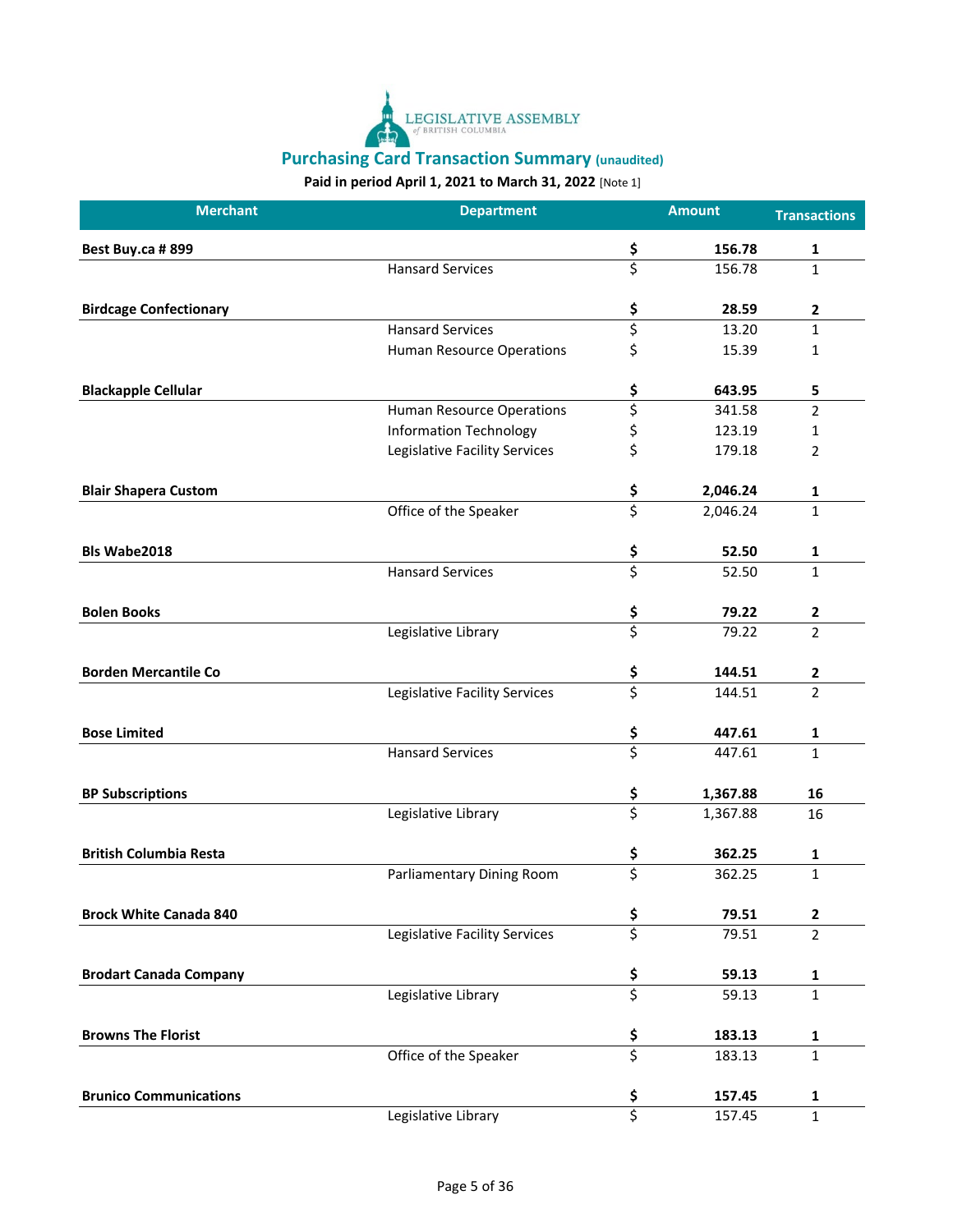

| <b>Merchant</b>                     | <b>Department</b>                     |                                 | <b>Amount</b> | <b>Transactions</b> |
|-------------------------------------|---------------------------------------|---------------------------------|---------------|---------------------|
| <b>Bulk Barn #672 Victoria</b>      |                                       | \$                              | 4.95          | 1                   |
|                                     | Parliamentary Education Office        | \$                              | 4.95          | $\mathbf{1}$        |
| <b>Bullfrog Films Inc</b>           |                                       | \$                              | 417.25        | 1                   |
|                                     | Legislative Library                   | \$                              | 417.25        | $\mathbf{1}$        |
| <b>Bulls Eye London</b>             |                                       | \$                              | 587.99        | 1                   |
|                                     | Office of the Sergeant-at-Arms        | \$                              | 587.99        | $\mathbf{1}$        |
| <b>Cabelas Canada</b>               |                                       | $rac{5}{5}$                     | 2,804.19      | 6                   |
|                                     | Office of the Sergeant-at-Arms        |                                 | 2,804.19      | 6                   |
| <b>Cakes Etc</b>                    |                                       | \$                              | 91.25         | 1                   |
|                                     | <b>Parliamentary Education Office</b> | \$                              | 91.25         | 1                   |
| <b>Cambridge Univ Press</b>         |                                       | \$                              | 34.24         | 1                   |
|                                     | Legislative Library                   | \$                              | 34.24         | $\mathbf{1}$        |
| <b>Campbell River Petals</b>        |                                       | \$                              | 195.44        | 2                   |
|                                     | Office of the Speaker                 | $\overline{\boldsymbol{\zeta}}$ | 195.44        | $\overline{2}$      |
| <b>Canadian Association</b>         |                                       | \$                              | 178.50        | 1                   |
|                                     | Legislative Library                   | $\overline{\mathsf{S}}$         | 178.50        | $\mathbf{1}$        |
| <b>Canadian Construction</b>        |                                       | \$                              | 47.25         | 1                   |
|                                     | Capital Planning & Development        | \$                              | 47.25         | $\mathbf{1}$        |
| <b>Canadian Energy</b>              |                                       | \$                              | 513.13        | 4                   |
|                                     | Legislative Facility Services         | \$                              | 513.13        | 4                   |
| <b>Canadian Museum Association</b>  |                                       | \$                              | 100.00        | $\mathbf{1}$        |
|                                     | Parliamentary Education Office        | \$                              | 100.00        | $\mathbf{1}$        |
| <b>Canadian Payroll Association</b> |                                       | \$                              | 1,047.90      | $\mathbf{2}$        |
|                                     | <b>Hansard Services</b>               | $\overline{\mathcal{L}}$        | 576.45        | $\mathbf{1}$        |
|                                     | <b>Human Resource Operations</b>      | \$                              | 471.45        | $\mathbf 1$         |
| <b>Canadian Scholars</b>            |                                       | \$                              | 57.70         | $\mathbf 1$         |
|                                     | Legislative Library                   | $\overline{\boldsymbol{\zeta}}$ | 57.70         | $\mathbf{1}$        |
| <b>Canadian Springs</b>             |                                       | \$                              | 4,852.27      | 33                  |
|                                     | <b>Hansard Services</b>               | \$                              | 3,104.90      | 11                  |
|                                     | Legislative Library                   | \$                              | 1,321.61      | 12                  |
|                                     | Office of the Speaker                 | \$                              | 425.76        | $10\,$              |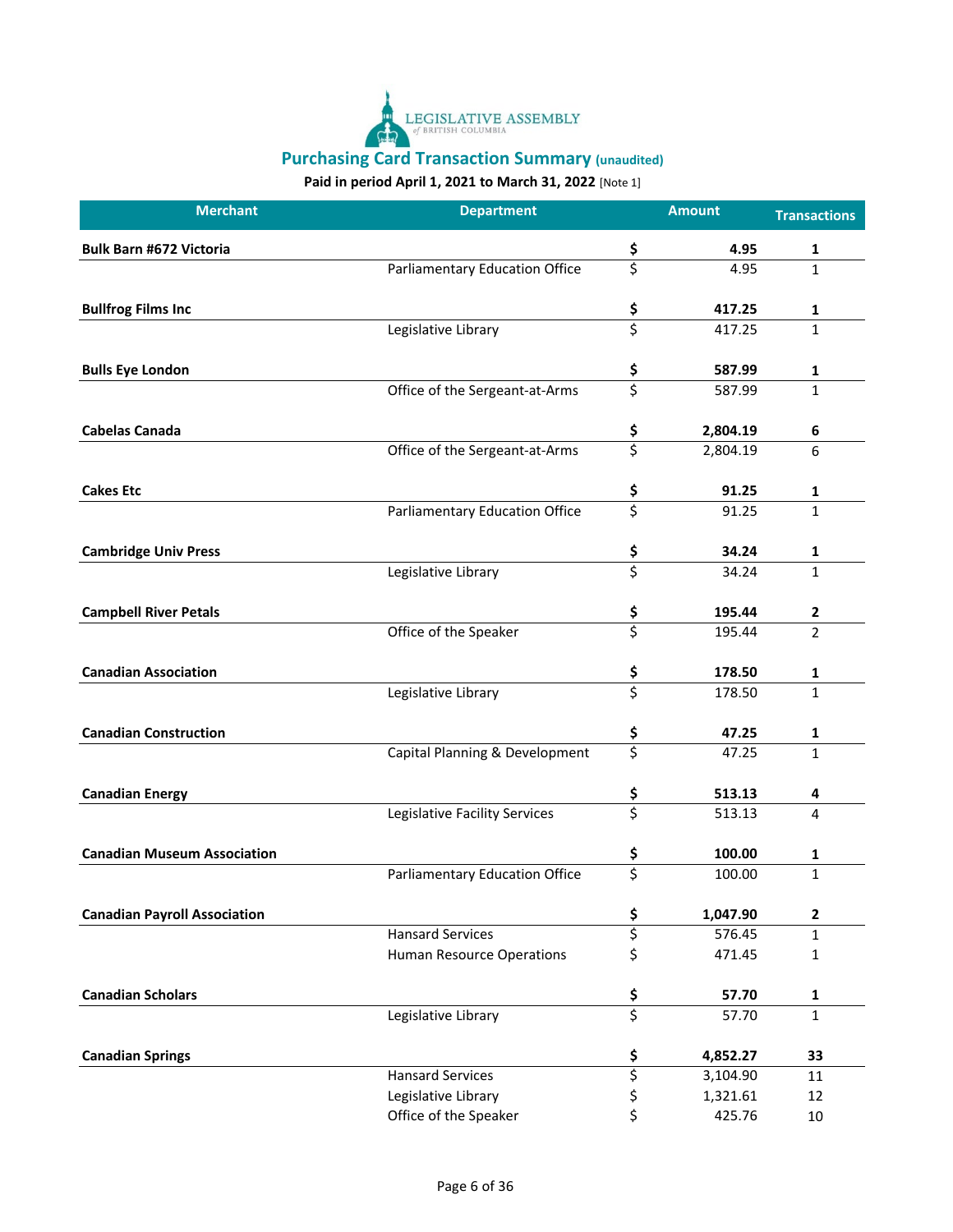

| <b>Merchant</b>                       | <b>Department</b>                     |                                 | <b>Amount</b> | <b>Transactions</b> |
|---------------------------------------|---------------------------------------|---------------------------------|---------------|---------------------|
| <b>Canadian Standards Association</b> |                                       | \$                              | 254.10        | 1                   |
|                                       | Legislative Library                   | \$                              | 254.10        | 1                   |
| Canakit.com                           |                                       | \$                              | 1,089.67      | 3                   |
|                                       | <b>Hansard Services</b>               | \$                              | 1,089.67      | 3                   |
| Canasa                                |                                       | \$<br>\$                        | 315.00        | 1                   |
|                                       | Human Resource Operations             |                                 | 315.00        | $\mathbf{1}$        |
| Canva                                 |                                       | \$                              | 186.89        | 11                  |
|                                       | Capital Planning & Development        | $\overline{\boldsymbol{\zeta}}$ | 186.89        | 11                  |
| <b>Capital City Tuxedo Rentals</b>    |                                       | \$                              | 132.30        | 2                   |
|                                       | <b>Parliamentary Education Office</b> | \$                              | 132.30        | 2                   |
| <b>Capital Iron</b>                   |                                       | \$                              | 11.19         | 1                   |
|                                       | Legislative Facility Services         | \$                              | 11.19         | 1                   |
| <b>Carr McLean Limited</b>            |                                       | $rac{5}{5}$                     | 4,851.46      | 8                   |
|                                       | Legislative Library                   |                                 | 4,851.46      | 8                   |
| <b>Cascade Aqua Tech</b>              |                                       | \$                              | 45.94         | 1                   |
|                                       | Legislative Facility Services         | \$                              | 45.94         | $\mathbf{1}$        |
| Cdn Tire Store #00365                 |                                       | \$                              | 2,896.26      | 14                  |
|                                       | Legislative Facility Services         | \$                              | 2,885.07      | 13                  |
|                                       | Parliamentary Dining Room             | \$                              | 11.19         | 1                   |
| Cdn Tire Store #00366                 |                                       | \$                              | 161.24        | 1                   |
|                                       | Office of the Sergeant-at-Arms        | \$                              | 161.24        | $\mathbf{1}$        |
| Cdn Tire Store #00368                 |                                       | \$                              | 1,066.11      | 3                   |
|                                       | Legislative Facility Services         | ς                               | 55.99         | 1                   |
|                                       | Office of the Speaker                 | \$                              | 1,010.12      | 2                   |
| <b>CDW Canada</b>                     |                                       | \$                              | 4,401.92      | 6                   |
|                                       | <b>Hansard Services</b>               | $\overline{\mathcal{L}}$        | 950.44        | 1                   |
|                                       | <b>Information Technology</b>         | \$                              | 3,451.48      | 5                   |
| <b>Checkbox Survey Solutions</b>      |                                       | \$                              | 4,363.77      | 1                   |
|                                       | <b>Information Technology</b>         | $\overline{\xi}$                | 4,363.77      | $\mathbf{1}$        |
| <b>Chicago Books &amp; Journals</b>   |                                       | \$                              | 139.89        | 2                   |
|                                       | Legislative Library                   | $\overline{\xi}$                | 139.89        | $\overline{2}$      |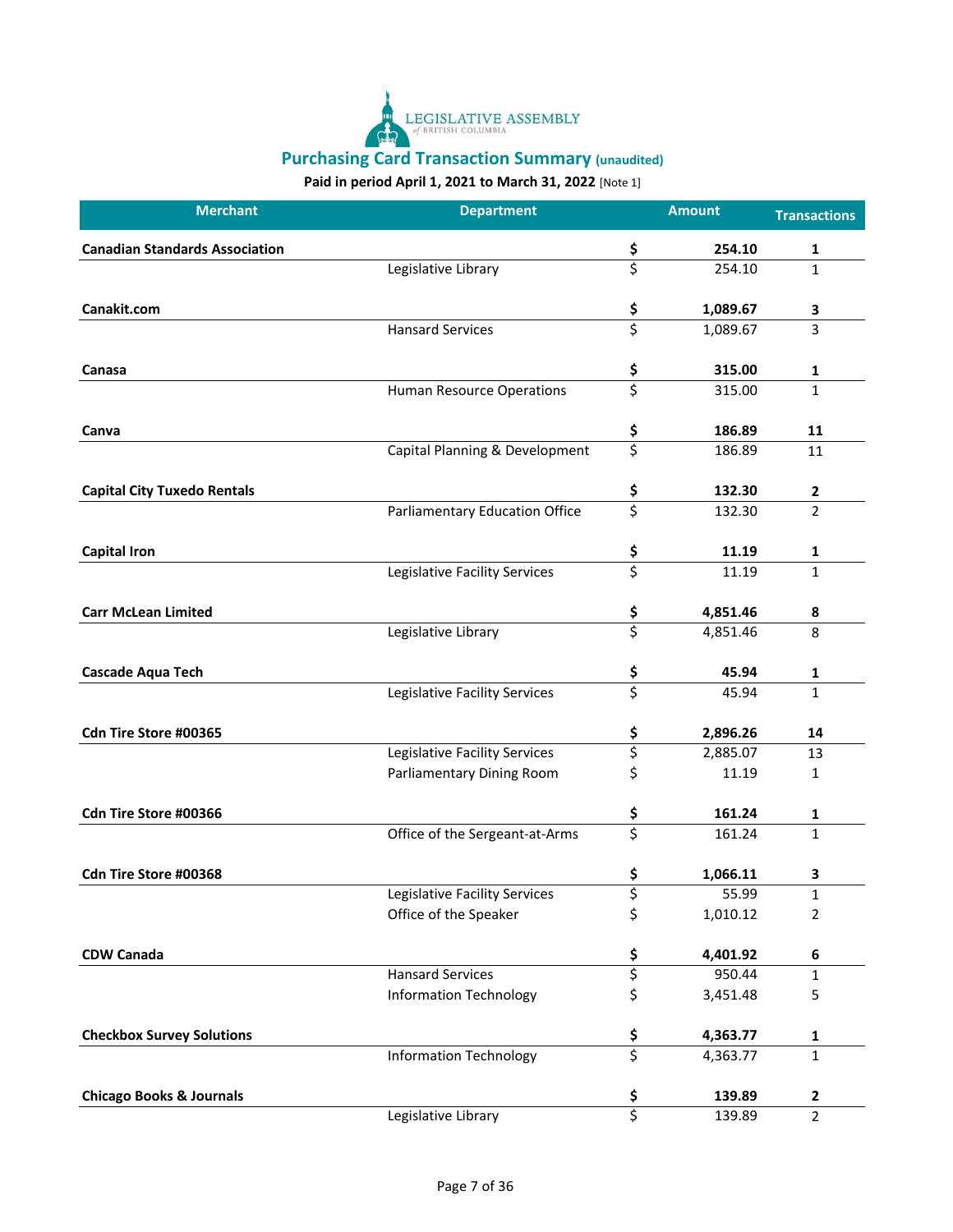

| <b>Merchant</b>                     | <b>Department</b>                     |                                 | <b>Amount</b> | <b>Transactions</b> |
|-------------------------------------|---------------------------------------|---------------------------------|---------------|---------------------|
| Cintas 598t                         |                                       | \$                              | 268.52        | 1                   |
|                                     | <b>Hansard Services</b>               | \$                              | 268.52        | 1                   |
| <b>City Of Victoria</b>             |                                       | \$                              | 308.20        | 1                   |
|                                     | Legislative Facility Services         | \$                              | 308.20        | 1                   |
| <b>Clicksend.com Recharge</b>       |                                       | \$                              | 340.00        | 17                  |
|                                     | Capital Planning & Development        | \$                              | 340.00        | 17                  |
| <b>Cloverdale Paint #78</b>         |                                       | \$                              | 437.75        | 4                   |
|                                     | Legislative Facility Services         | \$                              | 437.75        | 4                   |
| <b>Coast Victoria Hotel</b>         |                                       | \$                              | 1,000.00      | 1                   |
|                                     | <b>Parliamentary Education Office</b> | \$                              | 1,000.00      | 1                   |
| <b>Colonial Countertops</b>         |                                       | \$                              | 206.36        | 1                   |
|                                     | Legislative Facility Services         | \$                              | 206.36        | 1                   |
| <b>Commercial Lighting Products</b> |                                       | \$                              | 117.15        | 1                   |
|                                     | Legislative Facility Services         | $\overline{\boldsymbol{\zeta}}$ | 117.15        | $\mathbf{1}$        |
| <b>Cook Street Castle</b>           |                                       | \$                              | 126.15        | 4                   |
|                                     | Legislative Facility Services         | \$                              | 126.15        | 4                   |
| <b>Corporate Express</b>            |                                       | \$                              | 4,338.27      | 28                  |
|                                     | Capital Planning & Development        | \$                              | 1,147.08      | 4                   |
|                                     | Legislative Library                   | \$                              | 690.35        | 7                   |
|                                     | Office of the Sergeant-at-Arms        | \$                              | 2,500.84      | 17                  |
| Cortech                             |                                       | \$                              | 61.90         | 1                   |
|                                     | Legislative Library                   | $\overline{\boldsymbol{\zeta}}$ | 61.90         | 1                   |
| Costco Wholesale W256               |                                       | Ś                               | 2.231.73      | 28                  |
|                                     | <b>Financial Services</b>             | \$                              | 10.54         | 1                   |
|                                     | <b>Human Resource Operations</b>      | \$                              | 47.92         | 2                   |
|                                     | Legislative Facility Services         | \$                              | 1,383.75      | 11                  |
|                                     | Office of the Clerk                   | \$                              | 485.03        | 4                   |
|                                     | Office of the Sergeant-at-Arms        | \$                              | (1,040.75)    | 2                   |
|                                     | Office of the Speaker                 | \$                              | 1,107.32      | 5                   |
|                                     | Parliamentary Dining Room             | \$                              | 237.92        | 3                   |
| Coursra                             |                                       | \$                              | 62.00         | 1                   |
|                                     | Digital Information Office            | \$                              | 62.00         | 1                   |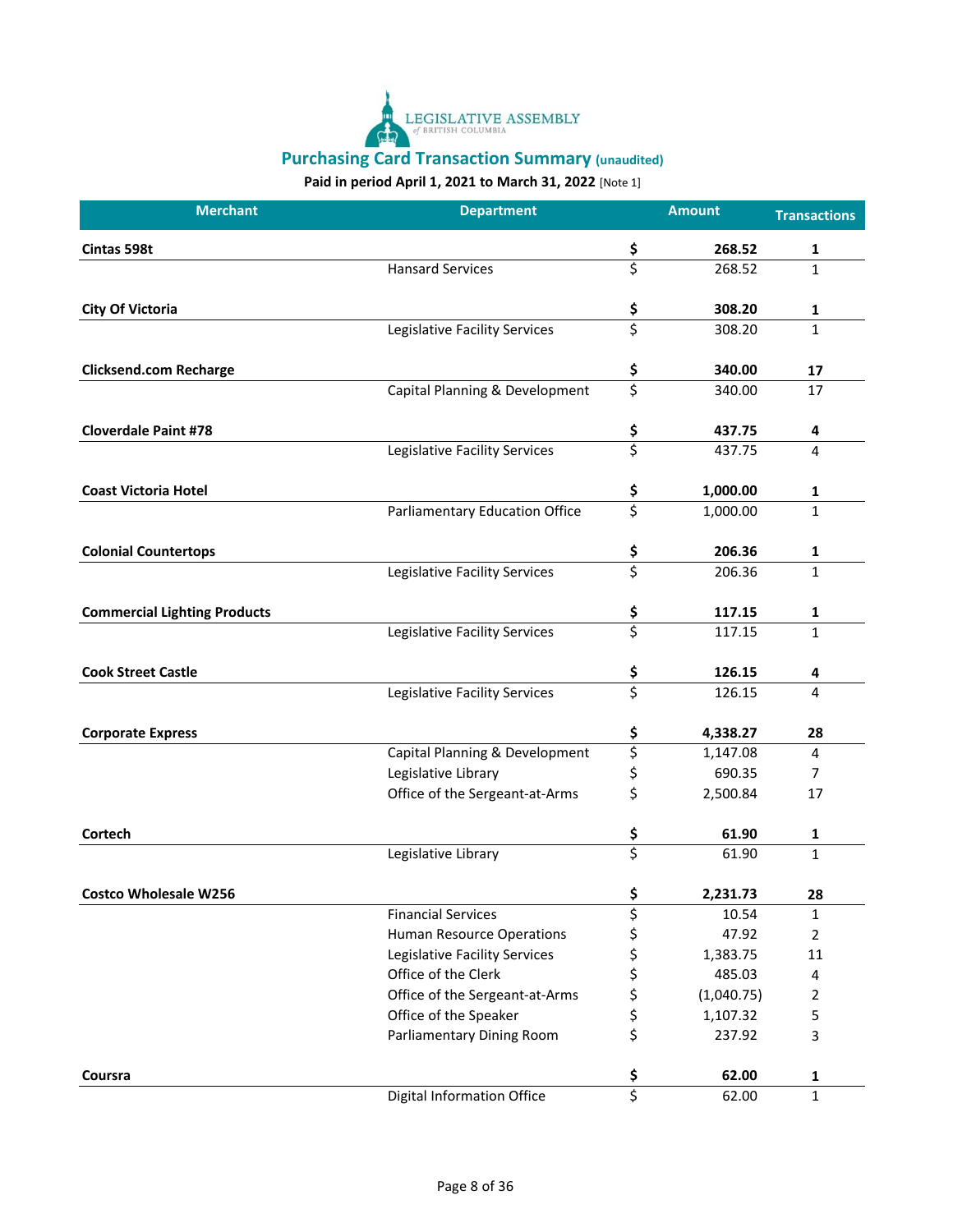

| <b>Merchant</b>                     | <b>Department</b>              |                                 | <b>Amount</b> | <b>Transactions</b> |
|-------------------------------------|--------------------------------|---------------------------------|---------------|---------------------|
| <b>Court Services BC Gov</b>        |                                | \$                              | 48.00         | 8                   |
|                                     | Legislative Library            | \$                              | 48.00         | 8                   |
| <b>Cowichan Valley Citizen</b>      |                                | \$                              | 236.25        | 1                   |
|                                     | Legislative Library            | \$                              | 236.25        | 1                   |
| <b>CPHR BC and YK</b>               |                                | \$                              | 2,882.24      | 8                   |
|                                     | Human Resource Operations      | $\overline{\boldsymbol{\zeta}}$ | 2,882.24      | 8                   |
| <b>CTC Supplies</b>                 |                                | \$                              | 237.42        | 1                   |
|                                     | Office of the Sergeant-at-Arms | \$                              | 237.42        | 1                   |
| <b>Custom Cubes Ltd.</b>            |                                | \$                              | 6,888.00      | 2                   |
|                                     | Office of the Sergeant-at-Arms | \$                              | 6,888.00      | $\overline{2}$      |
| <b>Custom Stamp &amp; Engraving</b> |                                | \$                              | 348.51        | 6                   |
|                                     | Legislative Library            | \$                              | 262.75        | $\overline{2}$      |
|                                     | Office of the Speaker          | \$                              | 65.73         | 3                   |
|                                     | Parliamentary Education Office | \$                              | 20.03         | 1                   |
| <b>Cyberimpac A#40625</b>           |                                | \$                              | 36.75         | 1                   |
|                                     | Parliamentary Education Office | \$                              | 36.75         | $\mathbf{1}$        |
| Days Inn On The Harbour             |                                | \$                              | 588.12        | 2                   |
|                                     | Parliamentary Education Office | \$                              | 588.12        | 2                   |
| <b>Dekra-Lite Industries</b>        |                                | \$                              | 688.00        | 2                   |
|                                     | Legislative Facility Services  | \$                              | 688.00        | 2                   |
| <b>Dell Canada Inc</b>              |                                | \$                              | 14,179.04     | 6                   |
|                                     | <b>Hansard Services</b>        | \$                              | 14,179.04     | 6                   |
| <b>Destination Greater Vi</b>       |                                | Ś                               | 157.50        |                     |
|                                     | Parliamentary Education Office | \$                              | 157.50        | $\mathbf{1}$        |
| <b>Digicert Inc</b>                 |                                | \$                              | 866.20        | 4                   |
|                                     | <b>Information Technology</b>  | \$                              | 866.20        | 4                   |
| <b>Distribution Centre VI</b>       |                                | $rac{5}{5}$                     | 109.82        | 1                   |
|                                     | Office of the Speaker          |                                 | 109.82        | 1                   |
| Dkc Digi-Key Corp                   |                                | \$                              | 431.92        | 3                   |
|                                     | <b>Hansard Services</b>        | \$                              | 431.92        | 3                   |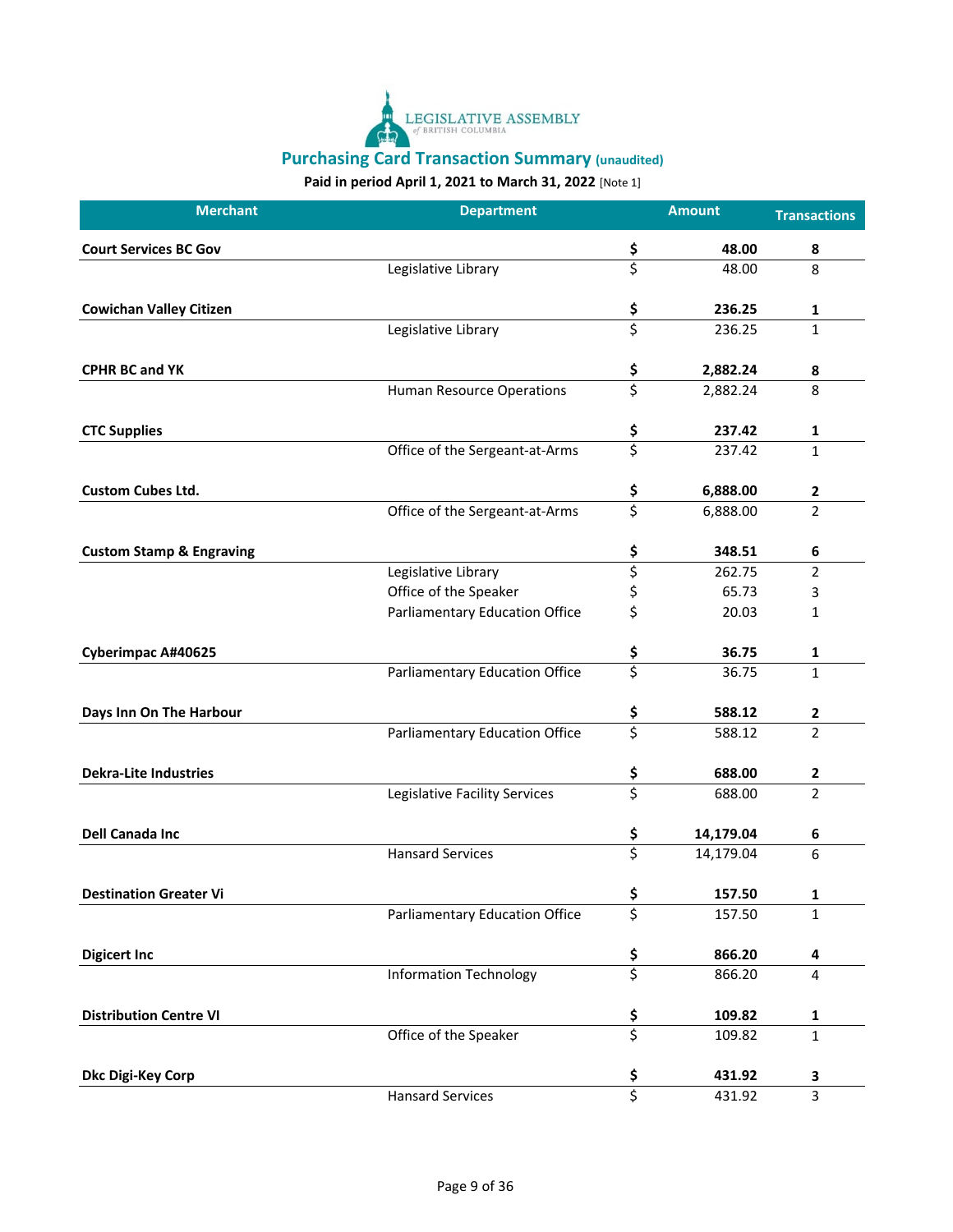

| <b>Merchant</b>                   | <b>Department</b>                     |                                 | <b>Amount</b> | <b>Transactions</b> |
|-----------------------------------|---------------------------------------|---------------------------------|---------------|---------------------|
| <b>Dollar Tree Canada #40</b>     |                                       | \$                              | 5.60          | 1                   |
|                                   | Parliamentary Dining Room             | \$                              | 5.60          | 1                   |
| Dollarama #752                    |                                       | \$                              | 8.41          | 1                   |
|                                   | Parliamentary Education Office        | \$                              | 8.41          | 1                   |
| Dollarama #856                    |                                       | \$<br>\$                        | 32.58         | 1                   |
|                                   | Legislative Facility Services         |                                 | 32.58         | $\mathbf{1}$        |
| Dollarama #0940                   |                                       |                                 | 28.15         | 1                   |
|                                   | Parliamentary Dining Room             | $rac{5}{5}$                     | 28.15         | 1                   |
| Dollarama #1326                   |                                       | \$                              | 1.12          | 1                   |
|                                   | Office of the Clerk                   | \$                              | 1.12          | $\mathbf{1}$        |
| Dri Id.Mycommerce.com             |                                       | \$                              | 590.11        | 1                   |
|                                   | Legislative Library                   | $\overline{\mathsf{S}}$         | 590.11        | 1                   |
| <b>Ds Tactical Supply Ltd</b>     |                                       | \$                              | 5,039.49      | 5                   |
|                                   | Office of the Sergeant-at-Arms        | \$                              | 5,039.49      | 5                   |
| <b>Duke Press Read</b>            |                                       | \$                              | 19.23         | 1                   |
|                                   | Legislative Library                   | \$                              | 19.23         | 1                   |
| <b>Dynamic Imaging Soluti</b>     |                                       | \$                              | 511.84        | 1                   |
|                                   | Legislative Library                   | \$                              | 511.84        | $\mathbf{1}$        |
| <b>Dynamics Ats</b>               |                                       | \$                              | 678.81        | 1                   |
|                                   | <b>Parliamentary Education Office</b> | \$                              | 678.81        | $\mathbf{1}$        |
| E B Horsman & Son #80             |                                       | \$                              | 8.74          | 1                   |
|                                   | Legislative Facility Services         | $\overline{\boldsymbol{\zeta}}$ | 8.74          | 1                   |
| <b>Easyreg Event Registration</b> |                                       | \$                              | 60.00         | 3                   |
|                                   | Parliamentary Education Office        | \$                              | 60.00         | 3                   |
| <b>Ebsco</b>                      |                                       |                                 | 1,017.62      | 6                   |
|                                   | Legislative Library                   | $\frac{5}{5}$                   | 1,017.62      | 6                   |
| <b>Economist Newspaper</b>        |                                       | \$                              | 417.90        | 2                   |
|                                   | Legislative Library                   | $\overline{\xi}$                | 417.90        | $\overline{2}$      |
| <b>Ecs Victoria</b>               |                                       | \$                              | 187.88        | 1                   |
|                                   | <b>Hansard Services</b>               | \$                              | 187.88        | 1                   |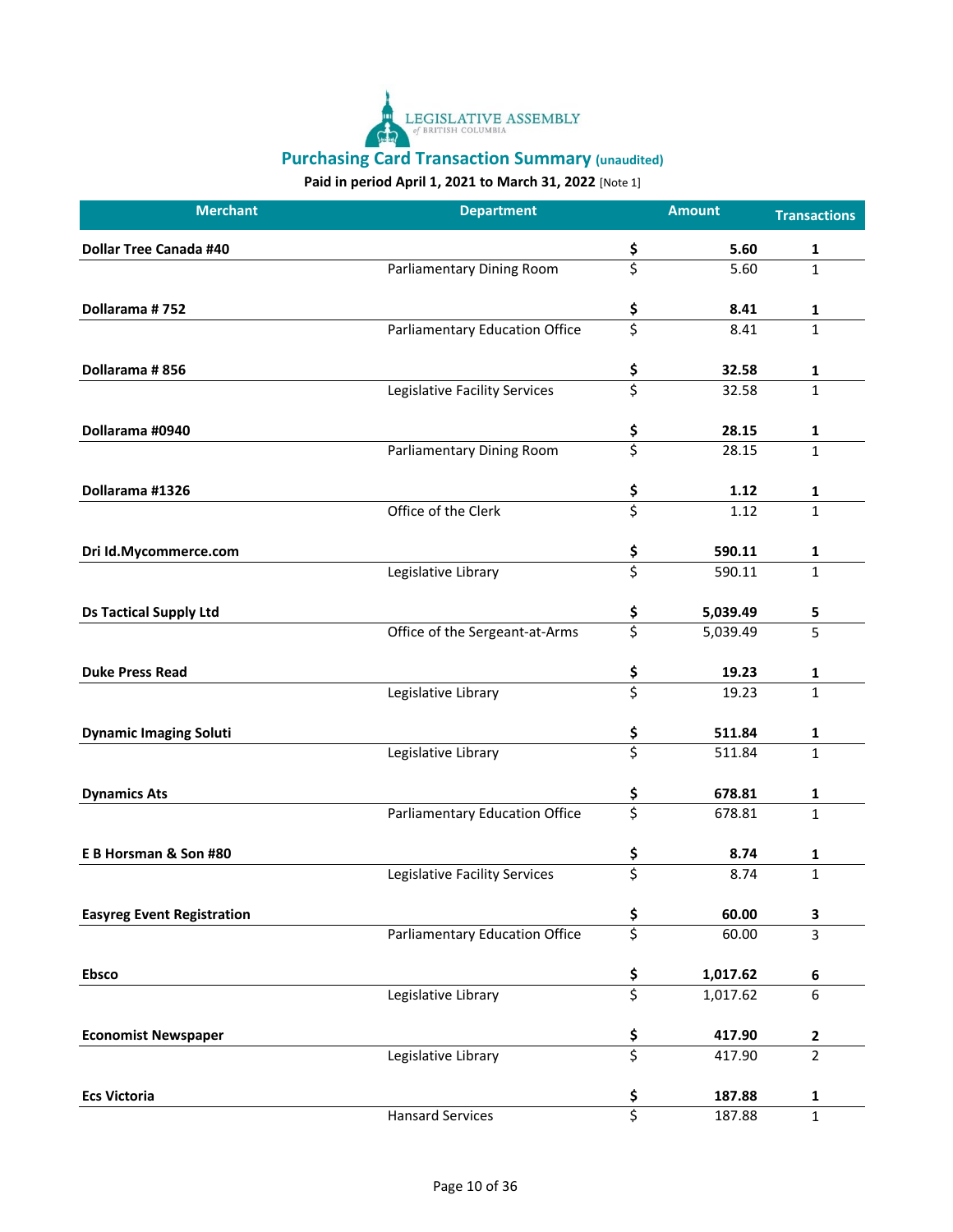

| Elsevier Inc.<br>350.14<br>\$<br>9<br>\$<br>Legislative Library<br>350.14<br>9<br>\$<br><b>Entrust Datacard Ltd</b><br>1,297.52<br>1<br>\$<br>1,297.52<br><b>Hansard Services</b><br>$\mathbf{1}$<br><b>Eroko Distributors</b><br>298.90<br>\$<br>\$<br>3<br>Legislative Facility Services<br>298.90<br>3<br>\$<br><b>Eset Canada</b><br>67.19<br>1<br>$\overline{\boldsymbol{\zeta}}$<br>Parliamentary Dining Room<br>67.19<br>$\mathbf{1}$<br>\$<br><b>Eventbrite</b><br>587.20<br>6<br>\$<br><b>Hansard Services</b><br>75.00<br>$\mathbf{1}$<br>\$<br>Human Resource Operations<br>315.00<br>1<br>\$<br>Office of the Clerk<br>50.00<br>1<br>\$<br>Parliamentary Committees Office<br>125.00<br>2<br>\$<br>Parliamentary Education Office<br>22.20<br>$\mathbf{1}$<br><b>Facebook</b><br>\$<br>16.00<br>1<br>\$<br><b>Parliamentary Committees Office</b><br>16.00<br>$\mathbf{1}$<br>\$<br><b>Fairfield Auto Repair</b><br>950.47<br>4<br>\$<br>Legislative Facility Services<br>950.47<br>4<br>548.78<br><b>Fastener Force One Resources</b><br>\$<br>6<br>\$<br>Legislative Facility Services<br>548.78<br>6<br>\$<br>673.46<br><b>Fedex</b><br>5<br>\$<br>Office of the Clerk<br>5<br>673.46<br>\$<br>38.85<br>Fernwood<br>1<br>ς<br>Legislative Library<br>38.85<br>1<br>111.30<br><b>Flowers By Charene</b><br>\$<br>$\mathbf 1$<br>$\overline{\boldsymbol{\zeta}}$<br>Office of the Speaker<br>111.30<br>$\mathbf{1}$<br>$\frac{5}{5}$<br>100.00<br><b>Flowers By Nan</b><br>$\mathbf{1}$ | <b>Merchant</b> | <b>Department</b>     | <b>Amount</b> | <b>Transactions</b> |
|------------------------------------------------------------------------------------------------------------------------------------------------------------------------------------------------------------------------------------------------------------------------------------------------------------------------------------------------------------------------------------------------------------------------------------------------------------------------------------------------------------------------------------------------------------------------------------------------------------------------------------------------------------------------------------------------------------------------------------------------------------------------------------------------------------------------------------------------------------------------------------------------------------------------------------------------------------------------------------------------------------------------------------------------------------------------------------------------------------------------------------------------------------------------------------------------------------------------------------------------------------------------------------------------------------------------------------------------------------------------------------------------------------------------------------------------------------------------------------------------------|-----------------|-----------------------|---------------|---------------------|
|                                                                                                                                                                                                                                                                                                                                                                                                                                                                                                                                                                                                                                                                                                                                                                                                                                                                                                                                                                                                                                                                                                                                                                                                                                                                                                                                                                                                                                                                                                      |                 |                       |               |                     |
|                                                                                                                                                                                                                                                                                                                                                                                                                                                                                                                                                                                                                                                                                                                                                                                                                                                                                                                                                                                                                                                                                                                                                                                                                                                                                                                                                                                                                                                                                                      |                 |                       |               |                     |
|                                                                                                                                                                                                                                                                                                                                                                                                                                                                                                                                                                                                                                                                                                                                                                                                                                                                                                                                                                                                                                                                                                                                                                                                                                                                                                                                                                                                                                                                                                      |                 |                       |               |                     |
|                                                                                                                                                                                                                                                                                                                                                                                                                                                                                                                                                                                                                                                                                                                                                                                                                                                                                                                                                                                                                                                                                                                                                                                                                                                                                                                                                                                                                                                                                                      |                 |                       |               |                     |
|                                                                                                                                                                                                                                                                                                                                                                                                                                                                                                                                                                                                                                                                                                                                                                                                                                                                                                                                                                                                                                                                                                                                                                                                                                                                                                                                                                                                                                                                                                      |                 |                       |               |                     |
|                                                                                                                                                                                                                                                                                                                                                                                                                                                                                                                                                                                                                                                                                                                                                                                                                                                                                                                                                                                                                                                                                                                                                                                                                                                                                                                                                                                                                                                                                                      |                 |                       |               |                     |
|                                                                                                                                                                                                                                                                                                                                                                                                                                                                                                                                                                                                                                                                                                                                                                                                                                                                                                                                                                                                                                                                                                                                                                                                                                                                                                                                                                                                                                                                                                      |                 |                       |               |                     |
|                                                                                                                                                                                                                                                                                                                                                                                                                                                                                                                                                                                                                                                                                                                                                                                                                                                                                                                                                                                                                                                                                                                                                                                                                                                                                                                                                                                                                                                                                                      |                 |                       |               |                     |
|                                                                                                                                                                                                                                                                                                                                                                                                                                                                                                                                                                                                                                                                                                                                                                                                                                                                                                                                                                                                                                                                                                                                                                                                                                                                                                                                                                                                                                                                                                      |                 |                       |               |                     |
|                                                                                                                                                                                                                                                                                                                                                                                                                                                                                                                                                                                                                                                                                                                                                                                                                                                                                                                                                                                                                                                                                                                                                                                                                                                                                                                                                                                                                                                                                                      |                 |                       |               |                     |
|                                                                                                                                                                                                                                                                                                                                                                                                                                                                                                                                                                                                                                                                                                                                                                                                                                                                                                                                                                                                                                                                                                                                                                                                                                                                                                                                                                                                                                                                                                      |                 |                       |               |                     |
|                                                                                                                                                                                                                                                                                                                                                                                                                                                                                                                                                                                                                                                                                                                                                                                                                                                                                                                                                                                                                                                                                                                                                                                                                                                                                                                                                                                                                                                                                                      |                 |                       |               |                     |
|                                                                                                                                                                                                                                                                                                                                                                                                                                                                                                                                                                                                                                                                                                                                                                                                                                                                                                                                                                                                                                                                                                                                                                                                                                                                                                                                                                                                                                                                                                      |                 |                       |               |                     |
|                                                                                                                                                                                                                                                                                                                                                                                                                                                                                                                                                                                                                                                                                                                                                                                                                                                                                                                                                                                                                                                                                                                                                                                                                                                                                                                                                                                                                                                                                                      |                 |                       |               |                     |
|                                                                                                                                                                                                                                                                                                                                                                                                                                                                                                                                                                                                                                                                                                                                                                                                                                                                                                                                                                                                                                                                                                                                                                                                                                                                                                                                                                                                                                                                                                      |                 |                       |               |                     |
|                                                                                                                                                                                                                                                                                                                                                                                                                                                                                                                                                                                                                                                                                                                                                                                                                                                                                                                                                                                                                                                                                                                                                                                                                                                                                                                                                                                                                                                                                                      |                 |                       |               |                     |
|                                                                                                                                                                                                                                                                                                                                                                                                                                                                                                                                                                                                                                                                                                                                                                                                                                                                                                                                                                                                                                                                                                                                                                                                                                                                                                                                                                                                                                                                                                      |                 |                       |               |                     |
|                                                                                                                                                                                                                                                                                                                                                                                                                                                                                                                                                                                                                                                                                                                                                                                                                                                                                                                                                                                                                                                                                                                                                                                                                                                                                                                                                                                                                                                                                                      |                 |                       |               |                     |
|                                                                                                                                                                                                                                                                                                                                                                                                                                                                                                                                                                                                                                                                                                                                                                                                                                                                                                                                                                                                                                                                                                                                                                                                                                                                                                                                                                                                                                                                                                      |                 |                       |               |                     |
|                                                                                                                                                                                                                                                                                                                                                                                                                                                                                                                                                                                                                                                                                                                                                                                                                                                                                                                                                                                                                                                                                                                                                                                                                                                                                                                                                                                                                                                                                                      |                 |                       |               |                     |
|                                                                                                                                                                                                                                                                                                                                                                                                                                                                                                                                                                                                                                                                                                                                                                                                                                                                                                                                                                                                                                                                                                                                                                                                                                                                                                                                                                                                                                                                                                      |                 |                       |               |                     |
|                                                                                                                                                                                                                                                                                                                                                                                                                                                                                                                                                                                                                                                                                                                                                                                                                                                                                                                                                                                                                                                                                                                                                                                                                                                                                                                                                                                                                                                                                                      |                 |                       |               |                     |
|                                                                                                                                                                                                                                                                                                                                                                                                                                                                                                                                                                                                                                                                                                                                                                                                                                                                                                                                                                                                                                                                                                                                                                                                                                                                                                                                                                                                                                                                                                      |                 |                       |               |                     |
|                                                                                                                                                                                                                                                                                                                                                                                                                                                                                                                                                                                                                                                                                                                                                                                                                                                                                                                                                                                                                                                                                                                                                                                                                                                                                                                                                                                                                                                                                                      |                 |                       |               |                     |
|                                                                                                                                                                                                                                                                                                                                                                                                                                                                                                                                                                                                                                                                                                                                                                                                                                                                                                                                                                                                                                                                                                                                                                                                                                                                                                                                                                                                                                                                                                      |                 |                       |               |                     |
|                                                                                                                                                                                                                                                                                                                                                                                                                                                                                                                                                                                                                                                                                                                                                                                                                                                                                                                                                                                                                                                                                                                                                                                                                                                                                                                                                                                                                                                                                                      |                 |                       |               |                     |
|                                                                                                                                                                                                                                                                                                                                                                                                                                                                                                                                                                                                                                                                                                                                                                                                                                                                                                                                                                                                                                                                                                                                                                                                                                                                                                                                                                                                                                                                                                      |                 |                       |               |                     |
|                                                                                                                                                                                                                                                                                                                                                                                                                                                                                                                                                                                                                                                                                                                                                                                                                                                                                                                                                                                                                                                                                                                                                                                                                                                                                                                                                                                                                                                                                                      |                 |                       |               |                     |
|                                                                                                                                                                                                                                                                                                                                                                                                                                                                                                                                                                                                                                                                                                                                                                                                                                                                                                                                                                                                                                                                                                                                                                                                                                                                                                                                                                                                                                                                                                      |                 |                       |               |                     |
|                                                                                                                                                                                                                                                                                                                                                                                                                                                                                                                                                                                                                                                                                                                                                                                                                                                                                                                                                                                                                                                                                                                                                                                                                                                                                                                                                                                                                                                                                                      |                 |                       |               |                     |
|                                                                                                                                                                                                                                                                                                                                                                                                                                                                                                                                                                                                                                                                                                                                                                                                                                                                                                                                                                                                                                                                                                                                                                                                                                                                                                                                                                                                                                                                                                      |                 | Office of the Speaker | 100.00        | $\mathbf 1$         |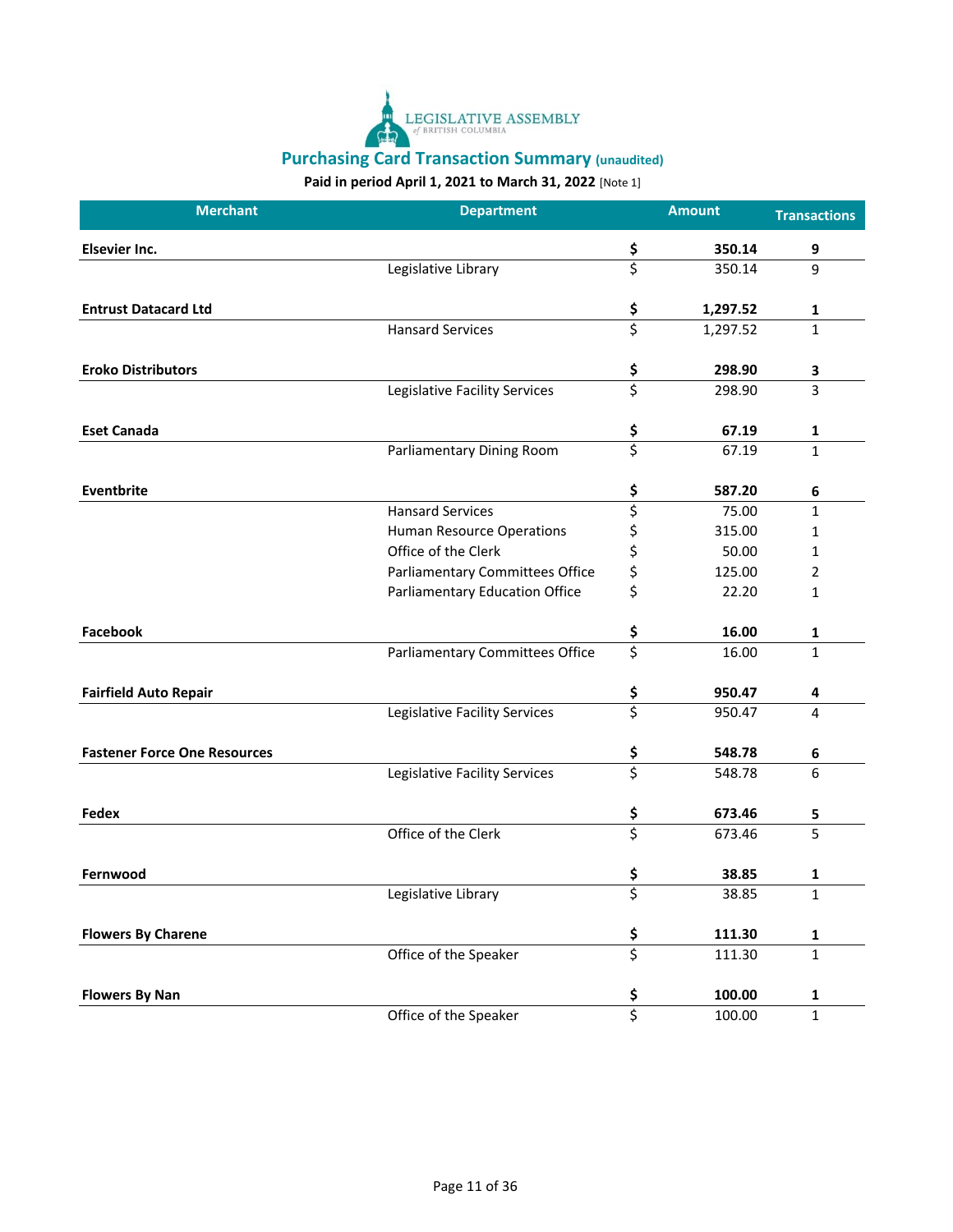

| <b>Merchant</b>          | <b>Department</b>                |                                 | <b>Amount</b> | <b>Transactions</b> |
|--------------------------|----------------------------------|---------------------------------|---------------|---------------------|
| <b>Flowers On Top</b>    |                                  | \$                              | 614.60        | 6                   |
|                          | Capital Planning & Development   | \$                              | 102.20        | $\mathbf{1}$        |
|                          | <b>Financial Services</b>        |                                 | 180.60        | 1                   |
|                          | Office of the Clerk              | \$<br>\$                        | 127.40        | 2                   |
|                          | Office of the Speaker            | \$                              | 204.40        | 2                   |
| <b>Fonts Com</b>         |                                  | \$                              | 634.48        | 1                   |
|                          | <b>Information Technology</b>    | $\overline{\boldsymbol{\zeta}}$ | 634.48        | $\mathbf{1}$        |
| <b>Forbest Pharmacy</b>  |                                  | \$                              | 32.54         | 1                   |
|                          | Office of the Speaker            | $\overline{\boldsymbol{\zeta}}$ | 32.54         | 1                   |
| <b>Fort Nelson News</b>  |                                  | \$                              | 84.00         | 1                   |
|                          | Legislative Library              | \$                              | 84.00         | 1                   |
| <b>Foto Print</b>        |                                  | \$                              | 341.64        | 1                   |
|                          | Parliamentary Dining Room        | \$                              | 341.64        | $\mathbf{1}$        |
| <b>Frans Flowers</b>     |                                  |                                 | 77.28         | 1                   |
|                          | Office of the Speaker            | \$<br>\$                        | 77.28         | $\mathbf{1}$        |
| <b>Fs Manytricks.com</b> |                                  | \$                              | 12.99         | 1                   |
|                          | <b>Hansard Services</b>          | \$                              | 12.99         | $\mathbf{1}$        |
| <b>Fs Techsmith</b>      |                                  | \$                              | 476.36        | 2                   |
|                          | <b>Hansard Services</b>          | \$                              | 55.12         | 1                   |
|                          | <b>Information Technology</b>    | \$                              | 421.24        | 1                   |
| <b>Fs.com Inc Cad</b>    |                                  | \$                              | 2,489.50      | 1                   |
|                          | <b>Information Technology</b>    | \$                              | 2,489.50      | 1                   |
| <b>Fsp Sla</b>           |                                  | \$                              | 383.63        | 2                   |
|                          | Legislative Library              | $\mathsf{\hat{S}}$              | 383.63        | 2                   |
| Ftn Tire F187            |                                  | \$                              | 18.14         | 1                   |
|                          | Legislative Facility Services    | \$                              | 18.14         | 1                   |
| Gcds152 Victoria         |                                  | \$                              | 5.05          | 1                   |
|                          | <b>Human Resource Operations</b> | $\overline{\boldsymbol{\zeta}}$ | 5.05          | $\mathbf 1$         |
| Gcds158 Victoria         |                                  | \$                              | 17.92         | $\mathbf 1$         |
|                          | Office of the Clerk              | \$                              | 17.92         | $\mathbf 1$         |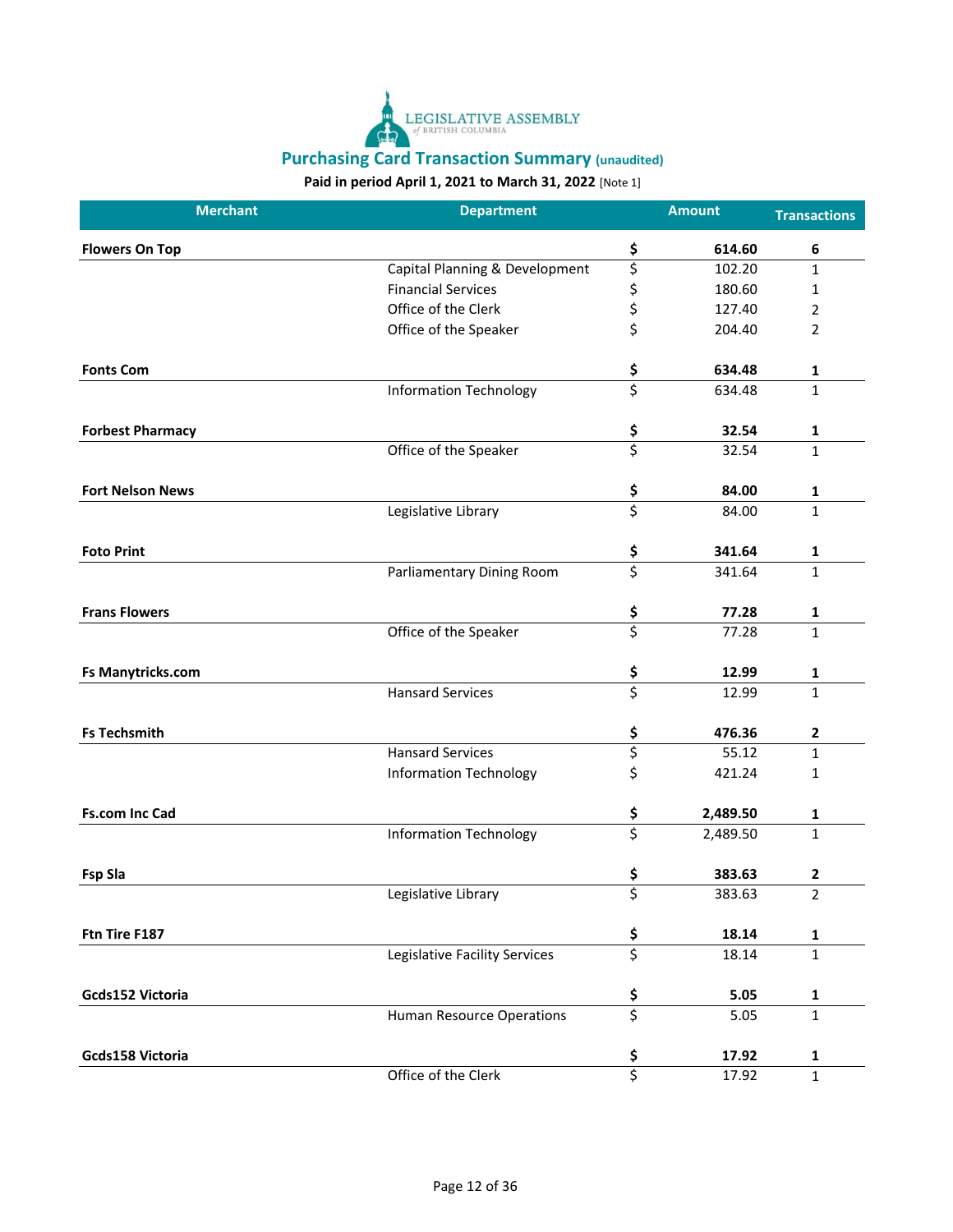

| <b>Merchant</b>                 | <b>Department</b>                      |                                 | <b>Amount</b> | <b>Transactions</b> |
|---------------------------------|----------------------------------------|---------------------------------|---------------|---------------------|
| <b>Georama Growers</b>          |                                        | \$                              | 100.00        | 1                   |
|                                 | Office of the Speaker                  | \$                              | 100.00        | 1                   |
| Gescan                          |                                        | \$                              | 27.64         | 1                   |
|                                 | Legislative Facility Services          | \$                              | 27.64         | $\mathbf{1}$        |
| <b>Gfl Env Canada</b>           |                                        | $rac{5}{5}$                     | 510.95        | 1                   |
|                                 | Legislative Facility Services          |                                 | 510.95        | $\mathbf{1}$        |
| <b>Glacier Media Group</b>      |                                        |                                 | 659.50        | 3                   |
|                                 | Legislative Library                    | $rac{5}{5}$                     | 659.50        | 3                   |
| <b>Global Convention</b>        |                                        | \$                              | 2,332.51      | 3                   |
|                                 | <b>Parliamentary Education Office</b>  | \$                              | 2,332.51      | 3                   |
| Globalknowledge.com             |                                        | \$                              | 834.75        | 1                   |
|                                 | <b>Information Technology</b>          | \$                              | 834.75        | $\mathbf{1}$        |
| <b>Globe And Mail</b>           |                                        | \$                              | 668.88        | $\mathbf{1}$        |
|                                 | Legislative Library                    | $\overline{\boldsymbol{\zeta}}$ | 668.88        | $\mathbf{1}$        |
| <b>Good Earth Coffeehouse</b>   |                                        | \$                              | 39.42         | $\mathbf{2}$        |
|                                 | <b>Financial Services</b>              | \$                              | 25.83         | $\mathbf{1}$        |
|                                 | Legislative Facility Services          | \$                              | 13.59         | 1                   |
| <b>Google Ads</b>               |                                        | \$                              | 2,633.74      | 4                   |
|                                 | <b>Parliamentary Committees Office</b> | \$                              | 2,633.74      | 4                   |
| <b>Google Cloud</b>             |                                        | \$                              | 389.88        | 1                   |
|                                 | <b>Hansard Services</b>                | \$                              | 389.88        | $\mathbf{1}$        |
| <b>Google Services</b>          |                                        | \$                              | 4,384.33      | 11                  |
|                                 | <b>Hansard Services</b>                | \$                              | 4,384.33      | 11                  |
| <b>Google Storage</b>           |                                        | \$                              | 170.27        | 11                  |
|                                 | <b>Hansard Services</b>                | $\overline{\boldsymbol{\zeta}}$ | 170.27        | 11                  |
| Grand & Toy A0                  |                                        | \$                              | 111.95        | $\mathbf 1$         |
|                                 | <b>Information Technology</b>          | $\overline{\xi}$                | 111.95        | $\mathbf 1$         |
| <b>Graphic Office Interiors</b> |                                        | \$                              | 1,960.92      | $\mathbf 1$         |
|                                 | <b>Information Technology</b>          | $\overline{\xi}$                | 1,960.92      | $\mathbf{1}$        |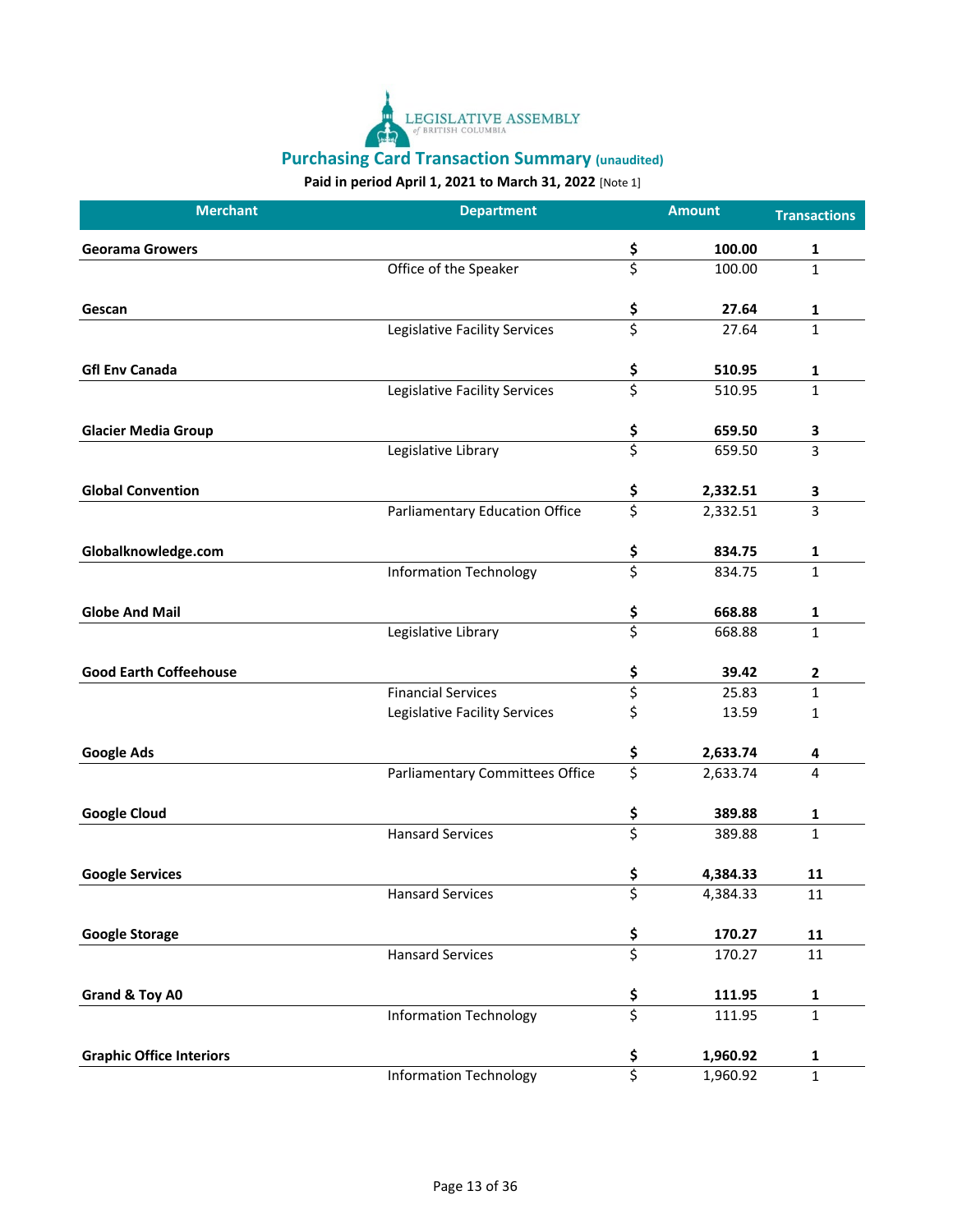

| <b>Merchant</b>                     | <b>Department</b>                |                                 | <b>Amount</b> | <b>Transactions</b>     |
|-------------------------------------|----------------------------------|---------------------------------|---------------|-------------------------|
| <b>Great Little Box</b>             |                                  | \$                              | 366.46        | 1                       |
|                                     | Office of the Sergeant-at-Arms   | \$                              | 366.46        | $\mathbf{1}$            |
| <b>Green Line Hose And Fittings</b> |                                  | \$                              | 337.60        | 6                       |
|                                     | Legislative Facility Services    | \$                              | 337.60        | 6                       |
| <b>Gum.Co/Cc Ux Bootstr</b>         |                                  |                                 | 25.93         | 1                       |
|                                     | <b>Hansard Services</b>          | \$<br>\$                        | 25.93         | $\mathbf{1}$            |
| H.L.Disposal Ltd.                   |                                  | \$                              | 40.00         | 1                       |
|                                     | Legislative Facility Services    | \$                              | 40.00         | $\mathbf{1}$            |
| <b>Harbour Publishing</b>           |                                  | \$                              | 149.99        | 1                       |
|                                     | Legislative Library              | \$                              | 149.99        | $\mathbf{1}$            |
| <b>Harrys Flowers &amp; Pott</b>    |                                  | \$                              | 235.20        | 1                       |
|                                     | Parliamentary Dining Room        | \$                              | 235.20        | $\mathbf{1}$            |
| <b>Hazmasters Inc</b>               |                                  | \$                              | 296.75        | $\overline{\mathbf{2}}$ |
|                                     | Legislative Facility Services    | \$                              | 296.75        | $\overline{2}$          |
| Hbrsubscription                     |                                  | \$                              | 358.75        | $\mathbf{2}$            |
|                                     | Legislative Library              | \$                              | 183.75        | $\mathbf{1}$            |
|                                     | Office of the Clerk              | \$                              | 175.00        | 1                       |
| Heart Pharmacy Ida @fa              |                                  | \$                              | 20.27         | 1                       |
|                                     | <b>Human Resource Operations</b> | \$                              | 20.27         | $\mathbf{1}$            |
| <b>Hemlock Printers</b>             |                                  | \$                              | 350.71        | 5                       |
|                                     | <b>Financial Services</b>        | \$                              | 350.71        | 5                       |
| <b>Henry Schein Canada</b>          |                                  | \$                              | 3,053.40      | 9                       |
|                                     | Office of the Sergeant-at-Arms   | ς                               | 3,053.40      | q                       |
| <b>Heron Rock Bistro</b>            |                                  | \$                              | 282.68        | 1                       |
|                                     | <b>Human Resource Operations</b> | \$                              | 282.68        | $\mathbf{1}$            |
| <b>Hester Creek Estate Winery</b>   |                                  | \$                              | 513.52        | 1                       |
|                                     | Parliamentary Dining Room        | $\overline{\boldsymbol{\zeta}}$ | 513.52        | $\mathbf{1}$            |
| <b>Hill Times Publishing</b>        |                                  | \$                              | 450.87        | 1                       |
|                                     | Legislative Library              | \$                              | 450.87        | $\mathbf{1}$            |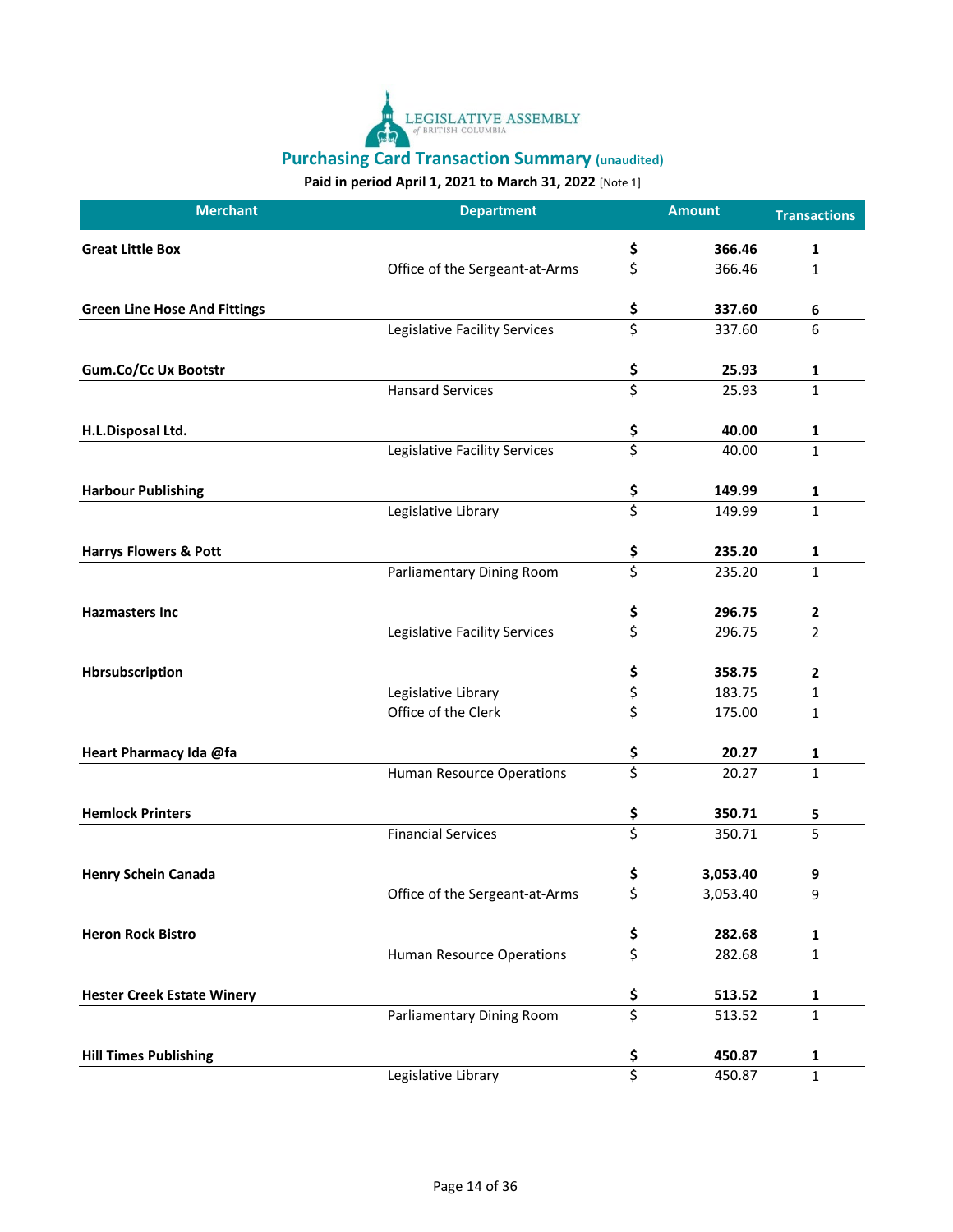

| <b>Merchant</b>               | <b>Department</b>                      |                                 | <b>Amount</b> | <b>Transactions</b>     |
|-------------------------------|----------------------------------------|---------------------------------|---------------|-------------------------|
| Hilti (Canada) Corp           |                                        | \$                              | 374.18        | 1                       |
|                               | Legislative Facility Services          | \$                              | 374.18        | 1                       |
| <b>Hipi Industries Inc</b>    |                                        | \$                              | 273.32        | 1                       |
|                               | <b>Hansard Services</b>                | \$                              | 273.32        | $\mathbf{1}$            |
| <b>Holiday Inn Kamloops</b>   |                                        | \$                              | 941.15        | 6                       |
|                               | <b>Parliamentary Committees Office</b> | $\overline{\boldsymbol{\zeta}}$ | 941.15        | 6                       |
| Homesense 087                 |                                        | \$                              | 48.14         | 2                       |
|                               | Office of the Clerk                    | \$                              | 48.14         | 2                       |
| <b>Hootsuite Inc</b>          |                                        | \$                              | 169.06        | 4                       |
|                               | Office of the Clerk                    | $\overline{\boldsymbol{\zeta}}$ | 169.06        | 4                       |
| <b>Hopkins Fulfillment</b>    |                                        | \$                              | 161.75        | 1                       |
|                               | Legislative Library                    | \$                              | 161.75        | $\mathbf{1}$            |
| <b>Hot Chocolates / Cakeb</b> |                                        | \$                              | 583.80        | 1                       |
|                               | Parliamentary Education Office         | \$                              | 583.80        | $\mathbf{1}$            |
| <b>Hotel Grand Pacific</b>    |                                        | \$                              | 1,443.90      | 4                       |
|                               | <b>Hansard Services</b>                | \$                              | 1,250.44      | $\overline{2}$          |
|                               | Parliamentary Education Office         | \$                              | 193.46        | 2                       |
| <b>Hp Canada Co</b>           |                                        | \$                              | 478.51        | 1                       |
|                               | <b>Hansard Services</b>                | \$                              | 478.51        | $\mathbf{1}$            |
| <b>Hp Tsg Ca</b>              |                                        | \$                              | 171.35        | 1                       |
|                               | <b>Hansard Services</b>                | \$                              | 171.35        | $\mathbf{1}$            |
| Hrma.ca                       |                                        | \$                              | 19.99         | 1                       |
|                               | Human Resource Operations              | ς                               | 19.99         | 1                       |
| Hudsons Bay #1139             |                                        | \$                              | 325.70        | 4                       |
|                               | <b>Parliamentary Education Office</b>  | \$                              | 325.70        | $\overline{\mathbf{4}}$ |
| leee Products & Service       |                                        | $rac{5}{5}$                     | 43.03         | 1                       |
|                               | Legislative Library                    |                                 | 43.03         | $\mathbf 1$             |
| <b>Immediate Images Inc</b>   |                                        | $rac{5}{5}$                     | 630.00        | 1                       |
|                               | <b>Parliamentary Education Office</b>  |                                 | 630.00        | $\mathbf 1$             |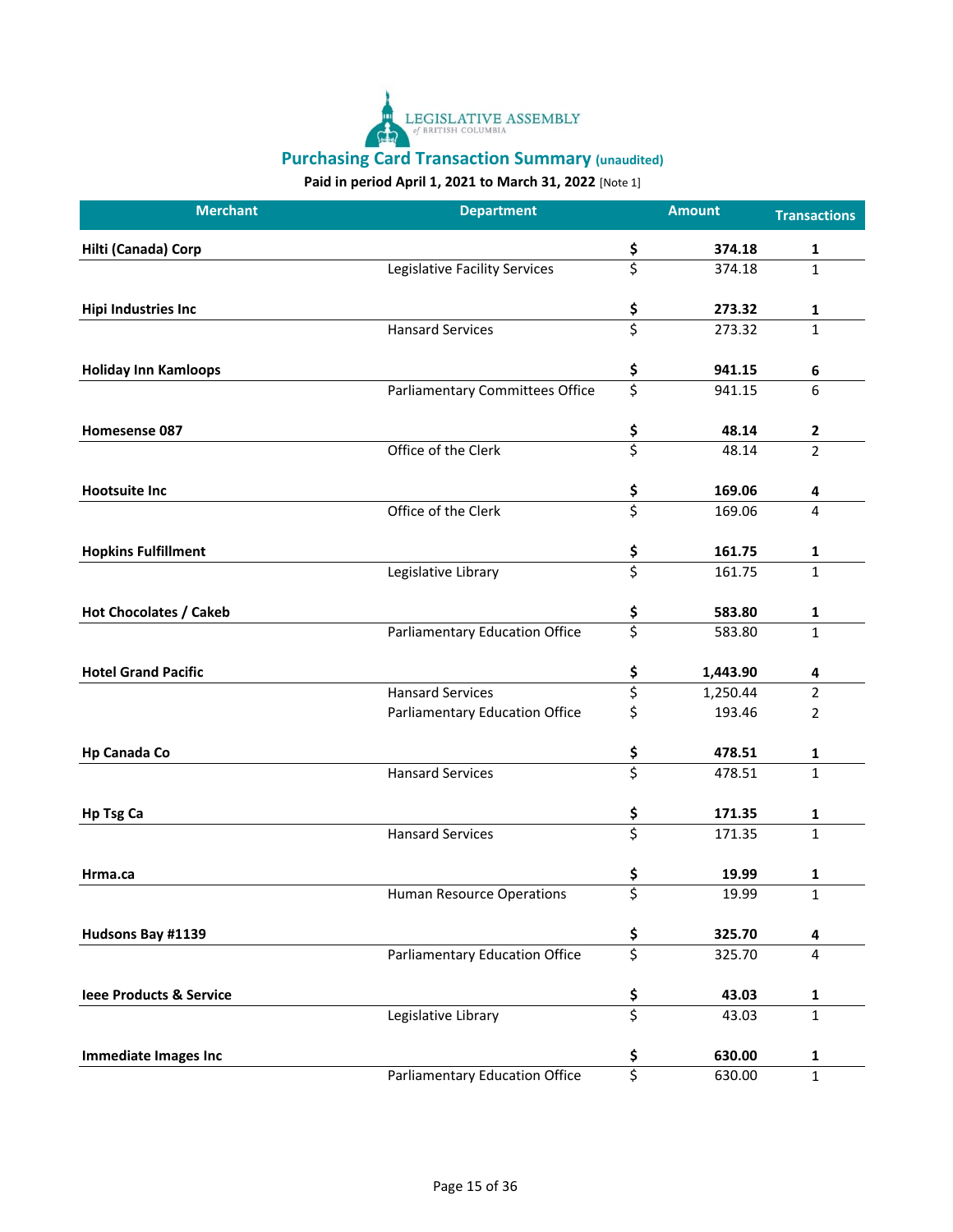

| <b>Merchant</b>                       | <b>Department</b>                     |                                 | <b>Amount</b> | <b>Transactions</b> |
|---------------------------------------|---------------------------------------|---------------------------------|---------------|---------------------|
| In Just Court Shirts                  |                                       | \$                              | 3,459.75      | 2                   |
|                                       | Office of the Sergeant-at-Arms        | \$                              | 3,459.75      | 2                   |
| In The Vimy Foundation                |                                       | \$                              | 232.00        | 1                   |
|                                       | Office of the Speaker                 | \$                              | 232.00        | 1                   |
| <b>Indexing Society Of Canada</b>     |                                       | \$                              | 365.00        | 5                   |
|                                       | <b>Hansard Services</b>               | \$                              | 305.00        | 4                   |
|                                       | Office of the Clerk                   | \$                              | 60.00         | 1                   |
| <b>Indigenous Editors Association</b> |                                       | \$                              | 10.00         | 1                   |
|                                       | <b>Human Resource Operations</b>      | \$                              | 10.00         | 1                   |
| <b>Indigo Online</b>                  |                                       | \$                              | 2,794.24      | 36                  |
|                                       | <b>Hansard Services</b>               | \$                              | 1,225.95      | 10                  |
|                                       | Legislative Library                   | \$                              | 1,568.29      | 26                  |
| <b>Indo-Canadian Times</b>            |                                       | \$                              | 125.00        | 1                   |
|                                       | Legislative Library                   | $\overline{\boldsymbol{\zeta}}$ | 125.00        | 1                   |
| <b>Industrial Plastics</b>            |                                       | \$                              | 2,826.19      | 6                   |
|                                       | Legislative Facility Services         | \$                              | 2,630.24      | 5                   |
|                                       | Office of the Sergeant-at-Arms        | \$                              | 195.95        | 1                   |
| <b>Inn At Laurel Point</b>            |                                       | \$                              | 704.45        | 1                   |
|                                       | <b>Hansard Services</b>               | \$                              | 704.45        | $\mathbf{1}$        |
| <b>Interior Electronics</b>           |                                       | \$                              | 16.26         | 1                   |
|                                       | Legislative Facility Services         | \$                              | 16.26         | $\mathbf{1}$        |
| <b>Irwin Law Inc</b>                  |                                       | $rac{5}{5}$                     | 496.81        | 4                   |
|                                       | Legislative Library                   |                                 | 496.81        | 4                   |
| Isaca                                 |                                       | \$                              | 328.39        | 1                   |
|                                       | <b>Information Technology</b>         | \$                              | 328.39        | $\mathbf{1}$        |
| <b>Island Blueprint Co Ltd</b>        |                                       |                                 | 2,948.98      | 12                  |
|                                       | <b>Parliamentary Education Office</b> | $rac{5}{5}$                     | 2,948.98      | 12                  |
| <b>Island Health</b>                  |                                       | $\boldsymbol{\xi}$              | 400.00        | 2                   |
|                                       | Parliamentary Dining Room             | $\overline{\boldsymbol{\zeta}}$ | 400.00        | $\overline{2}$      |
| <b>Islandnet Amt</b>                  |                                       | \$                              | 697.75        | 13                  |
|                                       | <b>Information Technology</b>         | \$                              | 697.75        | 13                  |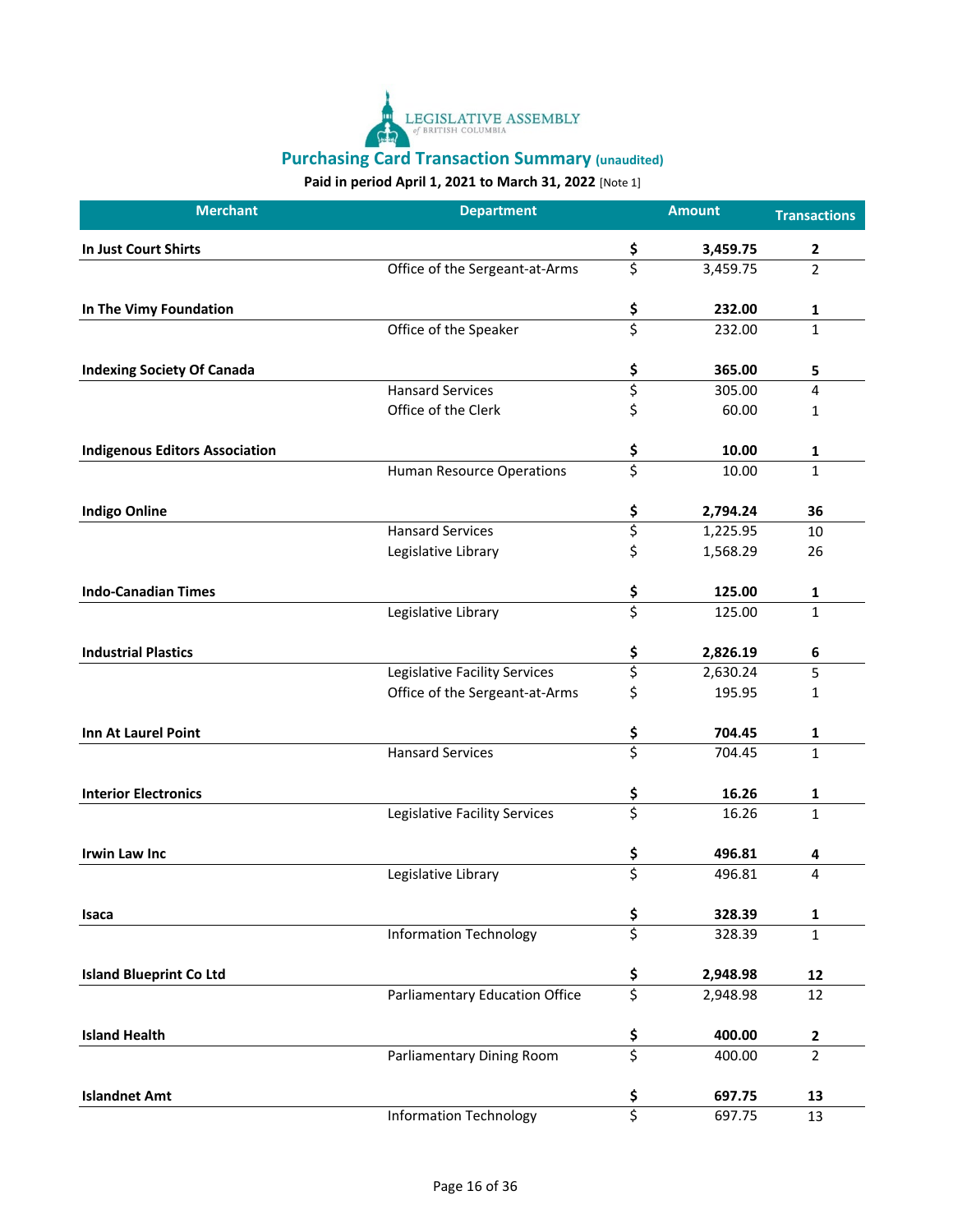

| <b>Merchant</b>               | <b>Department</b>               |               | <b>Amount</b> | <b>Transactions</b>     |
|-------------------------------|---------------------------------|---------------|---------------|-------------------------|
| Iso/Cs                        |                                 | \$            | 19.92         | 1                       |
|                               | Legislative Library             | \$            | 19.92         | $\mathbf{1}$            |
| <b>James Quality Cleaners</b> |                                 | \$            | 188.68        | 5                       |
|                               | <b>Hansard Services</b>         | \$            | 84.25         | $\mathbf{1}$            |
|                               | Parliamentary Education Office  | \$            | 104.43        | 4                       |
| Jamf                          |                                 | \$            | 4,161.25      | 3                       |
|                               | <b>Information Technology</b>   | \$            | 4,161.25      | 3                       |
| John Wiley & Sons, Inc        |                                 | \$            | 122.28        | $\mathbf{2}$            |
|                               | Legislative Library             | \$            | 122.28        | 2                       |
| <b>Joint Force Tactical</b>   |                                 | \$            | 999.44        | 1                       |
|                               | Office of the Sergeant-at-Arms  | \$            | 999.44        | $\mathbf{1}$            |
| <b>Jw Player</b>              |                                 | \$            | 382.79        | 1                       |
|                               | <b>Information Technology</b>   | \$            | 382.79        | $\mathbf{1}$            |
| <b>Kamloops This Week</b>     |                                 |               | 73.71         | 1                       |
|                               | Legislative Library             | $rac{5}{5}$   | 73.71         | $\mathbf{1}$            |
| <b>Kelowna Daily Courier</b>  |                                 |               | 501.42        | $\mathbf{1}$            |
|                               | Office of the Clerk             | $\frac{5}{5}$ | 501.42        | $\mathbf{1}$            |
| Kelowna Shuttle #2            |                                 | \$            | 182.65        | 1                       |
|                               | Parliamentary Committees Office | \$            | 182.65        | $\mathbf{1}$            |
| <b>Kerrisdale Cameras #5</b>  |                                 | \$            | 10,865.53     | 1                       |
|                               | <b>Hansard Services</b>         | \$            | 10,865.53     | $\mathbf{1}$            |
| <b>Kms Tools - Victoria</b>   |                                 | \$            | 734.54        | 4                       |
|                               | Legislative Facility Services   | ς             | 734.54        | 4                       |
| <b>Kms Tools Web</b>          |                                 | \$            | 706.75        | $\overline{\mathbf{c}}$ |
|                               | Legislative Facility Services   | \$            | 706.75        | $\overline{2}$          |
| Kootenay Floral (2012)        |                                 | $rac{5}{5}$   | 136.84        | 1                       |
|                               | Office of the Speaker           |               | 136.84        | $\mathbf{1}$            |
| <b>Lady Mae Uniforms</b>      |                                 | \$            | 341.51        | 3                       |
|                               | Parliamentary Dining Room       | \$            | 341.51        | 3                       |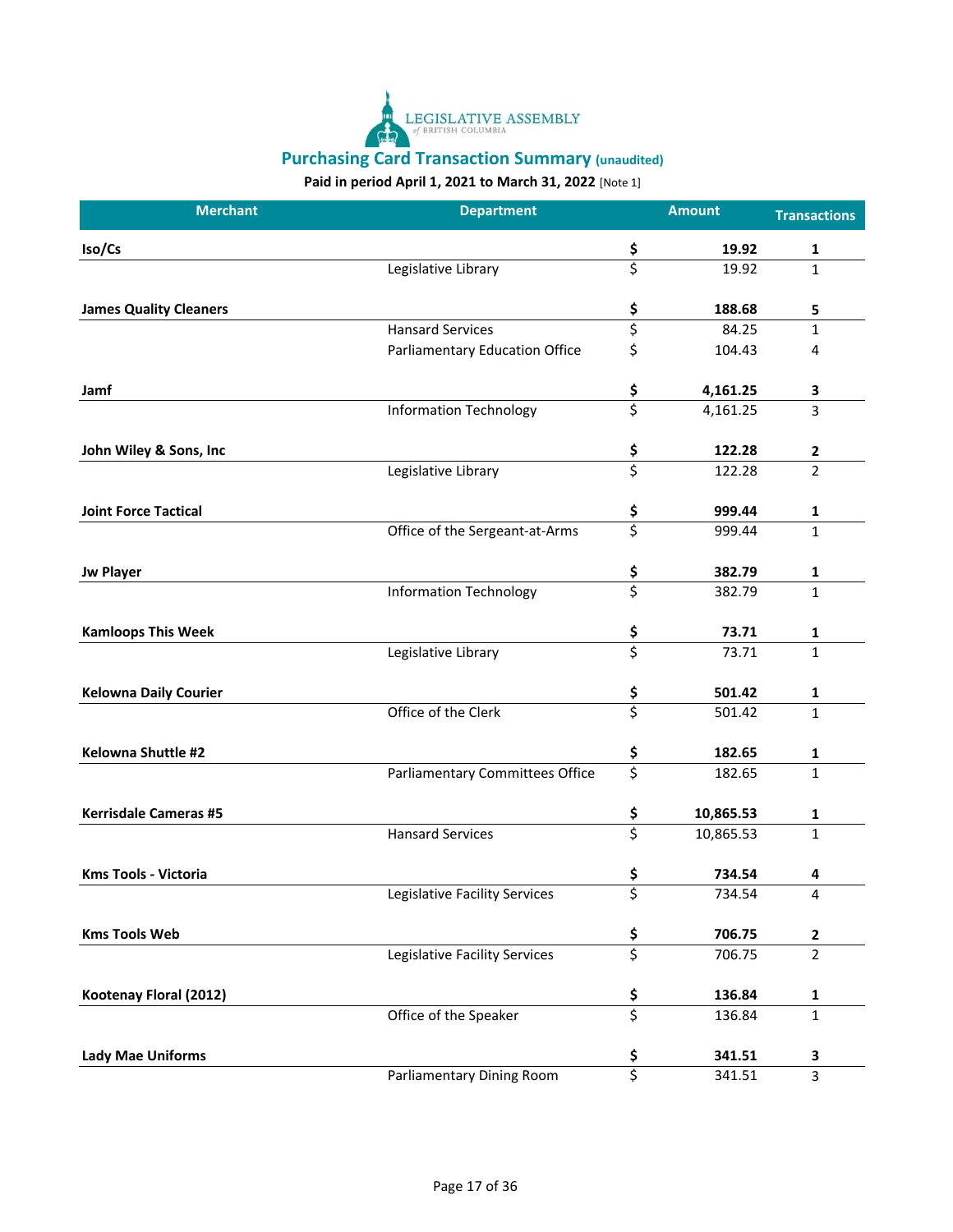

| <b>Merchant</b>                | <b>Department</b>                     |                                 | <b>Amount</b> | <b>Transactions</b>     |
|--------------------------------|---------------------------------------|---------------------------------|---------------|-------------------------|
| <b>Leatherman Tool Group</b>   |                                       | \$                              | 631.24        | 1                       |
|                                | Legislative Facility Services         | \$                              | 631.24        | $\mathbf{1}$            |
| Lee Valley - Victoria          |                                       | \$                              | 1,123.36      | $\overline{2}$          |
|                                | Legislative Facility Services         | \$                              | 1,123.36      | $\overline{2}$          |
| <b>Legion Magazine</b>         |                                       | \$<br>\$                        | 9.96          | 1                       |
|                                | Legislative Library                   |                                 | 9.96          | $\mathbf{1}$            |
| <b>Legislative Gift Shop</b>   |                                       | \$                              | 664.24        | 8                       |
|                                | <b>Financial Services</b>             | \$                              | 6.88          | $\mathbf{1}$            |
|                                | Office of the Sergeant-at-Arms        | \$                              | 39.28         | 1                       |
|                                | Office of the Speaker                 | \$                              | 618.08        | 6                       |
| Lenovo Canada                  |                                       | \$                              | 39.19         | 1                       |
|                                | <b>Information Technology</b>         | \$                              | 39.19         | $\mathbf{1}$            |
| <b>Lib Of Congress</b>         |                                       | \$                              | 812.52        | 1                       |
|                                | Legislative Library                   | $\overline{\boldsymbol{\zeta}}$ | 812.52        | $\mathbf{1}$            |
| <b>Library Juice Academy</b>   |                                       | \$                              | 882.32        | $\overline{\mathbf{c}}$ |
|                                | Legislative Library                   | \$                              | 882.32        | $\overline{2}$          |
| Linkedin                       |                                       | \$                              | 3,184.64      | 8                       |
|                                | Human Resource Operations             | \$                              | 3,184.64      | 8                       |
| <b>Liquor Licensing Branch</b> |                                       | \$                              | 250.00        | 1                       |
|                                | Parliamentary Dining Room             | \$                              | 250.00        | 1                       |
| <b>Lombard Pre Cast</b>        |                                       | \$                              | 1,628.48      | $\mathbf{1}$            |
|                                | Legislative Facility Services         | $\overline{\boldsymbol{\zeta}}$ | 1,628.48      | $\mathbf{1}$            |
| <b>London Drugs 29</b>         |                                       | Ś                               | 998.59        | 5                       |
|                                | <b>Hansard Services</b>               | \$                              | 751.68        | $\overline{3}$          |
|                                | Legislative Facility Services         | \$                              | 112.00        | 1                       |
|                                | <b>Parliamentary Education Office</b> | \$                              | 134.91        | 1                       |
| <b>London Drugs 54</b>         |                                       | \$                              | 31.11         | $\overline{2}$          |
|                                | Office of the Speaker                 | $\overline{\boldsymbol{\zeta}}$ | 31.11         | $\overline{2}$          |
| <b>London Drugs On Line</b>    |                                       | \$                              | 302.21        | $\mathbf{2}$            |
|                                | Office of the Speaker                 | \$                              | 178.63        | 1                       |
|                                | <b>Parliamentary Education Office</b> | \$                              | 123.58        | $\mathbf{1}$            |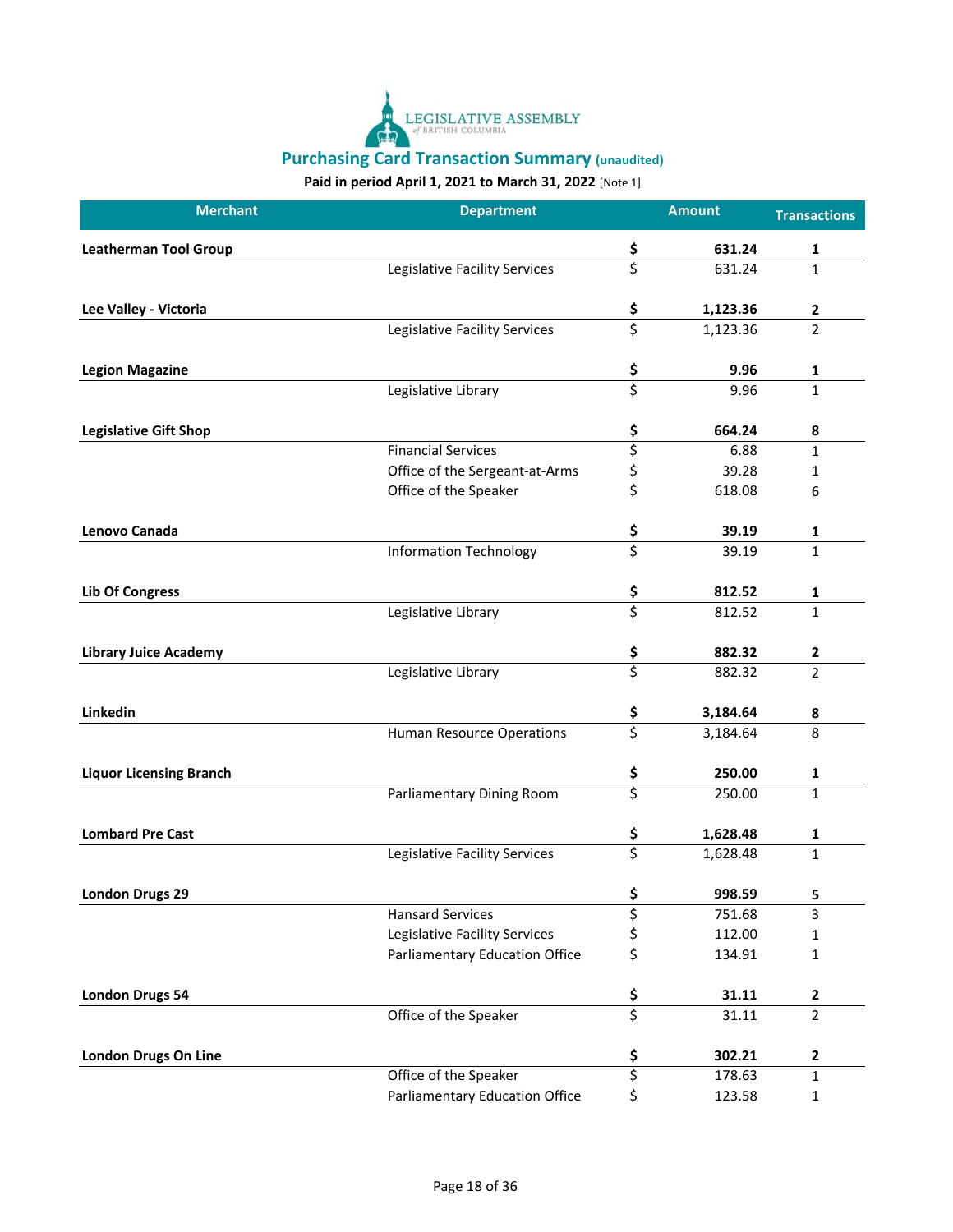

| <b>Merchant</b>                   | <b>Department</b>                     |                                 | <b>Amount</b> | <b>Transactions</b> |
|-----------------------------------|---------------------------------------|---------------------------------|---------------|---------------------|
| Long & McQuade                    |                                       | \$                              | 4,800.65      | 5                   |
|                                   | <b>Hansard Services</b>               | \$                              | 4,644.07      | $\overline{2}$      |
|                                   | Parliamentary Education Office        | \$                              | 156.58        | 3                   |
| Lordco Parts #37                  |                                       | \$                              | 15.78         | 1                   |
|                                   | Legislative Facility Services         | \$                              | 15.78         | $\mathbf{1}$        |
| Lowes #03330                      |                                       | \$<br>\$                        | 1,397.10      | 8                   |
|                                   | Legislative Facility Services         |                                 | 1,397.10      | 8                   |
| Lowes #03702                      |                                       | \$                              | 100.74        | $\mathbf{1}$        |
|                                   | Legislative Facility Services         | \$                              | 100.74        | $\mathbf{1}$        |
| Ls Restart Computer In            |                                       | \$                              | 56.22         | 1                   |
|                                   | <b>Hansard Services</b>               | $\overline{\boldsymbol{\zeta}}$ | 56.22         | $\mathbf{1}$        |
| Lumberworld                       |                                       | \$                              | 48.05         | 1                   |
|                                   | Legislative Facility Services         | \$                              | 48.05         | $\mathbf{1}$        |
| <b>Major Surplus And Survival</b> |                                       | \$                              | 645.18        | 1                   |
|                                   | Office of the Sergeant-at-Arms        | $\overline{\boldsymbol{\zeta}}$ | 645.18        | $\mathbf{1}$        |
| <b>Markertek Video Supply</b>     |                                       | \$                              | 99.38         | $\mathbf{1}$        |
|                                   | <b>Hansard Services</b>               | \$                              | 99.38         | $\mathbf{1}$        |
| <b>Marks</b>                      |                                       | \$                              | 157.57        | $\overline{2}$      |
|                                   | Legislative Facility Services         | \$                              | 157.57        | $\overline{2}$      |
| <b>Marshalls 728</b>              |                                       | \$                              | 72.83         | 1                   |
|                                   | Office of the Clerk                   | \$                              | 72.83         | $\mathbf{1}$        |
| <b>Matthews Store Fixture</b>     |                                       | \$                              | 393.53        | 10                  |
|                                   | Parliamentary Dining Room             | \$                              | 16.13         | 1                   |
|                                   | <b>Parliamentary Education Office</b> | \$                              | 377.40        | 9                   |
| <b>McGill Queens Univ</b>         |                                       | \$                              | 89.15         | $\mathbf 2$         |
|                                   | Legislative Library                   | \$                              | 89.15         | $\overline{2}$      |
| <b>McIntrye Media</b>             |                                       | $rac{5}{5}$                     | 812.18        | $\mathbf{2}$        |
|                                   | Legislative Library                   |                                 | 812.18        | $\overline{2}$      |
| <b>Memory Express Inc.</b>        |                                       | $\boldsymbol{\xi}$              | 291.62        | $\mathbf{1}$        |
|                                   | <b>Hansard Services</b>               | $\overline{\mathsf{S}}$         | 291.62        | $\mathbf 1$         |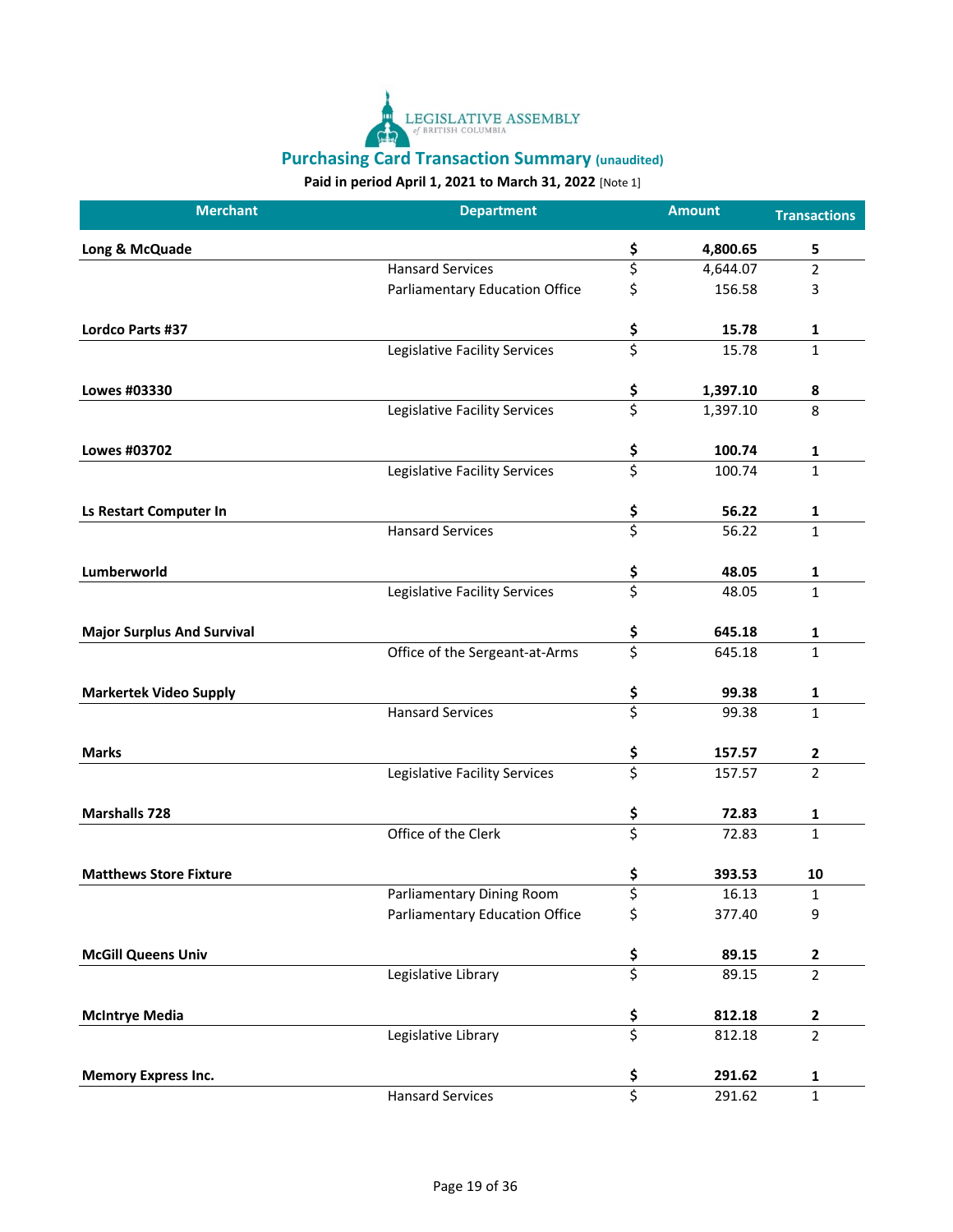

| <b>Merchant</b>                   | <b>Department</b>                     |                         | <b>Amount</b> | <b>Transactions</b> |
|-----------------------------------|---------------------------------------|-------------------------|---------------|---------------------|
| Michaels #3951                    |                                       | \$                      | 186.62        | 3                   |
|                                   | Parliamentary Dining Room             | \$                      | 102.86        | 2                   |
|                                   | <b>Parliamentary Education Office</b> | \$                      | 83.76         | 1                   |
| Michaels #4938                    |                                       | \$                      | 1,075.16      | 6                   |
|                                   | Office of the Speaker                 | \$                      | 1,030.54      | 5                   |
|                                   | Parliamentary Education Office        | \$                      | 44.62         | 1                   |
| <b>Michaels Canada #3496</b>      |                                       | \$                      | 50.38         | 1                   |
|                                   | Legislative Library                   | $\overline{\mathsf{S}}$ | 50.38         | $\mathbf{1}$        |
| <b>Microsoft Store</b>            |                                       | \$                      | 511.84        | 3                   |
|                                   | <b>Hansard Services</b>               | \$                      | 511.84        | 3                   |
| <b>Milano Coffee Roasters</b>     |                                       | \$                      | 9.66          | 1                   |
|                                   | <b>Human Resource Operations</b>      | \$                      | 9.66          | $\mathbf{1}$        |
| <b>Misty River Books</b>          |                                       | \$                      | 33.64         | 1                   |
|                                   | Legislative Library                   | \$                      | 33.64         | 1                   |
| <b>Mokeham Publishing Inc</b>     |                                       | $rac{5}{5}$             | 49.95         | 1                   |
|                                   | Legislative Library                   |                         | 49.95         | $\mathbf{1}$        |
| <b>Monk Office Supply</b>         |                                       | \$                      | 1,076.51      | $\mathbf{2}$        |
|                                   | <b>Human Resource Operations</b>      | \$                      | 1,076.51      | 2                   |
| <b>Moores Clothing 0050</b>       |                                       | \$                      | 11,540.69     | 14                  |
|                                   | Office of the Sergeant-at-Arms        | \$                      | 11,540.69     | 14                  |
| <b>Mount Doug Springs</b>         |                                       | \$<br>\$                | 130.11        | 12                  |
|                                   | Office of the Speaker                 |                         | 130.11        | 12                  |
| <b>Moving Images Distribution</b> |                                       | \$                      | 306.25        | 1                   |
|                                   | Legislative Library                   | \$                      | 306.25        | 1                   |
| <b>Multilingual Community</b>     |                                       | \$                      | 252.00        | 1                   |
|                                   | Parliamentary Committees Office       | $\overline{\xi}$        | 252.00        | 1                   |
| <b>Munros Books</b>               |                                       | $rac{5}{5}$             | 7,966.88      | 98                  |
|                                   | Legislative Library                   |                         | 7,966.88      | 98                  |
| <b>My Next Promo</b>              |                                       | \$                      | 10,628.11     | 3                   |
|                                   | <b>Parliamentary Education Office</b> | \$                      | 10,628.11     | 3                   |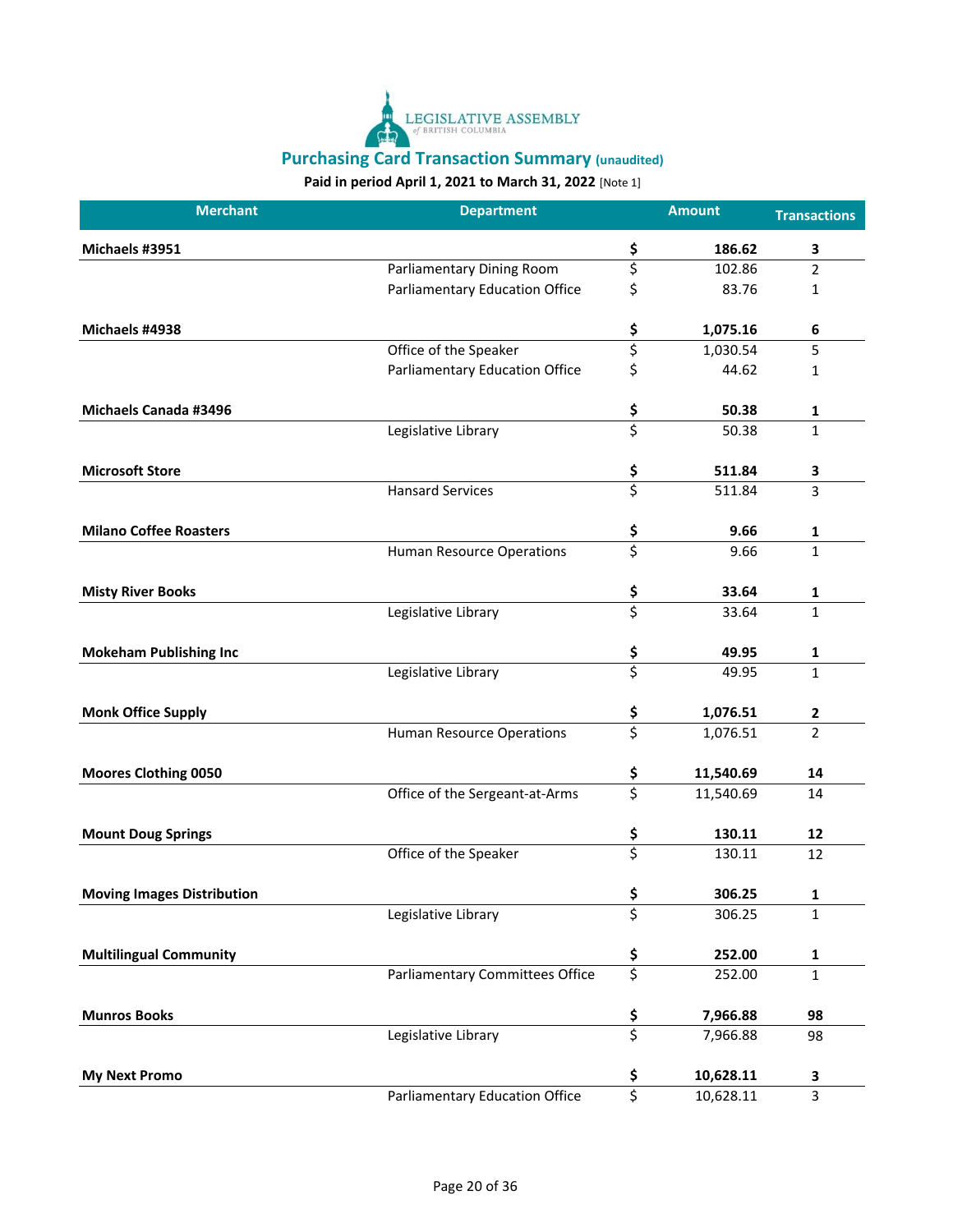

| <b>Merchant</b>                      | <b>Department</b>                     |                                 | <b>Amount</b> | <b>Transactions</b> |
|--------------------------------------|---------------------------------------|---------------------------------|---------------|---------------------|
| Myprojectorlamps.ca/My               |                                       | \$                              | 304.42        | 1                   |
|                                      | <b>Hansard Services</b>               | \$                              | 304.42        | 1                   |
| Name-Cheap.com                       |                                       | \$                              | 20.91         | 1                   |
|                                      | <b>Hansard Services</b>               | $\overline{\boldsymbol{\zeta}}$ | 20.91         | $\mathbf{1}$        |
| <b>National Concrete Accessories</b> |                                       | \$<br>\$                        | 446.71        | 6                   |
|                                      | Legislative Facility Services         |                                 | 446.71        | 6                   |
| <b>National Observer/Nobs</b>        |                                       | $\frac{5}{5}$                   | 293.98        | 2                   |
|                                      | Legislative Library                   |                                 | 293.98        | $\overline{2}$      |
| <b>National Post Subscription</b>    |                                       | \$                              | 378.00        | 1                   |
|                                      | Legislative Library                   | $\overline{\boldsymbol{\zeta}}$ | 378.00        | 1                   |
| <b>Nature Article Pdf</b>            |                                       | \$                              | 40.68         | 1                   |
|                                      | Legislative Library                   | $\overline{\mathsf{S}}$         | 40.68         | 1                   |
| <b>Nedco</b>                         |                                       |                                 | 61.37         | 2                   |
|                                      | Legislative Facility Services         | \$<br>\$                        | 61.37         | $\overline{2}$      |
| <b>New Statesman Ltd.</b>            |                                       | \$                              | 215.90        | 1                   |
|                                      | Legislative Library                   | \$                              | 215.90        | 1                   |
| <b>Newegg Canada Inc</b>             |                                       | \$                              | 3,843.17      | 6                   |
|                                      | <b>Hansard Services</b>               | \$                              | 3,843.17      | 6                   |
| <b>North Of Hadrians</b>             |                                       | \$                              | 112.00        | 1                   |
|                                      | <b>Parliamentary Education Office</b> | \$                              | 112.00        | $\mathbf{1}$        |
| Northeastdocument                    |                                       | <u>\$</u>                       | 491.18        | 2                   |
|                                      | Legislative Library                   | $\overline{\boldsymbol{\zeta}}$ | 491.18        | 2                   |
| <b>Offensive Security</b>            |                                       | \$                              | 449.03        | 1                   |
|                                      | <b>Information Technology</b>         | \$                              | 449.03        | 1                   |
| <b>Okanagan Advertiser</b>           |                                       | $rac{5}{5}$                     | 80.00         | 1                   |
|                                      | Legislative Library                   |                                 | 80.00         | $\mathbf 1$         |
| <b>Okanagan Crush Pad Win</b>        |                                       | $rac{5}{5}$                     | 1,387.72      | 2                   |
|                                      | Parliamentary Dining Room             |                                 | 1,387.72      | $\overline{2}$      |
| <b>Options Picture Framing</b>       |                                       | \$                              | 171.82        | 2                   |
|                                      | Office of the Sergeant-at-Arms        | \$                              | 171.82        | $\overline{2}$      |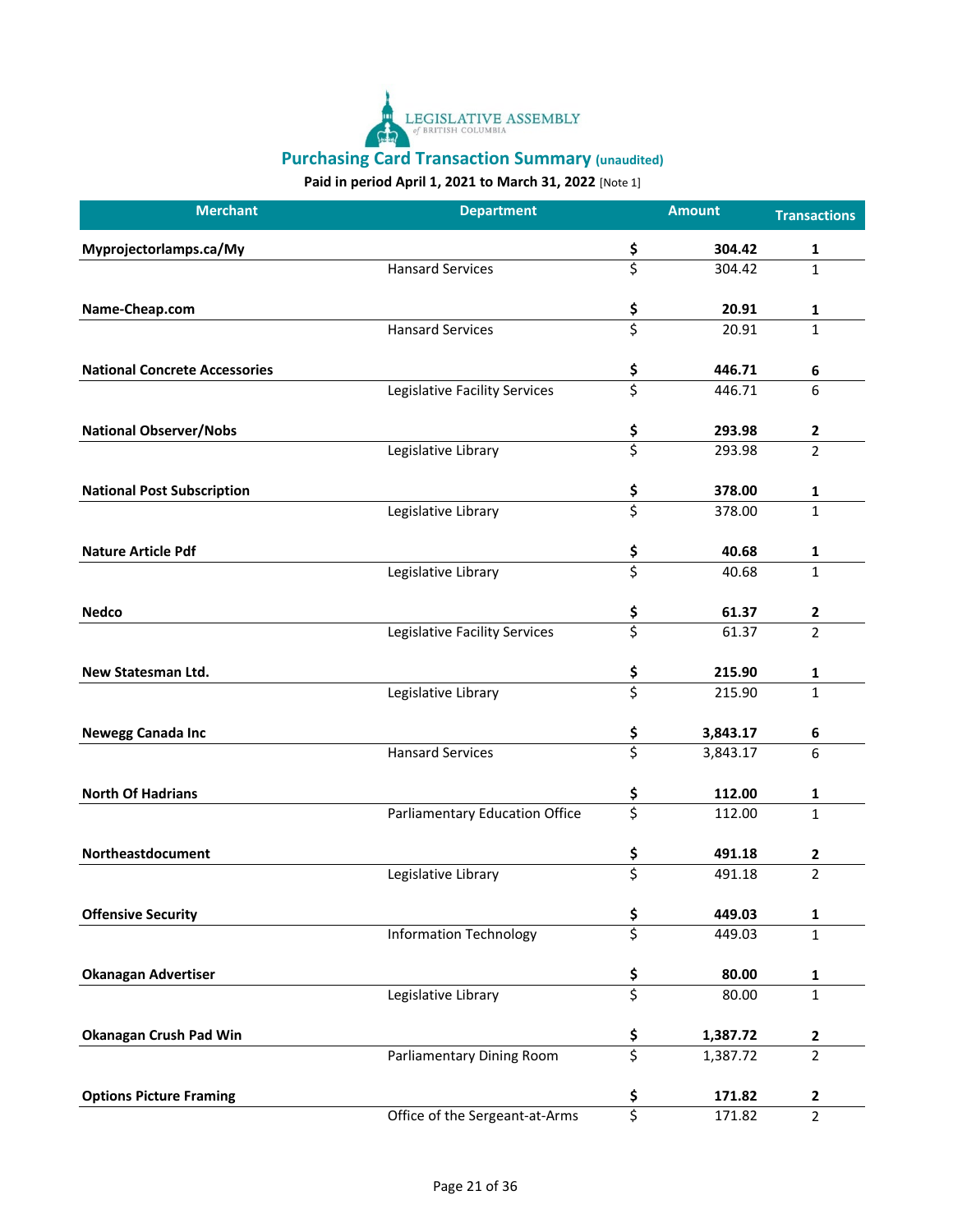

| <b>Merchant</b>                | <b>Department</b>                     |                                 | <b>Amount</b> | <b>Transactions</b> |
|--------------------------------|---------------------------------------|---------------------------------|---------------|---------------------|
| <b>Ovid/Lww Online Jrnl</b>    |                                       | \$                              | 60.35         | 1                   |
|                                | Legislative Library                   | \$                              | 60.35         | 1                   |
| <b>Pacific Audio Works Lt</b>  |                                       | \$                              | 160.28        | 1                   |
|                                | <b>Hansard Services</b>               | \$                              | 160.28        | 1                   |
| <b>Pacific Coastal Airline</b> |                                       | \$                              | 1,165.41      | 2                   |
|                                | <b>Parliamentary Education Office</b> | \$                              | 1,165.41      | $\overline{2}$      |
| <b>Pacific Controls</b>        |                                       | \$                              | 388.54        | 1                   |
|                                | Legislative Facility Services         | $\overline{\boldsymbol{\zeta}}$ | 388.54        | 1                   |
| <b>Paradise Garden</b>         |                                       | \$                              | 100.00        | 1                   |
|                                | Office of the Speaker                 | \$                              | 100.00        | 1                   |
| <b>Parkinson Society</b>       |                                       | \$                              | 200.00        | 1                   |
|                                | Office of the Speaker                 | \$                              | 200.00        | 1                   |
| <b>Paterson Countertops</b>    |                                       | <u>\$</u>                       | 1,100.41      | 2                   |
|                                | Legislative Facility Services         | $\overline{\boldsymbol{\zeta}}$ | 1,100.41      | $\overline{2}$      |
| <b>Paypal Canadiansaf</b>      |                                       | \$                              | 37.70         | 1                   |
|                                | Office of the Sergeant-at-Arms        | \$                              | 37.70         | 1                   |
| <b>Paypal Globe Mail</b>       |                                       | \$                              | 418.03        | 2                   |
|                                | Legislative Library                   | \$                              | 418.03        | 2                   |
| Paypal lap2 Canada la          |                                       | \$                              | 2,992.50      | 3                   |
|                                | Parliamentary Committees Office       | \$                              | 2,992.50      | 3                   |
| <b>Paypal Indexres</b>         |                                       | <u>\$</u>                       | 250.46        | 1                   |
|                                | <b>Hansard Services</b>               | $\overline{\boldsymbol{\zeta}}$ | 250.46        | $\mathbf{1}$        |
| Paypal Ithakaharbo             |                                       | \$                              | 138.27        | 5                   |
|                                | Legislative Library                   | \$                              | 138.27        | 5                   |
| Paypal Jcs                     |                                       | $rac{5}{5}$                     | 743.40        | 1                   |
|                                | Office of the Sergeant-at-Arms        |                                 | 743.40        | $\mathbf 1$         |
| Paypal Jobboardadv             |                                       | \$                              | 672.00        | 2                   |
|                                | <b>Human Resource Operations</b>      | $\overline{\xi}$                | 672.00        | $\overline{2}$      |
| <b>Paypal Legalattire</b>      |                                       | \$                              | 418.95        | 1                   |
|                                | Office of the Sergeant-at-Arms        | \$                              | 418.95        | 1                   |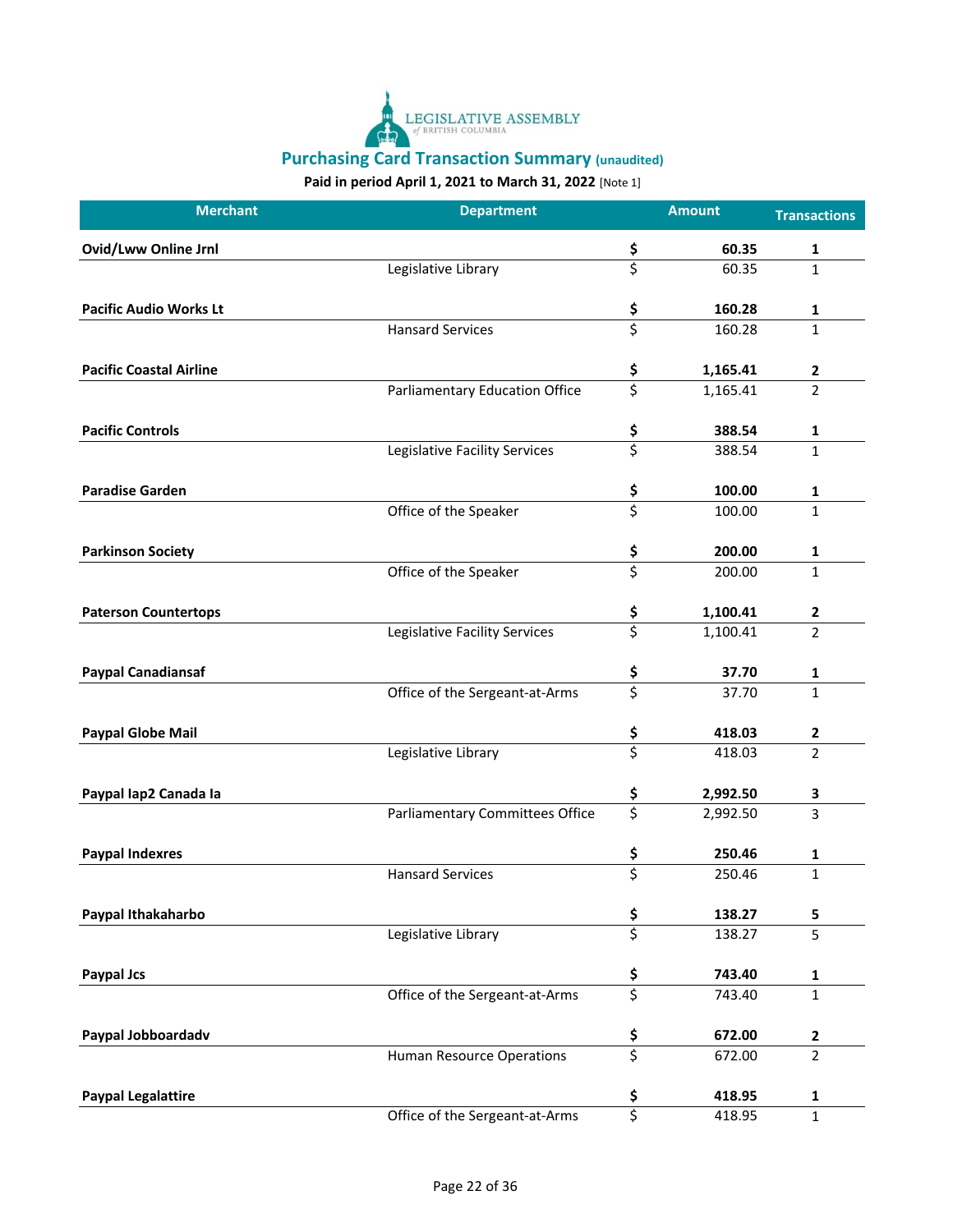

| <b>Merchant</b>             | <b>Department</b>                     |                                 | <b>Amount</b> | <b>Transactions</b> |
|-----------------------------|---------------------------------------|---------------------------------|---------------|---------------------|
| Paypal Memoryexp            |                                       | \$                              | 78.03         | 1                   |
|                             | Legislative Library                   | \$                              | 78.03         | 1                   |
| Paypal Modernbaske          |                                       | \$                              | 476.96        | 3                   |
|                             | <b>Hansard Services</b>               | \$                              | 476.96        | 3                   |
| <b>Paypal Offsec</b>        |                                       | $rac{5}{5}$                     | 23,216.67     | 1                   |
|                             | <b>Information Technology</b>         |                                 | 23,216.67     | 1                   |
| Paypal Rbcmfdn              |                                       | \$                              | 26.20         | 1                   |
|                             | Legislative Library                   | \$                              | 26.20         | 1                   |
| Paypal Rckymtngoat          |                                       | \$                              | 105.00        | 1                   |
|                             | Legislative Library                   | $\overline{\boldsymbol{\zeta}}$ | 105.00        | 1                   |
| <b>Paypal Springerus</b>    |                                       | \$                              | 194.26        | 1                   |
|                             | Legislative Library                   | \$                              | 194.26        | $\mathbf{1}$        |
| <b>Paypal Superhost</b>     |                                       | \$                              | 1,727.25      | 2                   |
|                             | <b>Human Resource Operations</b>      | \$                              | 1,727.25      | $\overline{2}$      |
| <b>Paypal Victoriafis</b>   |                                       | \$                              | 320.00        | 1                   |
|                             | Office of the Sergeant-at-Arms        | \$                              | 320.00        | $\mathbf{1}$        |
| Pc-Canada.com               |                                       | \$                              | 24,040.68     | 7                   |
|                             | <b>Hansard Services</b>               | \$                              | 24,040.68     | $\overline{7}$      |
| Peninsula Co-Op Mill Bay    |                                       | \$                              | 171.27        | 2                   |
|                             | Office of the Sergeant-at-Arms        | \$                              | 171.27        | $\overline{2}$      |
| <b>Pharmasave James Bay</b> |                                       | \$                              | 1,853.40      | 4                   |
|                             | Legislative Facility Services         | \$                              | 12.53         | 1                   |
|                             | Office of the Sergeant-at-Arms        | Ś                               | 1,804.52      | 2                   |
|                             | <b>Parliamentary Education Office</b> | \$                              | 36.35         | $\mathbf{1}$        |
| Pj White Victoria           |                                       | \$                              | 538.81        | 3                   |
|                             | Legislative Facility Services         | \$                              | 538.81        | 3                   |
| Podbean.com                 |                                       | $rac{5}{5}$                     | 216.70        | 12                  |
|                             | <b>Hansard Services</b>               |                                 | 216.70        | 12                  |
| <b>Policy Magazine</b>      |                                       | \$                              | 39.95         | 1                   |
|                             | Legislative Library                   | $\overline{\xi}$                | 39.95         | 1                   |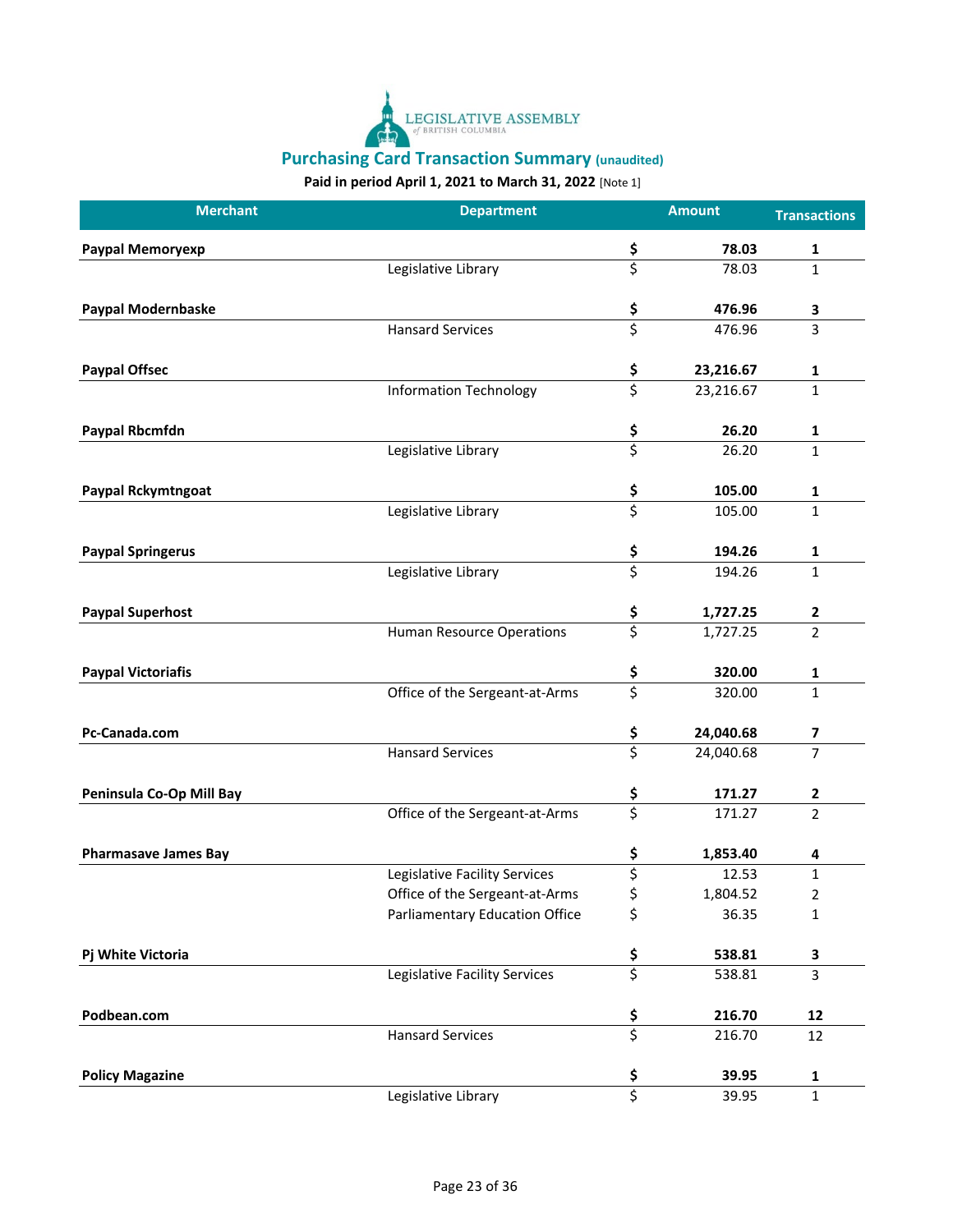

| <b>Merchant</b>               | <b>Department</b>                |                                 | <b>Amount</b> | <b>Transactions</b> |
|-------------------------------|----------------------------------|---------------------------------|---------------|---------------------|
| <b>Poppies Floral Art</b>     |                                  | \$                              | 330.09        | 3                   |
|                               | <b>Hansard Services</b>          | \$                              | 330.09        | 3                   |
| <b>Postmedia Digital Subs</b> |                                  | \$                              |               | 2                   |
|                               | Legislative Library              | \$                              |               | $\overline{2}$      |
| <b>Postmedia Network</b>      |                                  | <u>\$</u>                       | 1,844.51      | 1                   |
|                               | Office of the Clerk              | $\overline{\boldsymbol{\zeta}}$ | 1,844.51      | $\mathbf{1}$        |
| Presentationpoint             |                                  | \$                              | 1,300.00      | 2                   |
|                               | <b>Hansard Services</b>          | \$                              | 1,300.00      | $\overline{2}$      |
| <b>Prince George Citizen</b>  |                                  | \$                              | 327.60        | 1                   |
|                               | Legislative Library              | \$                              | 327.60        | $\mathbf{1}$        |
| <b>Princess Auto 35</b>       |                                  | \$                              | 1,112.37      | 2                   |
|                               | Legislative Facility Services    | \$                              | 1,112.37      | $\overline{2}$      |
| <b>Progress Software Corp</b> |                                  | \$                              | 2,421.82      | 1                   |
|                               | <b>Information Technology</b>    | \$                              | 2,421.82      | 1                   |
| <b>Project Mgmt Institute</b> |                                  | \$                              | 771.98        | 4                   |
|                               | <b>Hansard Services</b>          | \$                              | 476.21        | 2                   |
|                               | <b>Information Technology</b>    | \$                              | 295.77        | 2                   |
| <b>Public Service Ctr</b>     |                                  | \$                              | 210.00        | 1                   |
|                               | Legislative Facility Services    | \$                              | 210.00        | 1                   |
| <b>Purdys Chocolatier</b>     |                                  | \$                              | 1,121.40      | 9                   |
|                               | <b>Human Resource Operations</b> | \$                              | 5.51          | 1                   |
|                               | Office of the Clerk              | \$                              | 1,115.89      | 8                   |
| <b>Purolator/5495583</b>      |                                  | \$                              | 1,198.24      | 5                   |
|                               | Legislative Library              | \$                              | 1,198.24      | 5                   |
| <b>Quails Gate Vinyard</b>    |                                  | \$                              | 1,853.23      | 2                   |
|                               | Parliamentary Dining Room        | $\overline{\xi}$                | 1,853.23      | $\overline{2}$      |
| <b>Quality Foods #17</b>      |                                  |                                 | 873.38        | 39                  |
|                               | Office of the Speaker            | $rac{5}{5}$                     | 873.38        | 39                  |
| <b>R Parking Victoria</b>     |                                  | $rac{5}{5}$                     | 21.00         | 2                   |
|                               | Legislative Facility Services    |                                 | 21.00         | $\overline{2}$      |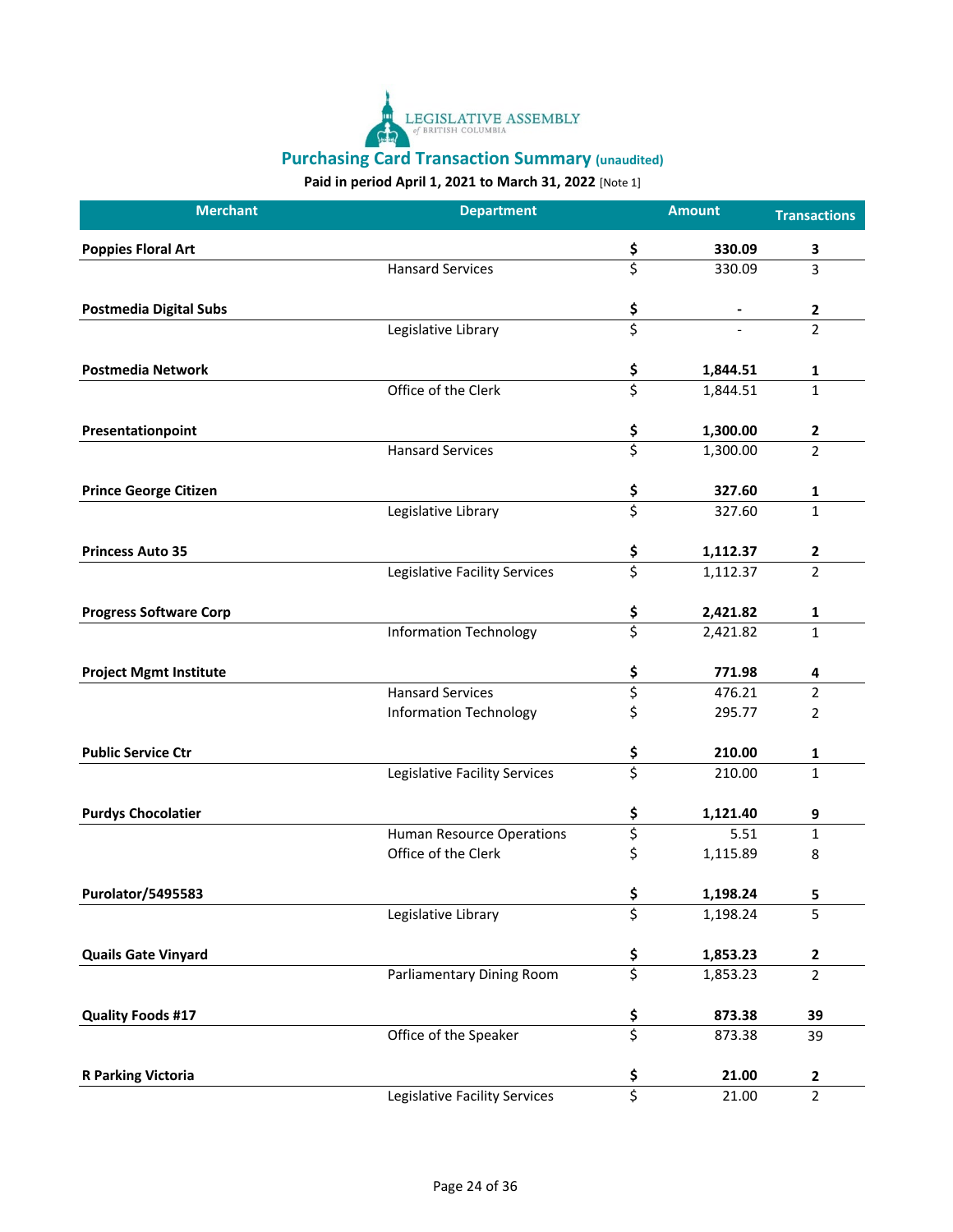

| <b>Merchant</b>                      | <b>Department</b>                     |                                 | <b>Amount</b> | <b>Transactions</b> |
|--------------------------------------|---------------------------------------|---------------------------------|---------------|---------------------|
| <b>Rampart International</b>         |                                       | \$                              | 118.92        | 1                   |
|                                      | Office of the Sergeant-at-Arms        | \$                              | 118.92        | $\mathbf{1}$        |
| Real Cdn Wholesale #67               |                                       | \$                              | 1,696.40      | 25                  |
|                                      | Human Resource Operations             | \$                              | 43.91         | 1                   |
|                                      | <b>Parliamentary Dining Room</b>      | \$                              | 1,652.49      | 24                  |
| <b>Red Barn James Bay</b>            |                                       | \$                              | 689.99        | 47                  |
|                                      | Parliamentary Dining Room             | \$                              | 689.99        | 47                  |
| <b>Red Deer Shooting Center</b>      |                                       | \$                              | 2,955.71      | 1                   |
|                                      | Office of the Sergeant-at-Arms        | \$                              | 2,955.71      | $\mathbf{1}$        |
| Rei Lexisnexis Canada                |                                       | \$                              | 1,958.27      | 7                   |
|                                      | Legislative Library                   | \$                              | 1,958.27      | $\overline{7}$      |
| <b>Retail Council Of Canada</b>      |                                       | \$                              | 602.68        | 3                   |
|                                      | <b>Parliamentary Education Office</b> | \$                              | 602.68        | 3                   |
| <b>Reynolds Postal Office</b>        |                                       | \$                              | 45.43         | 1                   |
|                                      | <b>Parliamentary Education Office</b> | \$                              | 45.43         | $\mathbf{1}$        |
| Rm H77102727288                      |                                       | \$                              | 12.95         | 1                   |
|                                      | <b>Parliamentary Education Office</b> | \$                              | 12.95         | $\mathbf{1}$        |
| <b>Robertas Hats</b>                 |                                       | \$                              | 55.72         | 1                   |
|                                      | <b>Parliamentary Education Office</b> | \$                              | 55.72         | $\mathbf{1}$        |
| <b>Rogers Chocolates</b>             |                                       | \$                              | 33.85         | 1                   |
|                                      | Office of the Clerk                   | $\overline{\boldsymbol{\zeta}}$ | 33.85         | 1                   |
| Roguefitnes                          |                                       | \$                              | 2,592.87      | 1                   |
|                                      | Office of the Sergeant-at-Arms        | Ś                               | 2,592.87      | 1                   |
| <b>Royal BC Museum</b>               |                                       | \$                              | 242.55        | $\mathbf{2}$        |
|                                      | Parliamentary Education Office        | \$                              | 242.55        | $\overline{2}$      |
| <b>Royal Oak Vacuums</b>             |                                       |                                 | 106.37        | 1                   |
|                                      | Legislative Facility Services         | $rac{5}{5}$                     | 106.37        | $\mathbf{1}$        |
| <b>Royal Scot Hotel &amp; Suites</b> |                                       | \$                              | 347.97        | 3                   |
|                                      | <b>Parliamentary Education Office</b> | \$                              | 347.97        | 3                   |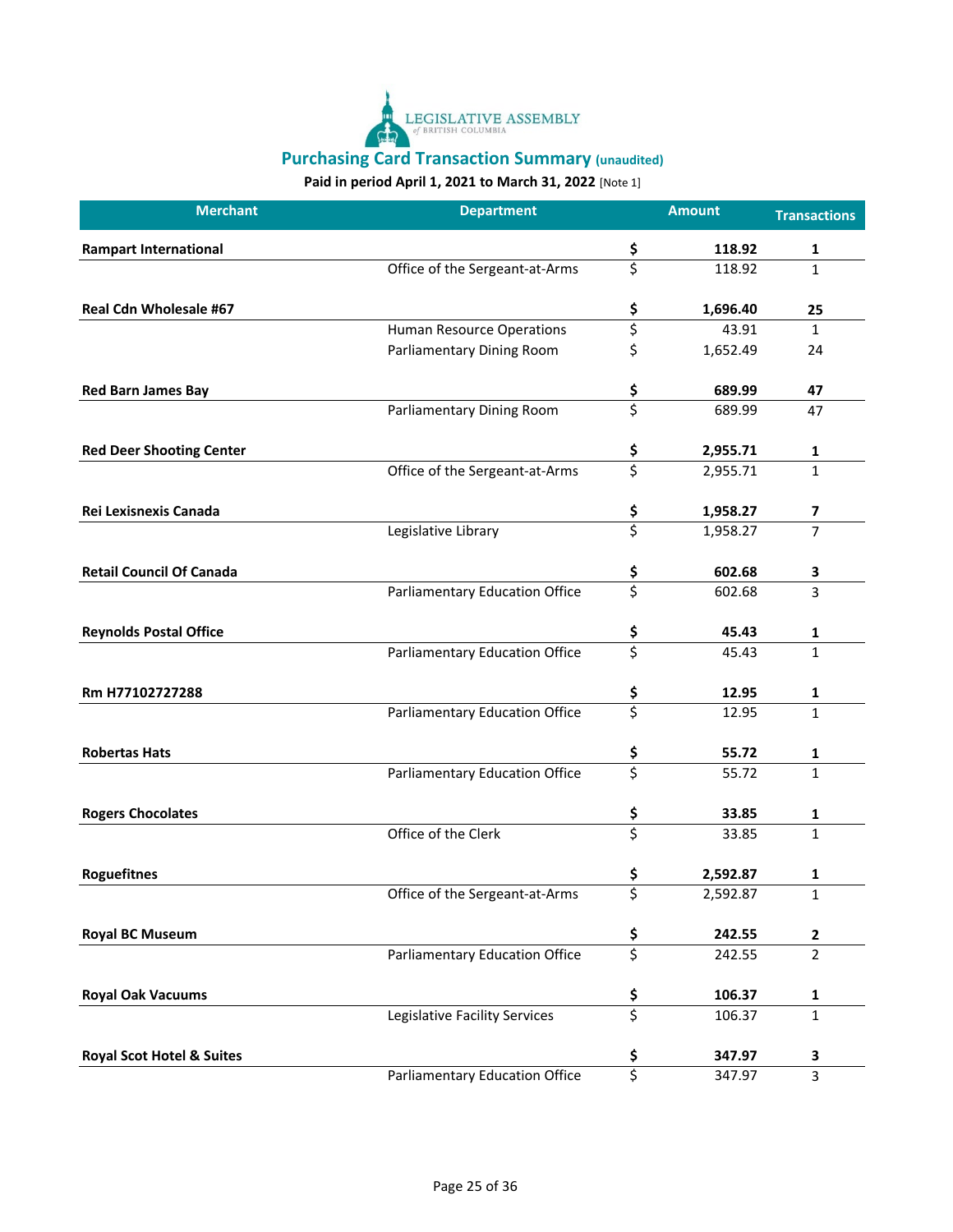

| <b>Merchant</b>                | <b>Department</b>                |                                 | <b>Amount</b> | <b>Transactions</b> |
|--------------------------------|----------------------------------|---------------------------------|---------------|---------------------|
| <b>RRU Continuing Studies</b>  |                                  | \$                              | 3,963.75      | 3                   |
|                                | <b>Hansard Services</b>          | \$                              | 4,273.50      | 2                   |
|                                | Parliamentary Education Office   | \$                              | (309.75)      | 1                   |
| <b>Sage Publications</b>       |                                  | \$                              | 276.81        | 5                   |
|                                | Legislative Library              | \$                              | 276.81        | 5                   |
| Save On Foods #921             |                                  |                                 | 206.32        | 1                   |
|                                | Office of the Clerk              | \$<br>\$                        | 206.32        | $\mathbf{1}$        |
| Save On Foods #973             |                                  | \$                              | 24.19         | 1                   |
|                                | Office of the Speaker            | \$                              | 24.19         | 1                   |
| Save On Foods #977             |                                  | \$                              | 42.33         | 2                   |
|                                | <b>Human Resource Operations</b> | $\overline{\mathbf{z}}$         | 26.35         | 1                   |
|                                | Office of the Clerk              | \$                              | 15.98         | 1                   |
| Save On Foods 2227             |                                  | \$                              | 77.78         | 2                   |
|                                | Parliamentary Dining Room        | \$                              | 77.78         | 2                   |
| <b>Sci-White Glove Service</b> |                                  | \$                              | 1,318.91      | $\mathbf{2}$        |
|                                | <b>Information Technology</b>    | \$                              | 1,318.91      | 2                   |
| Scrumallian                    |                                  | \$                              | 129.71        | 1                   |
|                                | <b>Information Technology</b>    | \$                              | 129.71        | 1                   |
| <b>SFU Noncredit</b>           |                                  | \$                              | 350.00        | 1                   |
|                                | Office of the Clerk              | \$                              | 350.00        | $\mathbf{1}$        |
| <b>Shaw Cablesystems</b>       |                                  | \$                              | 70,997.14     | 124                 |
|                                | <b>Hansard Services</b>          | \$                              | 3,631.74      | 26                  |
|                                | <b>Information Technology</b>    | \$                              | 267.57        | 1                   |
|                                | Legislative Facility Services    | Ś                               | 67,097.83     | 97                  |
| <b>Shaw Direct</b>             |                                  | \$                              | 1,101.84      | 12                  |
|                                | <b>Hansard Services</b>          | $\overline{\boldsymbol{\zeta}}$ | 1,101.84      | 12                  |
| Shell                          |                                  | \$                              | 95.80         | 1                   |
|                                | Legislative Facility Services    | $\overline{\boldsymbol{\zeta}}$ | 95.80         | $\mathbf 1$         |
| <b>Sherwin Williams 76879</b>  |                                  | \$                              | 282.51        | 6                   |
|                                | Legislative Facility Services    | \$                              | 282.51        | 6                   |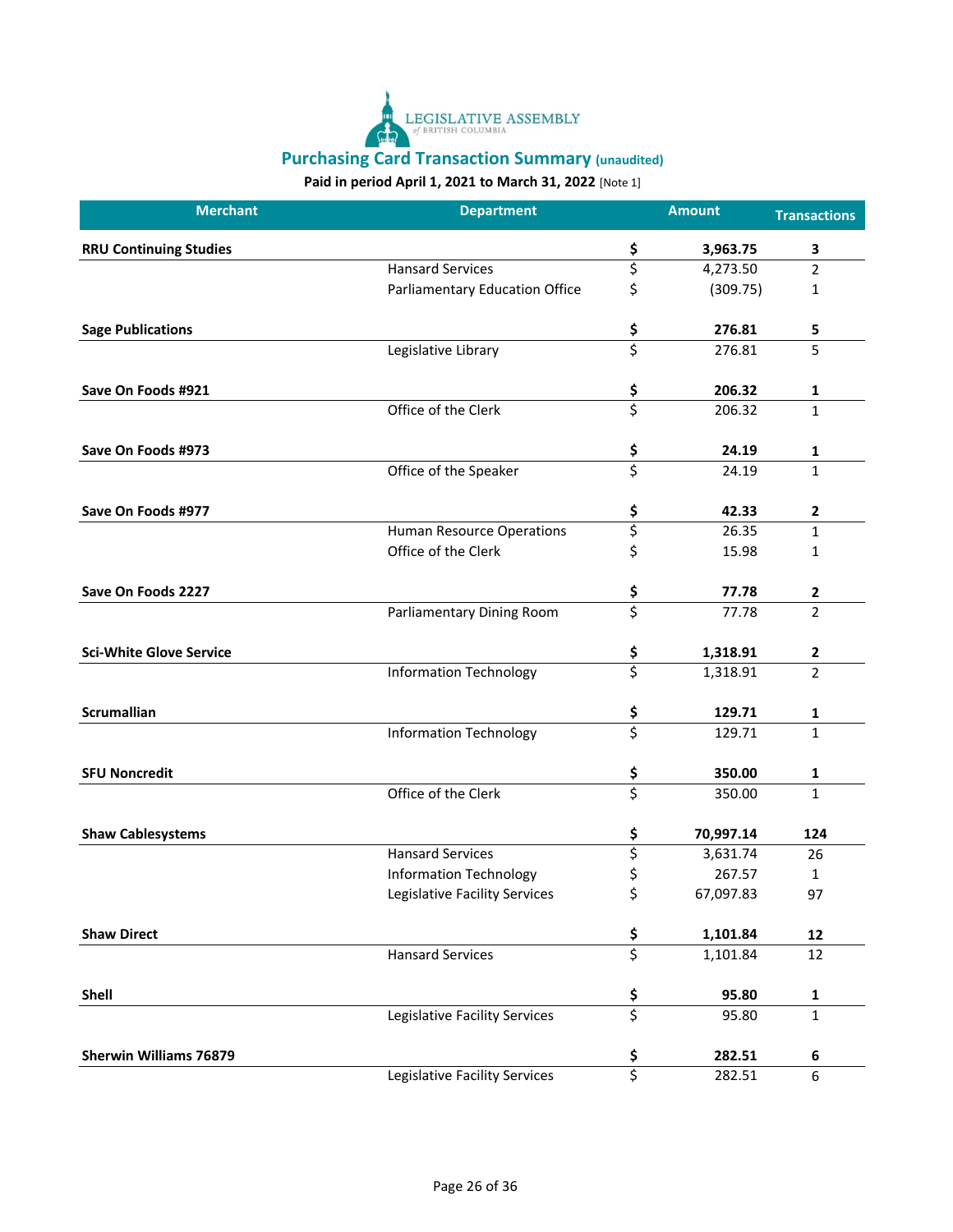

| <b>Merchant</b>                        | <b>Department</b>                 |                                 | <b>Amount</b> | <b>Transactions</b> |
|----------------------------------------|-----------------------------------|---------------------------------|---------------|---------------------|
| <b>Shoppers Drug Mart #02</b>          |                                   | \$                              | 5.59          | 1                   |
|                                        | <b>Hansard Services</b>           | \$                              | 5.59          | $\mathbf{1}$        |
| <b>Showcase Awards And Recognition</b> |                                   | \$                              | 75.26         | 5                   |
|                                        | Office of the Sergeant-at-Arms    | \$                              | 30.46         | $\mathbf{1}$        |
|                                        | Parliamentary Dining Room         | \$                              | 44.80         | 4                   |
| <b>Sillworks Parts Direct</b>          |                                   | \$                              | 442.12        | $\mathbf{1}$        |
|                                        | <b>Hansard Services</b>           | \$                              | 442.12        | $\mathbf{1}$        |
| <b>Slegg Building Materials</b>        |                                   | \$                              | 1,007.42      | $\mathbf{2}$        |
|                                        | Legislative Facility Services     | \$                              | 1,007.42      | $\overline{2}$      |
| <b>Smpte</b>                           |                                   | \$                              | 225.77        | 1                   |
|                                        | <b>Hansard Services</b>           | \$                              | 225.77        | $\mathbf{1}$        |
| Softchoice Lp                          |                                   | \$                              | 1,625.81      | 1                   |
|                                        | <b>Information Technology</b>     | \$                              | 1,625.81      | $\mathbf{1}$        |
| <b>Source 59040</b>                    |                                   | \$                              | 16.83         | $\mathbf 1$         |
|                                        | <b>Hansard Services</b>           | $\overline{\boldsymbol{\zeta}}$ | 16.83         | $\mathbf{1}$        |
| Sp Aiim Intl                           |                                   | \$                              | 206.28        | $\mathbf{1}$        |
|                                        | <b>Digital Information Office</b> | $\overline{\boldsymbol{\zeta}}$ | 206.28        | $\mathbf{1}$        |
| Sp Assiniboine Lodge                   |                                   | <u>\$</u>                       | 98.46         | 1                   |
|                                        | Legislative Library               | $\overline{\boldsymbol{\zeta}}$ | 98.46         | $\mathbf{1}$        |
| <b>Sp Bugoutroll</b>                   |                                   | \$                              | 521.92        | $\mathbf{1}$        |
|                                        | Office of the Sergeant-at-Arms    | \$                              | 521.92        | $\mathbf{1}$        |
| Sp Inque Magazine                      |                                   | \$                              | 131.27        | 1                   |
|                                        | Legislative Library               | \$                              | 131.27        | 1                   |
| Sp Poppies Floral Ar                   |                                   | \$                              | 324.10        | 3                   |
|                                        | <b>Hansard Services</b>           | \$                              | 324.10        | 3                   |
| Sp Rangerabbit.com                     |                                   | $rac{5}{5}$                     | 302.40        | $\mathbf{1}$        |
|                                        | Office of the Sergeant-at-Arms    |                                 | 302.40        | $\mathbf{1}$        |
| <b>Sp Tva Publications</b>             |                                   | \$                              | 16.75         | $\mathbf 1$         |
|                                        | Legislative Library               | \$                              | 16.75         | $\mathbf{1}$        |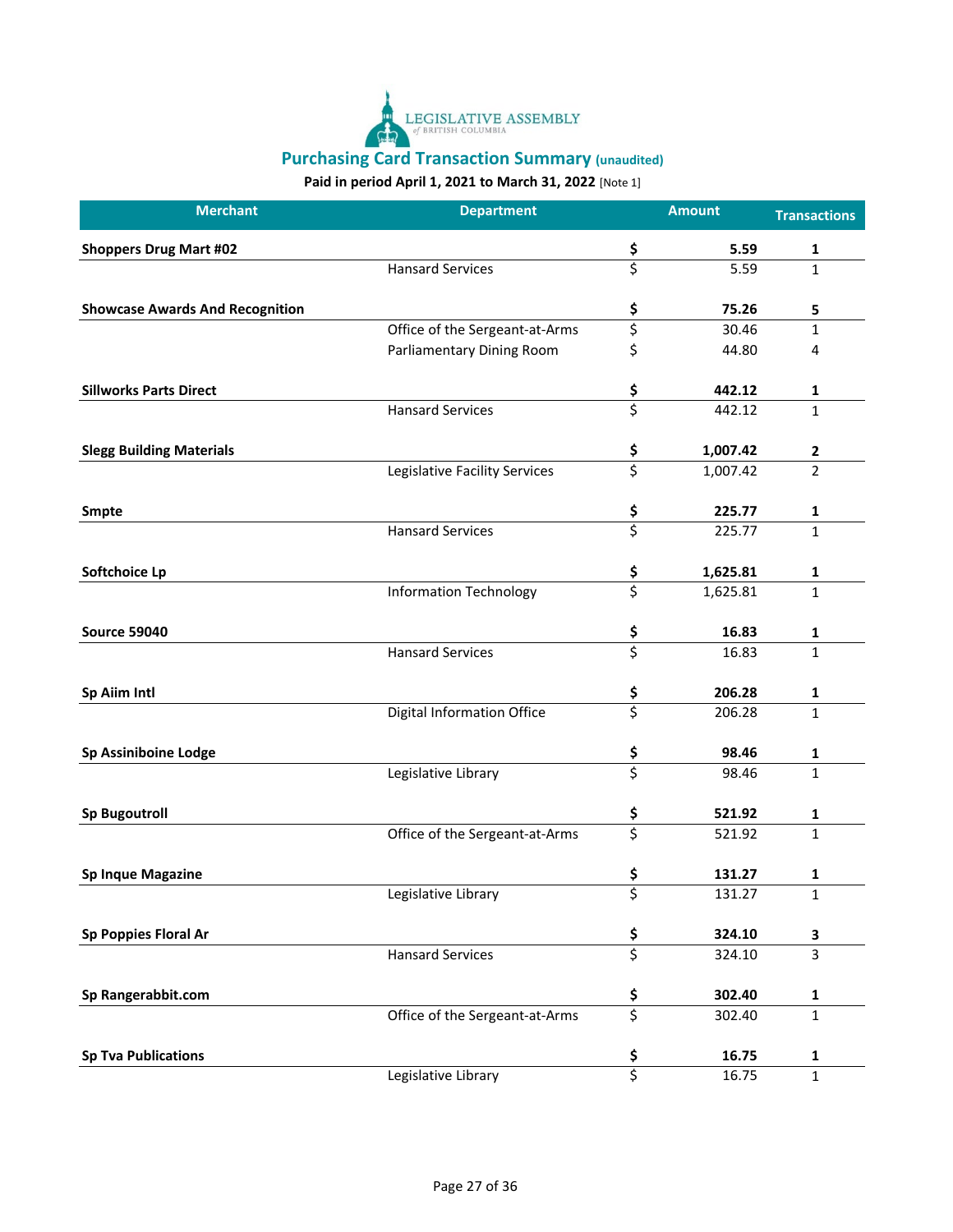

| <b>Merchant</b>                         | <b>Department</b>                     |                                 | <b>Amount</b> | <b>Transactions</b> |
|-----------------------------------------|---------------------------------------|---------------------------------|---------------|---------------------|
| Sp Vitacore Industri                    |                                       | \$                              | 244.40        | 1                   |
|                                         | <b>Hansard Services</b>               | \$                              | 244.40        | $\mathbf{1}$        |
| <b>Springer Nature</b>                  |                                       | \$                              | 40.96         | 1                   |
|                                         | Legislative Library                   | \$                              | 40.96         | $\mathbf{1}$        |
| <b>Sq Coastal Roots Art</b>             |                                       | \$                              | 20.00         | 1                   |
|                                         | <b>Parliamentary Education Office</b> | $\overline{\boldsymbol{\zeta}}$ | 20.00         | $\mathbf{1}$        |
| Sq Nikkei National Mu                   |                                       | $\boldsymbol{\xi}$              | 39.15         | 1                   |
|                                         | Legislative Library                   | $\overline{\boldsymbol{\zeta}}$ | 39.15         | $\mathbf{1}$        |
| <b>Sq Picnic Too</b>                    |                                       | \$                              | 163.08        | 1                   |
|                                         | <b>Hansard Services</b>               | $\overline{\xi}$                | 163.08        | $\mathbf{1}$        |
| <b>Sq The Central Albert</b>            |                                       | \$                              | 295.00        | 1                   |
|                                         | Office of the Sergeant-at-Arms        | \$                              | 295.00        | $\mathbf{1}$        |
| <b>Sq The Natural Goat Soap Factory</b> |                                       | \$                              | 413.14        | 2                   |
|                                         | Parliamentary Education Office        | \$                              | 413.14        | $\overline{2}$      |
| Sq Vancouver Island G                   |                                       | \$                              | 161.20        | 1                   |
|                                         | <b>Hansard Services</b>               | \$                              | 161.20        | $\mathbf{1}$        |
| Squarespace Inc.                        |                                       | \$                              | 235.34        | 2                   |
|                                         | Legislative Library                   | $\overline{\xi}$                | 235.34        | $\overline{2}$      |
| <b>Ssl.com Certificate Or</b>           |                                       | \$                              | 389.10        | 1                   |
|                                         | Legislative Library                   | $\overline{\xi}$                | 389.10        | $\mathbf{1}$        |
| <b>Staples Professional</b>             |                                       | \$                              | 9,957.91      | 48                  |
|                                         | Capital Planning & Development        | \$                              | 440.72        | 3                   |
|                                         | <b>Hansard Services</b>               | \$                              | 493.87        | 4                   |
|                                         | Legislative Library                   | \$                              | 2,287.49      | 9                   |
|                                         | Office of the Sergeant-at-Arms        | \$                              | 6,735.83      | 32                  |
| <b>Staples Store #64</b>                |                                       | \$                              | 564.42        | 5                   |
|                                         | Office of the Clerk                   | \$                              | 67.19         | $\mathbf 1$         |
|                                         | Parliamentary Education Office        | \$                              | 497.23        | 4                   |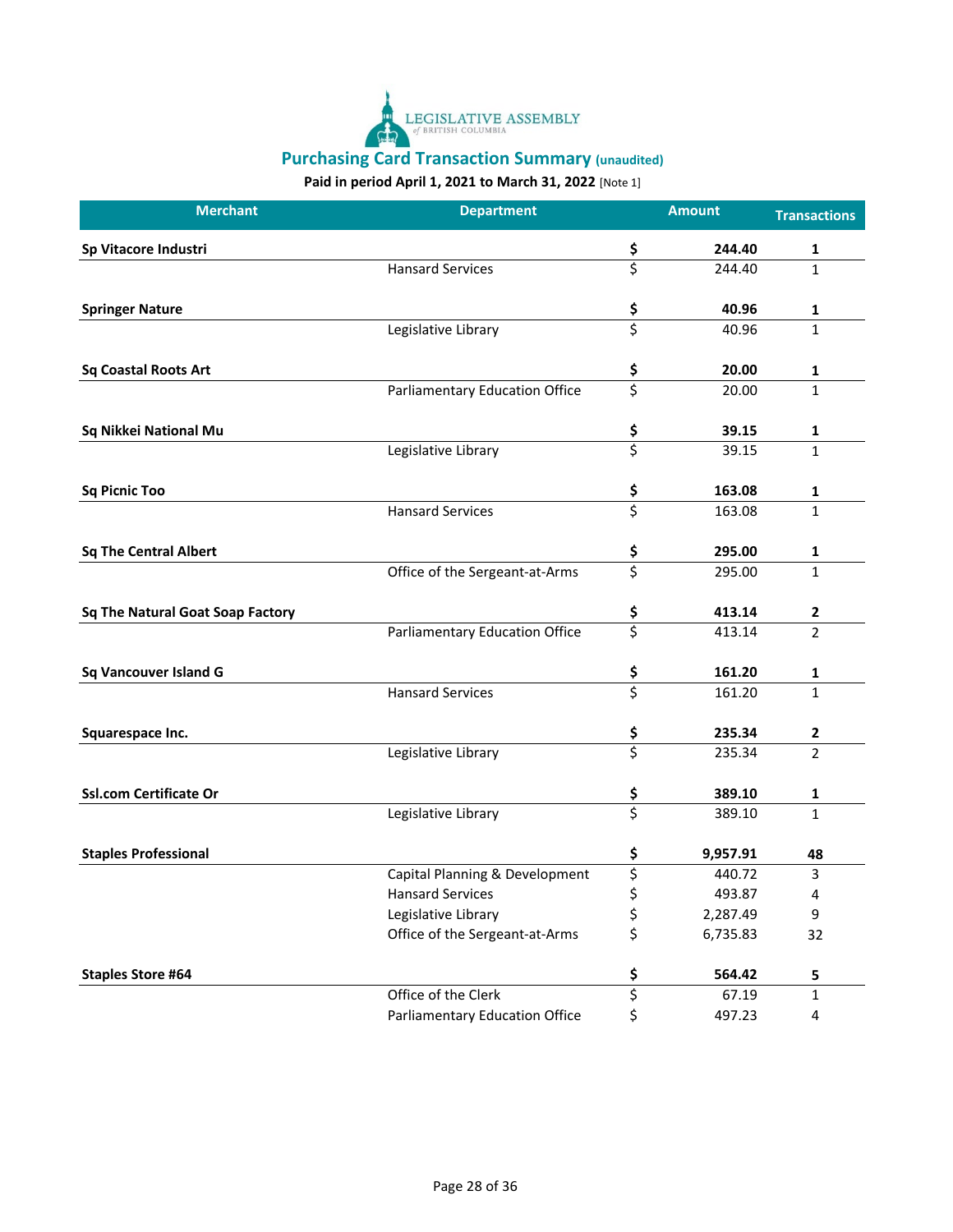

| <b>Merchant</b>               | <b>Department</b>                      |                         | <b>Amount</b> | <b>Transactions</b> |
|-------------------------------|----------------------------------------|-------------------------|---------------|---------------------|
| Staples.ca                    |                                        | \$                      | 9,650.16      | 53                  |
|                               | <b>Hansard Services</b>                | \$                      | 114.23        | $\mathbf{1}$        |
|                               | Human Resource Operations              | \$                      | 1,622.37      | 4                   |
|                               | <b>Information Technology</b>          | \$                      | 1,996.71      | 11                  |
|                               | Legislative Facility Services          | \$                      | 2,552.60      | 4                   |
|                               | Legislative Library                    | \$                      | 858.98        | 11                  |
|                               | Office of the Sergeant-at-Arms         | \$                      | 1,860.98      | 17                  |
|                               | Parliamentary Dining Room              | \$                      | 400.96        | 2                   |
|                               | Parliamentary Education Office         | \$                      | 243.33        | 3                   |
| <b>Star Metroland Sbscrp</b>  |                                        | \$                      | 209.98        | $\mathbf{2}$        |
|                               | Legislative Library                    | \$                      | 209.98        | $\overline{2}$      |
| Starbucks 04545               |                                        | \$                      | 156.57        | 4                   |
|                               | <b>Human Resource Operations</b>       | \$                      | 156.57        | 4                   |
| <b>Steamship Grill</b>        |                                        | \$                      | 221.97        | 1                   |
|                               | Capital Planning & Development         | \$                      | 221.97        | $\mathbf{1}$        |
| <b>Sticky Business Inc</b>    |                                        | \$                      | 10,941.74     | 4                   |
|                               | Parliamentary Education Office         | \$                      | 10,941.74     | 4                   |
| <b>Stolo Nation Society G</b> |                                        | \$                      | 37.10         | $\mathbf{1}$        |
|                               | Legislative Library                    | \$                      | 37.10         | $\mathbf{1}$        |
| <b>Successories</b>           |                                        | \$                      | 311.62        | 1                   |
|                               | Legislative Facility Services          | \$                      | 311.62        | $\mathbf{1}$        |
| <b>Sun Star Shuttle</b>       |                                        | \$                      | 525.00        | 1                   |
|                               | <b>Parliamentary Committees Office</b> | \$                      | 525.00        | $\mathbf{1}$        |
| <b>Taylor &amp; Francis</b>   |                                        | \$                      | 844.04        | 12                  |
|                               | Legislative Library                    | Ś                       | 844.04        | 12                  |
| <b>Tcd Thomsonreutercarsw</b> |                                        | \$                      | 3,648.43      | 11                  |
|                               | Legislative Library                    | \$                      | 3,648.43      | $11\,$              |
| Teamviewergmbhus              |                                        | $rac{5}{5}$             | 1,896.04      | $\mathbf{1}$        |
|                               | <b>Information Technology</b>          |                         | 1,896.04      | $\mathbf{1}$        |
| <b>Techstreet Llc</b>         |                                        | \$                      | 612.61        | 3                   |
|                               | Legislative Library                    | $\overline{\mathsf{s}}$ | 612.61        | 3                   |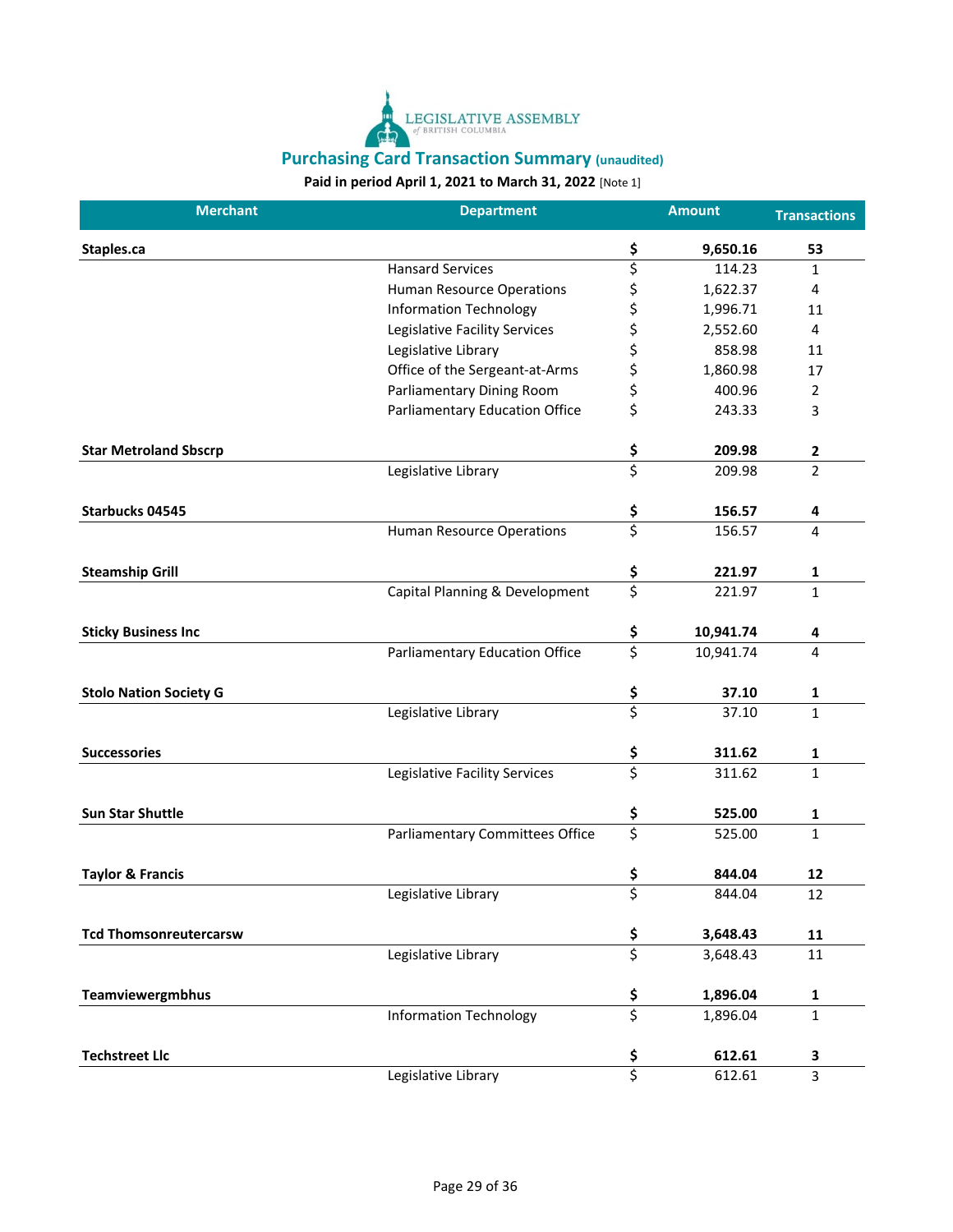

| <b>Merchant</b>               | <b>Department</b>              |                                 | <b>Amount</b> | <b>Transactions</b> |
|-------------------------------|--------------------------------|---------------------------------|---------------|---------------------|
| <b>Telus Pre-Auth Payment</b> |                                | \$                              | 2,664.89      | 19                  |
|                               | <b>Hansard Services</b>        | \$                              | 2,407.64      | 12                  |
|                               | Legislative Facility Services  | \$                              | 257.25        | 7                   |
| The Bc Catholic               |                                | \$                              | 40.00         | 1                   |
|                               | Legislative Library            | \$                              | 40.00         | 1                   |
| The Cookie Guy - Olm          |                                | \$                              | 27.38         | $\mathbf{2}$        |
|                               | <b>Hansard Services</b>        | \$                              | 27.38         | 2                   |
| <b>The Economist</b>          |                                | \$                              | 208.95        | 1                   |
|                               | Legislative Library            | \$                              | 208.95        | 1                   |
| <b>The Finishing Store</b>    |                                | \$                              | 86.02         | 1                   |
|                               | Legislative Facility Services  | \$                              | 86.02         | $\mathbf{1}$        |
| <b>The Flower Factory</b>     |                                | \$                              | 150.00        | 1                   |
|                               | Office of the Speaker          | \$                              | 150.00        | $\mathbf{1}$        |
| The Georgia Straight          |                                | $rac{5}{5}$                     | 204.05        | 2                   |
|                               | Legislative Library            |                                 | 204.05        | 2                   |
| The Home Depot #7055          |                                | \$                              | 4,176.98      | 34                  |
|                               | Legislative Facility Services  | \$                              | 3,058.47      | 28                  |
|                               | Office of the Sergeant-at-Arms | \$                              | 443.52        | 1                   |
|                               | Parliamentary Dining Room      | \$                              | 566.23        | 4                   |
|                               | Parliamentary Education Office | \$                              | 108.76        | 1                   |
| The Home Depot #7074          |                                | \$                              | 1,998.29      | 11                  |
|                               | Legislative Facility Services  | \$                              | 913.76        | 9                   |
|                               | Office of the Sergeant-at-Arms | \$                              | 1,062.40      | 1                   |
|                               | Parliamentary Dining Room      | \$                              | 22.13         | 1                   |
| The Home Depot Canada         |                                | \$                              | 279.00        | 2                   |
|                               | Legislative Facility Services  | \$                              | 279.00        | $\overline{2}$      |
| The Japanese Paper Place      |                                | $rac{5}{5}$                     | 131.02        | 1                   |
|                               | Legislative Library            |                                 | 131.02        | $\mathbf 1$         |
| The Keg Saanich               |                                | \$                              | 191.99        | 1                   |
|                               | Legislative Facility Services  | $\overline{\boldsymbol{\zeta}}$ | 191.99        | 1                   |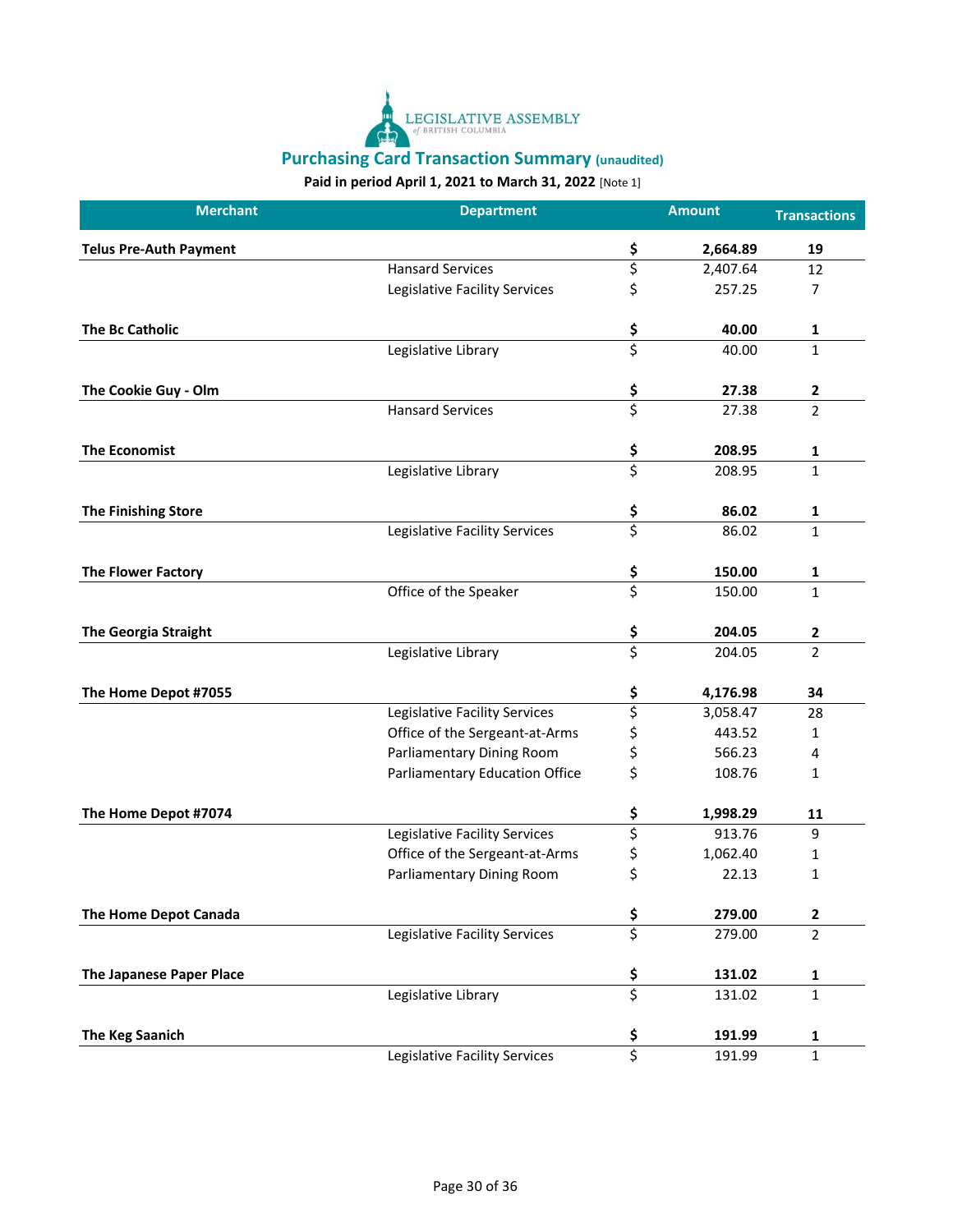

| <b>Merchant</b>               | <b>Department</b>                     |                                 | <b>Amount</b> | <b>Transactions</b> |
|-------------------------------|---------------------------------------|---------------------------------|---------------|---------------------|
| <b>The Market On Yates</b>    |                                       | \$                              | 379.38        | 12                  |
|                               | Office of the Speaker                 | \$                              | 350.28        | 11                  |
|                               | Parliamentary Dining Room             | \$                              | 29.10         | 1                   |
| <b>The Merritt Herald</b>     |                                       | \$                              | 80.00         | 1                   |
|                               | Legislative Library                   | \$                              | 80.00         | $\mathbf{1}$        |
| <b>The Root Cellar - Cook</b> |                                       | \$                              | 58.66         | 1                   |
|                               | Parliamentary Dining Room             | $\overline{\boldsymbol{\zeta}}$ | 58.66         | $\mathbf{1}$        |
| <b>The Russian Tailor Inc</b> |                                       | \$                              | 1,140.76      | 4                   |
|                               | <b>Parliamentary Education Office</b> | \$                              | 1,140.76      | 4                   |
| <b>The Webstaurant Store</b>  |                                       | \$                              | 69.98         | 1                   |
|                               | Parliamentary Dining Room             | \$                              | 69.98         | $\mathbf{1}$        |
| Thrifty Foods #9450           |                                       | \$                              | 13.28         | 1                   |
|                               | <b>Parliamentary Education Office</b> | \$                              | 13.28         | $\mathbf{1}$        |
| Thrifty Foods #9452           |                                       | \$                              | 90.99         | 1                   |
|                               | Legislative Facility Services         | $\overline{\boldsymbol{\zeta}}$ | 90.99         | $\mathbf{1}$        |
| Thrifty Foods #9454           |                                       | \$                              | 1,336.02      | 35                  |
|                               | Human Resource Operations             | \$                              | 57.33         | 3                   |
|                               | Office of the Sergeant-at-Arms        | \$                              | 110.97        | 3                   |
|                               | Office of the Speaker                 | \$                              | 849.26        | 17                  |
|                               | Parliamentary Dining Room             | \$                              | 309.52        | 11                  |
|                               | Parliamentary Education Office        | \$                              | 8.94          | 1                   |
| Thrifty Foods #9456           |                                       | \$                              | 374.54        | 5                   |
|                               | Legislative Facility Services         | \$                              | 94.77         | $\mathbf{1}$        |
|                               | Office of the Sergeant-at-Arms        | \$                              | 239.51        | 3                   |
|                               | Office of the Speaker                 | \$                              | 40.26         | 1                   |
| Thrifty Foods #9461           |                                       | \$                              | 47.68         | $\mathbf{2}$        |
|                               | Parliamentary Dining Room             | \$                              | 47.68         | $\overline{2}$      |
| Thrifty Foods #9463           |                                       | \$                              | 338.48        | 8                   |
|                               | Office of the Sergeant-at-Arms        | \$                              | 159.58        | $\overline{2}$      |
|                               | Office of the Speaker                 | \$                              | 178.90        | 6                   |
| <b>Thrifty Foods 27</b>       |                                       | \$                              | 94.14         | $\mathbf 1$         |
|                               | Office of the Sergeant-at-Arms        | \$                              | 94.14         | $\mathbf{1}$        |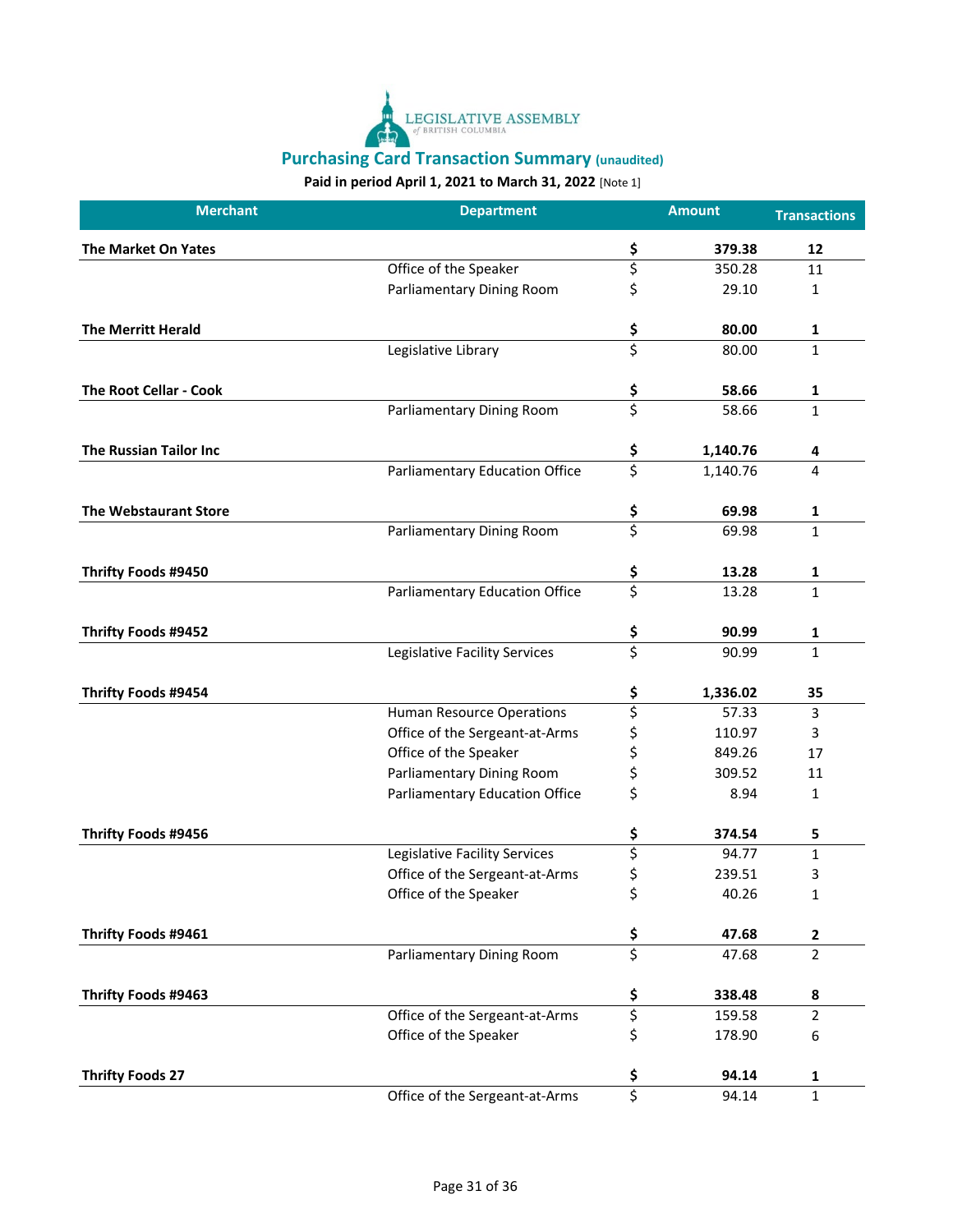

| <b>Merchant</b>                  | <b>Department</b>                     |                                 | <b>Amount</b> | <b>Transactions</b> |
|----------------------------------|---------------------------------------|---------------------------------|---------------|---------------------|
| Tim Hortons #0415                |                                       | \$                              | 29.93         | 1                   |
|                                  | <b>Human Resource Operations</b>      | \$                              | 29.93         | $\mathbf{1}$        |
| Tim Hortons #4279                |                                       | \$                              | 39.22         | 1                   |
|                                  | Human Resource Operations             | \$                              | 39.22         | $\mathbf{1}$        |
| <b>Tim Time Magazine</b>         |                                       | <u>\$</u>                       | 118.33        | 1                   |
|                                  | Legislative Library                   | $\overline{\boldsymbol{\zeta}}$ | 118.33        | $\mathbf{1}$        |
| <b>Times Colonist</b>            |                                       | \$                              | 2,435.07      | 3                   |
|                                  | Legislative Library                   | \$                              | 371.70        | $\mathbf{1}$        |
|                                  | Office of the Clerk                   | \$                              | 2,063.37      | $\overline{2}$      |
| <b>TIf Fine Floral Design</b>    |                                       | \$                              | 531.02        | $\overline{2}$      |
|                                  | <b>Human Resource Operations</b>      | \$                              | 103.02        | $\mathbf{1}$        |
|                                  | Parliamentary Dining Room             | \$                              | 428.00        | 1                   |
| <b>Tlf Langley Highland F</b>    |                                       | \$                              | 139.99        | 1                   |
|                                  | Office of the Speaker                 | \$                              | 139.99        | $\mathbf{1}$        |
| <b>Tlf Magnolias On Main</b>     |                                       | \$                              | 126.70        | 1                   |
|                                  | Office of the Speaker                 | \$                              | 126.70        | $\mathbf{1}$        |
| <b>Tlf Turleys Florist</b>       |                                       | \$                              | 57.91         | 1                   |
|                                  | Office of the Speaker                 | \$                              | 57.91         | $\mathbf{1}$        |
| <b>Truffles Inspired Cate</b>    |                                       | \$                              | 4,553.05      | 1                   |
|                                  | <b>Parliamentary Education Office</b> | \$                              | 4,553.05      | $\mathbf{1}$        |
| <b>Tva Publications Inc.</b>     |                                       | <u>\$</u>                       | 26.20         | 1                   |
|                                  | Legislative Library                   | $\overline{\boldsymbol{\zeta}}$ | 26.20         | 1                   |
| <b>Typeform S.L</b>              |                                       | Ś                               | 536.85        | 6                   |
|                                  | Capital Planning & Development        | \$                              | 536.85        | 6                   |
| <b>U Of T Press Distribution</b> |                                       | \$                              | 2,002.54      | ${\bf 14}$          |
|                                  | Legislative Library                   | \$                              | 2,002.54      | 14                  |
| <b>Uber Canada/Ubereats</b>      |                                       |                                 | 888.26        | 12                  |
|                                  | Legislative Library                   | $rac{5}{5}$                     | 888.26        | 12                  |
| <b>Uber Eats</b>                 |                                       | \$                              | 766.99        | 9                   |
|                                  | Legislative Library                   | $\overline{\mathsf{S}}$         | 766.99        | 9                   |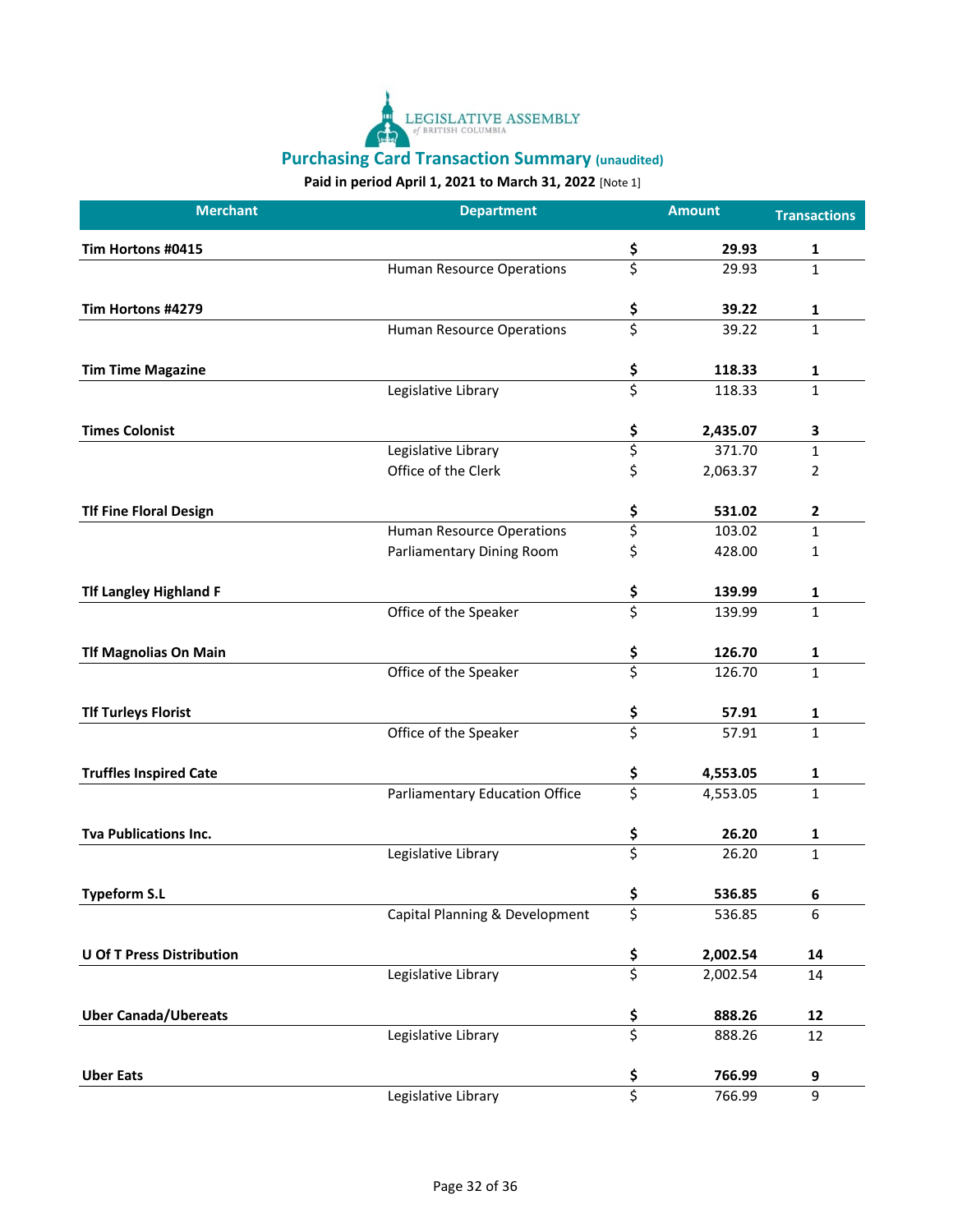

| <b>Merchant</b>                      | <b>Department</b>                     |                                 | <b>Amount</b> | <b>Transactions</b> |
|--------------------------------------|---------------------------------------|---------------------------------|---------------|---------------------|
| <b>Udemy Online Courses</b>          |                                       | \$                              | 16.99         | 1                   |
|                                      | Office of the Clerk                   | \$                              | 16.99         | $\mathbf{1}$        |
| <b>Uline</b>                         |                                       | \$                              | 2,791.37      | 4                   |
|                                      | Legislative Library                   | \$                              | 2,660.87      | 3                   |
|                                      |                                       |                                 |               |                     |
|                                      | Parliamentary Education Office        | \$                              | 130.50        | 1                   |
| <b>United Rentals Can 091</b>        |                                       | \$                              | 118.61        | 3                   |
|                                      | Legislative Facility Services         | \$                              | 118.61        | 3                   |
| <b>University Of Lethbridge</b>      |                                       |                                 | 10.00         | $\mathbf 1$         |
|                                      | Legislative Library                   | $rac{5}{5}$                     | 10.00         | $\mathbf{1}$        |
| Ups 5232100914                       |                                       | <u>\$</u>                       | 48.28         | 1                   |
|                                      | <b>Human Resource Operations</b>      | \$                              | 48.28         | $\mathbf{1}$        |
| <b>Urban Tactical</b>                |                                       | \$                              | 312.38        | 1                   |
|                                      | Office of the Sergeant-at-Arms        | \$                              | 312.38        | $\mathbf{1}$        |
| <b>Urban Tactical/Urbanta</b>        |                                       | \$                              | 194.25        | 1                   |
|                                      | Office of the Sergeant-at-Arms        | $\overline{\boldsymbol{\zeta}}$ | 194.25        | $\mathbf{1}$        |
|                                      |                                       |                                 |               |                     |
| <b>Uvic Gsb Ee Events</b>            |                                       | \$<br>\$                        | 1,254.75      | 1                   |
|                                      | Parliamentary Education Office        |                                 | 1,254.75      | $\mathbf{1}$        |
| <b>Uvic Library Ecommerce</b>        |                                       | \$                              | 60.00         | 4                   |
|                                      | Legislative Library                   | \$                              | 60.00         | 4                   |
| <b>Van Houtte Coffee Sqps</b>        |                                       | \$                              | 345.76        | 6                   |
|                                      | Office of the Speaker                 | \$                              | 345.76        | 6                   |
| Van Isle Plywood                     |                                       | \$                              | 275.24        | $\overline{2}$      |
|                                      | Legislative Facility Services         | Ś                               | 275.24        | 2                   |
| Van Isle Water                       |                                       | \$                              | 476.65        | 6                   |
|                                      | Legislative Facility Services         | \$                              | 476.65        | 6                   |
| <b>Vancouver Island Construction</b> |                                       |                                 | 278.17        |                     |
|                                      |                                       | \$<br>$\overline{\xi}$          |               | $\mathbf{2}$        |
|                                      | Capital Planning & Development        |                                 | 278.17        | $\overline{2}$      |
| <b>Vancouver Public Library</b>      |                                       | \$                              | 16.80         | $\mathbf 1$         |
|                                      | <b>Parliamentary Education Office</b> | $\overline{\xi}$                | 16.80         | $\mathbf 1$         |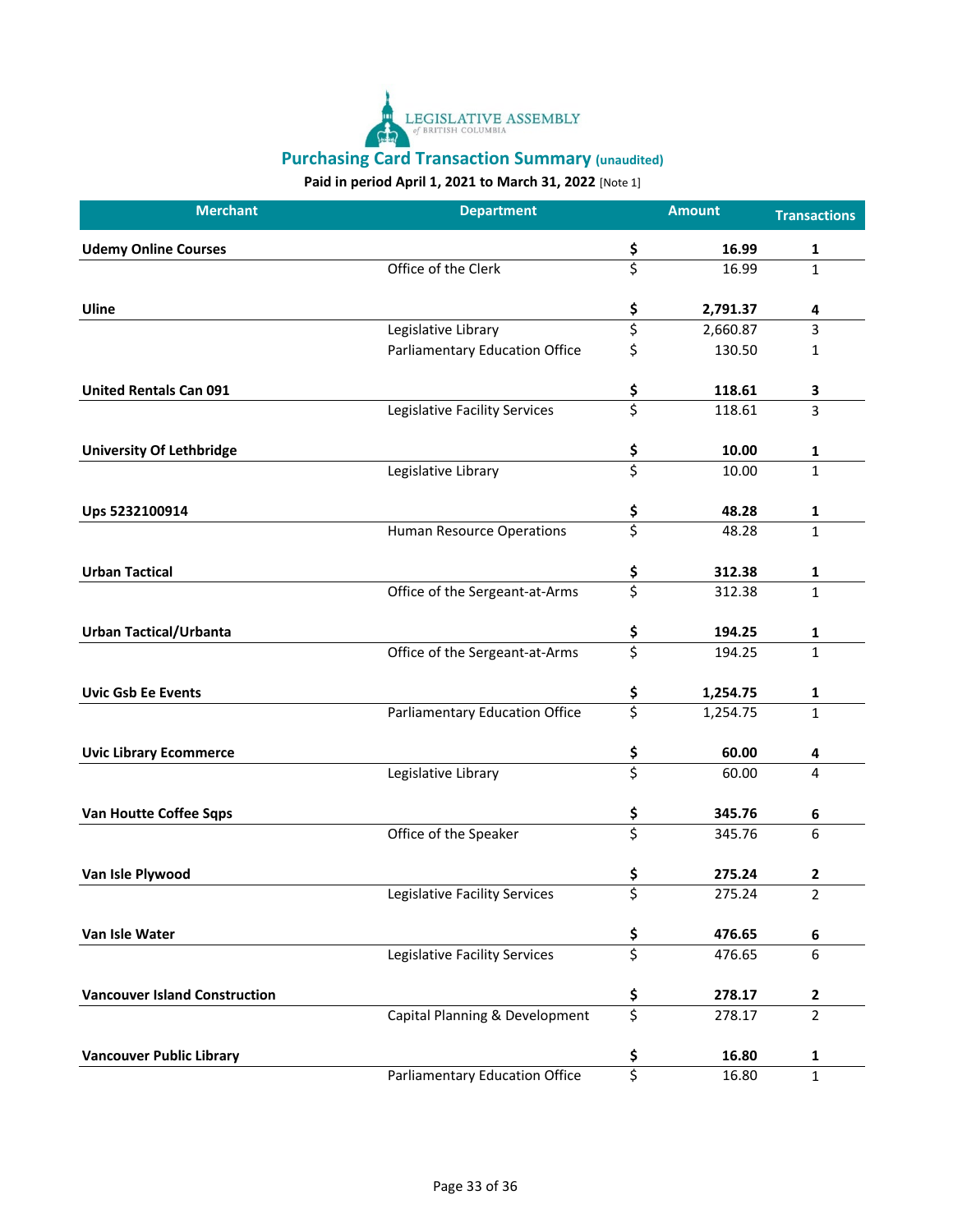

| <b>Merchant</b>               | <b>Department</b>                      |                                 | <b>Amount</b> | <b>Transactions</b> |
|-------------------------------|----------------------------------------|---------------------------------|---------------|---------------------|
| Vansun/Prov - Circ Van        |                                        | \$                              | 294.00        | 1                   |
|                               | Legislative Library                    | \$                              | 294.00        | $\mathbf{1}$        |
| Varidsek 1877 370 833         |                                        | \$                              | 560.00        | 1                   |
|                               | Office of the Sergeant-at-Arms         | \$                              | 560.00        | $\mathbf{1}$        |
|                               |                                        |                                 |               |                     |
| <b>Vernon Morning Star</b>    |                                        | $rac{5}{5}$                     | 215.52        | 1                   |
|                               | Legislative Library                    |                                 | 215.52        | $\mathbf{1}$        |
| <b>Viatec Bc</b>              |                                        |                                 | 787.50        | 6                   |
|                               | Human Resource Operations              | $rac{5}{5}$                     | 656.25        | 5                   |
|                               | <b>Information Technology</b>          | \$                              | 131.25        | 1                   |
| Viatec Inv-12663              |                                        | \$                              | 577.50        | 1                   |
|                               | <b>Information Technology</b>          | \$                              | 577.50        | $\mathbf{1}$        |
| <b>Vicc</b>                   |                                        | \$                              | 247.00        | 1                   |
|                               | <b>Parliamentary Committees Office</b> | $\overline{\boldsymbol{\zeta}}$ | 247.00        | $\mathbf{1}$        |
| <b>Victoria Poppy Fund</b>    |                                        | \$                              | 133.00        | $\mathbf{1}$        |
|                               | Office of the Speaker                  | $\overline{\boldsymbol{\zeta}}$ | 133.00        | $\mathbf{1}$        |
| <b>Vimeo Pro</b>              |                                        | \$                              | 288.00        | $\mathbf{1}$        |
|                               | <b>Information Technology</b>          | \$                              | 288.00        | $\mathbf{1}$        |
| Vimeo.com                     |                                        | <u>\$</u>                       | 288.00        | 1                   |
|                               | <b>Information Technology</b>          | \$                              | 288.00        | $\mathbf{1}$        |
| <b>Virtual Display Manage</b> |                                        | \$                              | 44.49         | 1                   |
|                               | <b>Hansard Services</b>                | $\overline{\boldsymbol{\zeta}}$ | 44.49         | $\mathbf{1}$        |
| <b>Vistek Ltd</b>             |                                        | \$                              | 14,668.04     | 8                   |
|                               | <b>Hansard Services</b>                | Ś                               | 14,668.04     | 8                   |
|                               |                                        |                                 |               |                     |
| <b>Wal Mart Canada Inc</b>    |                                        | \$                              | 559.93        | $\mathbf 1$         |
|                               | Office of the Speaker                  | $\overline{\boldsymbol{\zeta}}$ | 559.93        | $\mathbf 1$         |
| Walabot.com                   |                                        |                                 | 282.29        | $\mathbf{2}$        |
|                               | Legislative Facility Services          | $\frac{5}{5}$                   | 282.29        | $\overline{2}$      |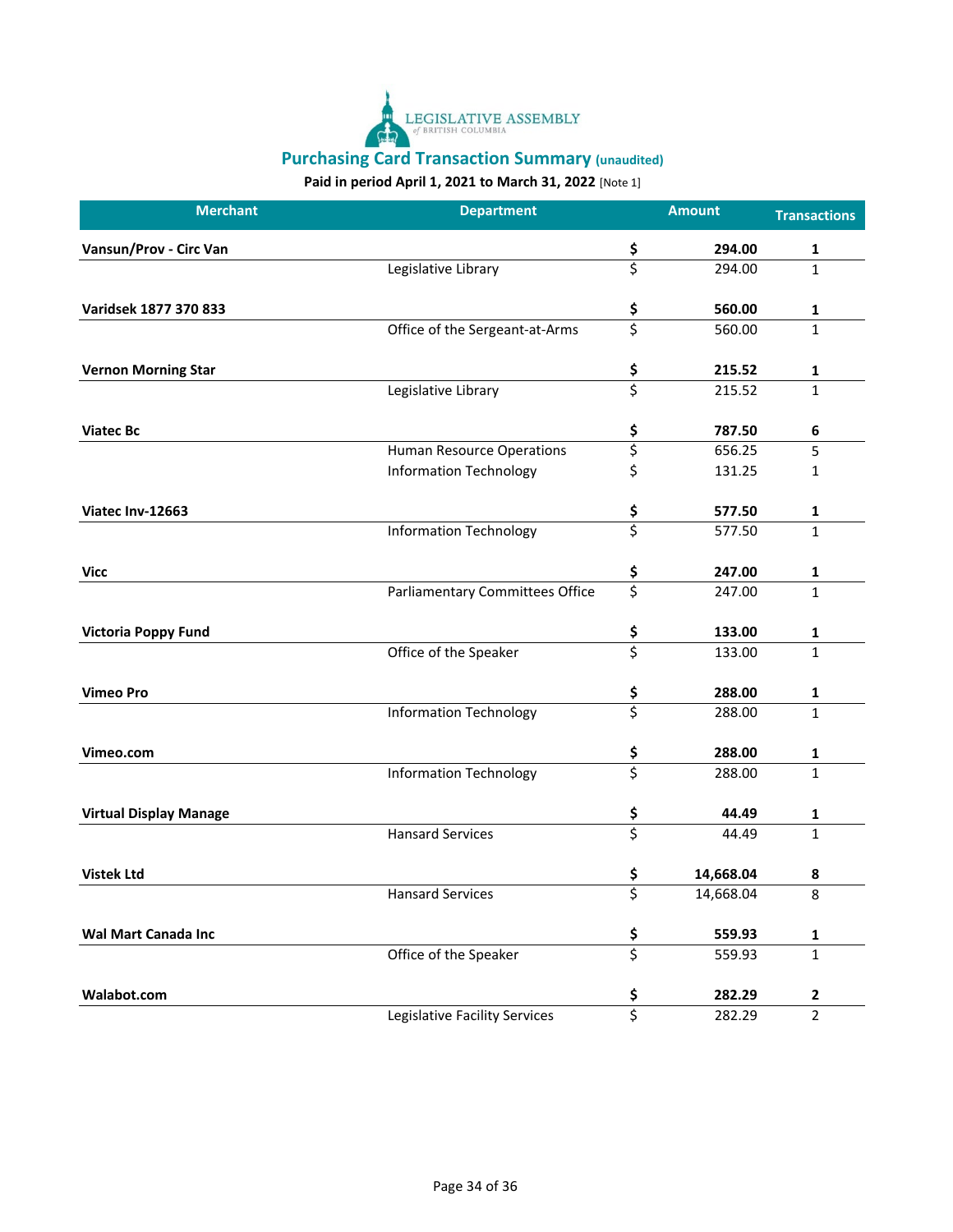

| <b>Merchant</b>                   | <b>Department</b>              |                                 | <b>Amount</b> | <b>Transactions</b> |
|-----------------------------------|--------------------------------|---------------------------------|---------------|---------------------|
| <b>Wal-Mart #3109</b>             |                                | \$                              | 633.65        | 7                   |
|                                   | Legislative Facility Services  | \$                              | 49.14         | $\mathbf{1}$        |
|                                   | Office of the Clerk            | \$                              | 195.27        | 2                   |
|                                   | Office of the Speaker          | \$                              | 7.81          | 1                   |
|                                   | Parliamentary Dining Room      | \$                              | 79.70         | 2                   |
|                                   | Parliamentary Education Office | \$                              | 301.73        | $\mathbf{1}$        |
| <b>Wal-Mart #3188</b>             |                                | \$                              | 201.82        | 7                   |
|                                   | <b>Financial Services</b>      | \$                              | 1.97          | $\mathbf{1}$        |
|                                   | Parliamentary Dining Room      | \$                              | 199.85        | 6                   |
| <b>Wave - Building Links</b>      |                                | \$                              | 677.25        | 1                   |
|                                   | Legislative Library            | \$                              | 677.25        | $\mathbf{1}$        |
| <b>Wave - Grafica Promot</b>      |                                | \$                              | 679.29        | 1                   |
|                                   | Parliamentary Education Office | \$                              | 679.29        | $\mathbf{1}$        |
| <b>Wave - Mayhew Florist</b>      |                                | \$                              | 110.95        | 1                   |
|                                   | Office of the Speaker          | $\overline{\boldsymbol{\zeta}}$ | 110.95        | $\mathbf{1}$        |
| Wayfair.ca                        |                                | \$                              | 1,379.88      | $\mathbf{2}$        |
|                                   | Legislative Facility Services  | \$                              | 1,379.88      | $\overline{2}$      |
| Webnames.ca                       |                                | \$                              | 163.51        | 3                   |
|                                   | <b>Information Technology</b>  | \$                              | 163.51        | $\mathbf{3}$        |
|                                   |                                |                                 |               |                     |
| <b>Wesco #2640</b>                |                                | \$                              | 978.24        | 1                   |
|                                   | <b>Hansard Services</b>        | \$                              | 978.24        | $\mathbf{1}$        |
| <b>West Coast Seeds</b>           |                                | \$                              | 371.07        | 1                   |
|                                   | Parliamentary Education Office | \$                              | 371.07        | $\mathbf{1}$        |
| <b>Wes-Tech Irrigation</b>        |                                | \$                              | 406.24        |                     |
|                                   | Legislative Facility Services  | \$                              | 406.24        | $\mathbf{1}$        |
| <b>Western Equipment Victoria</b> |                                | \$                              | 603.07        | 8                   |
|                                   | Legislative Facility Services  | \$                              | 603.07        | 8                   |
| Wf                                |                                |                                 | (72.57)       | $\mathbf 1$         |
|                                   | Parliamentary Dining Room      | $rac{5}{5}$                     | (72.57)       | $\mathbf{1}$        |
|                                   |                                |                                 |               |                     |
| Wf/Wayfair3698147627              |                                | \$                              | 81.75         | $\mathbf{1}$        |
|                                   | Parliamentary Dining Room      | \$                              | 81.75         | $\mathbf{1}$        |